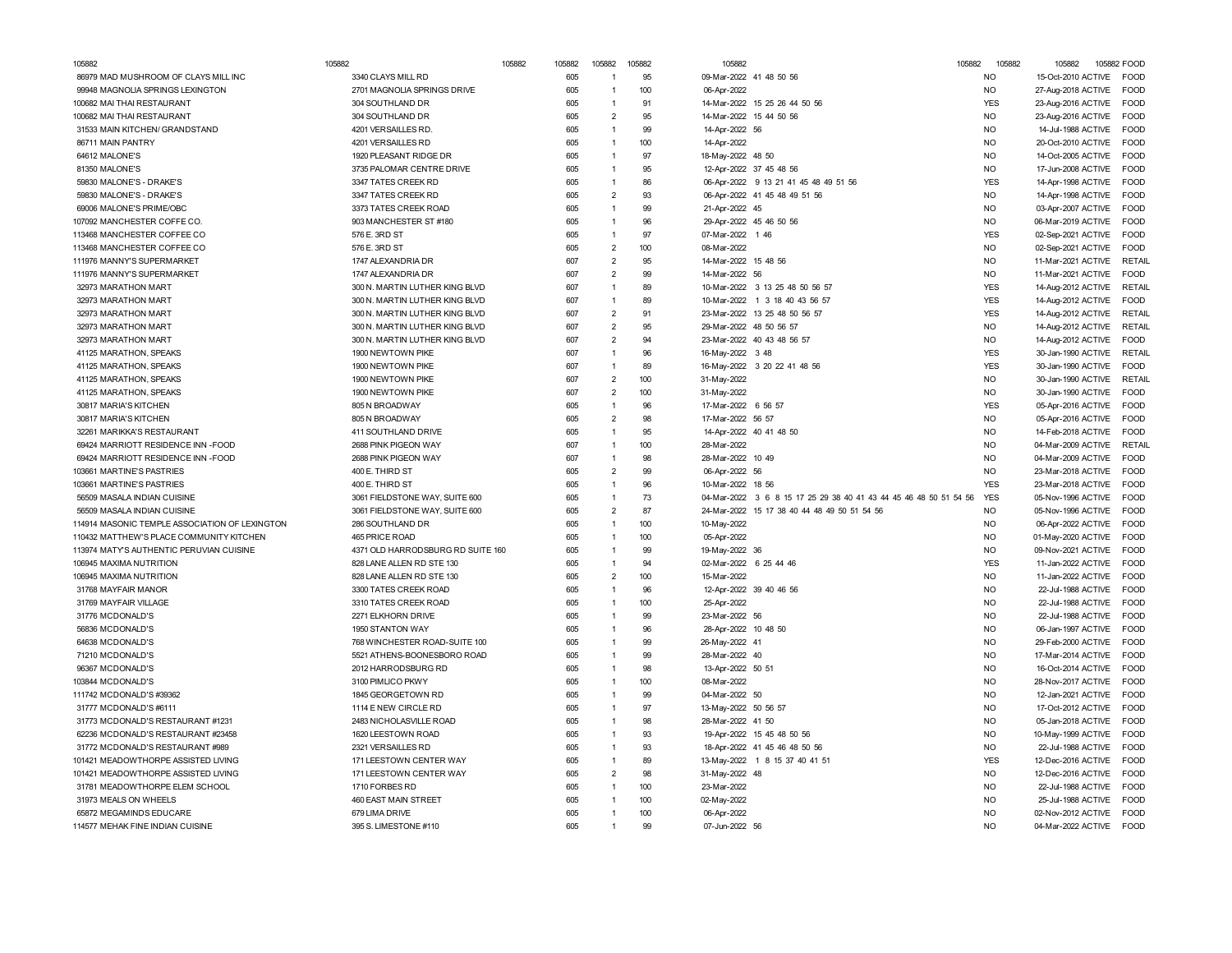| 63204 MEIJER #184                          | 351 WEST REYNOLDS RD        | 607 | $\mathbf{1}$   | 96  | 30-Mar-2022 48 50 51             | <b>NO</b>      | 19-Nov-1999 ACTIVE RETAIL |               |
|--------------------------------------------|-----------------------------|-----|----------------|-----|----------------------------------|----------------|---------------------------|---------------|
| 63204 MEIJER #184                          | 351 WEST REYNOLDS RD        | 607 | $\overline{1}$ | 97  | 30-Mar-2022 2 51 56              | <b>NO</b>      | 19-Nov-1999 ACTIVE        | <b>FOOD</b>   |
| 63445 MEIJER GAS STATION #184              | 391 WEST REYNOLDS RD        | 607 | $\overline{1}$ | 99  | 11-Mar-2022 57                   | <b>NO</b>      | 19-Nov-1999 ACTIVE        | <b>RETAIL</b> |
| 63445 MEIJER GAS STATION #184              | 391 WEST REYNOLDS RD        | 607 | $\overline{1}$ | 98  | 11-Mar-2022 40 57                | <b>NO</b>      | 19-Nov-1999 ACTIVE        | <b>FOOD</b>   |
| 60843 MEIJER GREAT LAKES #161 - GAS        | 2145 SIR BARTON WAY         | 607 | $\overline{1}$ | 99  | 06-May-2022 57                   | <b>NO</b>      | 10-Aug-1998 ACTIVE        | RETAIL        |
| 60843 MEIJER GREAT LAKES #161 - GAS        | 2145 SIR BARTON WAY         | 607 | $\overline{1}$ | 99  | 06-May-2022 40                   | <b>NO</b>      | 10-Aug-1998 ACTIVE        | FOOD          |
| 69920 MELLOW MUSHROOM                      | 503 SOUTH UPPER STREET      | 605 | $\overline{1}$ | 92  | 29-Mar-2022 40 44 45 48 50 56 57 | N <sub>O</sub> | 08-Nov-2018 ACTIVE        | <b>FOOD</b>   |
| 79519 MESSNER HOME RESIDENTIAL CARE HOME,  | 708 HILL RISE COURT         | 605 | $\overline{1}$ | 95  | 25-Apr-2022 17 38 40 48          | N <sub>O</sub> | 21-Apr-2014 ACTIVE        | <b>FOOD</b>   |
| 45726 MI PEQUENA HACIENDA                  | 3501 LANSDOWNE DR           | 605 | $\overline{2}$ | 96  | 23-Mar-2022 17 48 56             | <b>NO</b>      | 08-Feb-1993 ACTIVE        | <b>FOOD</b>   |
| 71675 MICHIKUSA                            | 125 CODELL DR STE #128      | 605 | $\overline{1}$ | 97  | 23-May-2022 18                   | <b>YES</b>     | 22-Mar-2019 ACTIVE        | FOOD          |
| 71675 MICHIKUSA                            | 125 CODELL DR STE #128      | 605 | $\overline{2}$ | 100 | 06-Jun-2022                      | N <sub>O</sub> | 22-Mar-2019 ACTIVE        | <b>FOOD</b>   |
| 85262 MICROTEL INN                         | 2240 BUENA VISTA DR         | 607 | $\overline{1}$ | 100 | 18-Mar-2022                      | N <sub>O</sub> | 19-Feb-2010 ACTIVE RETAIL |               |
| 85262 MICROTEL INN                         | 2240 BUENA VISTA DR         | 607 | $\overline{1}$ | 100 | 18-Mar-2022                      | <b>NO</b>      | 19-Feb-2010 ACTIVE        | <b>EOOD</b>   |
| 111416 MIDDLEGROUND MANAGEMENT LP          | 962 DELAWARE AVE            | 605 | $\overline{1}$ | 97  | 08-Jun-2022 15 40                | <b>NO</b>      | 27-Oct-2020 ACTIVE        | <b>FOOD</b>   |
|                                            |                             |     | $\overline{1}$ | 90  |                                  | <b>YES</b>     |                           | <b>RETAIL</b> |
| 31193 MIDWAY FOOD MART                     | 3895 WINCHESTER ROAD        | 607 |                | 95  | 09-May-2022 13 25 29 50 54 56 57 | <b>NO</b>      | 13-Sep-2017 ACTIVE        |               |
| 31193 MIDWAY FOOD MART                     | 3895 WINCHESTER ROAD        | 607 | $\overline{1}$ |     | 09-May-2022 48 50 56 57          |                | 13-Sep-2017 ACTIVE        | <b>FOOD</b>   |
| 31193 MIDWAY FOOD MART                     | 3895 WINCHESTER ROAD        | 607 | $\overline{2}$ | 96  | 09-May-2022 50 54 56 57          | <b>NO</b>      | 13-Sep-2017 ACTIVE        | <b>RETAIL</b> |
| 51398 MILK AND HONEY PRESCHOOL             | 2700 TODDS ROAD             | 605 | $\overline{1}$ | 99  | 27-Apr-2022 56                   | N <sub>O</sub> | 15-Aug-1994 ACTIVE        | <b>FOOD</b>   |
| 31983 MILLCREEK ELEMENTARY SCHOOL          | 3660 APPIAN WAY             | 605 | $\overline{1}$ | 100 | 08-Mar-2022                      | N <sub>O</sub> | 25-Jul-1988 ACTIVE        | <b>FOOD</b>   |
| 30739 MINGLEWOOD                           | 159 NORTH LIMESTONE         | 605 | $\overline{1}$ | 95  | 14-Apr-2022 48 50 56 57          | <b>NO</b>      | 13-Feb-2018 ACTIVE        | FOOD          |
| 88572 MINI MOVERS LEARNING CENTER          | 338 BLACKBURN AVE.          | 605 | $\overline{1}$ | 99  | 06-Apr-2022 40                   | <b>NO</b>      | 17-Jun-2011 ACTIVE        | <b>FOOD</b>   |
| 60153 MINIT MART #653                      | 5521 ATHENS-BOONESBORO ROAD | 607 | $\overline{1}$ | 100 | 22-Apr-2022                      | N <sub>O</sub> | 26-Aug-2015 ACTIVE        | RETAIL        |
| 60153 MINIT MART #653                      | 5521 ATHENS-BOONESBORO ROAD | 607 | $\overline{1}$ | 98  | 22-Apr-2022 10 54                | N <sub>O</sub> | 26-Aug-2015 ACTIVE        | <b>FOOD</b>   |
| 35891 MINIT MART #662                      | 1998 HARRODSBURG ROAD       | 607 | $\overline{1}$ | 95  | 30-Mar-2022 10 48 50 56          | N <sub>O</sub> | 13-Sep-1988 ACTIVE        | RETAIL        |
| 35891 MINIT MART #662                      | 1998 HARRODSBURG ROAD       | 607 | $\overline{1}$ | 94  | 30-Mar-2022 10 40 48 50 56       | <b>NO</b>      | 13-Sep-1988 ACTIVE        | <b>FOOD</b>   |
| 59335 MINIT MART #663                      | 4560 IRON WORKS PIKE        | 607 | $\overline{1}$ | 97  | 30-Mar-2022 40 48                | <b>NO</b>      | 26-Aug-2015 ACTIVE        | RETAIL        |
| 59335 MINIT MART #663                      | 4560 IRON WORKS PIKE        | 607 | $\overline{1}$ | 97  | 30-Mar-2022 40 48                | <b>NO</b>      | 26-Aug-2015 ACTIVE        | <b>FOOD</b>   |
| 72018 MINIT MART #664                      | 109 TOWN CENTER DRIVE       | 607 | $\overline{1}$ | 96  | 09-Mar-2022 48 50 56             | <b>NO</b>      | 08-Dec-2004 ACTIVE        | <b>RETAIL</b> |
| 72018 MINIT MART #664                      | 109 TOWN CENTER DRIVE       | 607 | $\overline{1}$ | 99  | 09-Mar-2022 56                   | <b>NO</b>      | 08-Dec-2004 ACTIVE        | <b>FOOD</b>   |
| 62328 MINIT MART #667                      | 4096 NICHOLS PARK DR        | 607 | $\overline{1}$ | 94  | 29-Mar-2022 13 38 48 56          | <b>YES</b>     | 26-Aug-2015 ACTIVE        | <b>RETAIL</b> |
| 62328 MINIT MART #667                      | 4096 NICHOLS PARK DR        | 607 | $\overline{1}$ | 94  | 29-Mar-2022 1 41 48 56           | <b>NO</b>      | 26-Aug-2015 ACTIVE        | <b>FOOD</b>   |
| 62328 MINIT MART #667                      | 4096 NICHOLS PARK DR        | 607 | $\overline{2}$ | 96  | 13-Apr-2022 38 48 56             | N <sub>O</sub> | 26-Aug-2015 ACTIVE        | <b>RETAIL</b> |
| 62328 MINIT MART #667                      | 4096 NICHOLS PARK DR        | 607 | $\overline{2}$ | 97  | 13-Apr-2022 48 56                | N <sub>O</sub> | 26-Aug-2015 ACTIVE        | <b>FOOD</b>   |
| 50631 MINIT MART #670                      | 1070 NEWTOWN PIKE           | 607 | $\overline{1}$ | 98  | 01-Mar-2022 48                   | <b>NO</b>      | 26-Aug-2015 ACTIVE        | <b>RETAIL</b> |
| 50631 MINIT MART #670                      | 1070 NEWTOWN PIKE           | 607 | $\overline{1}$ | 98  | 01-Mar-2022 48                   | N <sub>O</sub> | 26-Aug-2015 ACTIVE        | <b>FOOD</b>   |
| 31473 MINIT MART #672                      | 1949 NORTH BROADWAY         | 607 | $\overline{1}$ | 100 | 11-Apr-2022                      | <b>NO</b>      | 26-Aug-2015 ACTIVE        | <b>RETAIL</b> |
| 31473 MINIT MART #672                      | 1949 NORTH BROADWAY         | 607 | $\overline{1}$ | 100 | 11-Apr-2022                      | <b>NO</b>      | 26-Aug-2015 ACTIVE        | <b>FOOD</b>   |
| 32994 MINIT MART #674                      | 435 W NEW CIRCLE ROAD       | 607 | $\overline{1}$ | 100 | 31-Mar-2022                      | <b>NO</b>      | 26-Aug-2015 ACTIVE        | <b>RETAIL</b> |
| 32994 MINIT MART #674                      | 435 W NEW CIRCLE ROAD       | 607 | $\overline{1}$ | 100 | 31-Mar-2022                      | <b>NO</b>      | 26-Aug-2015 ACTIVE        | <b>FOOD</b>   |
| 46898 MINIT MART #677                      | 1975 NICHOLASVILLE RD       | 607 | $\overline{1}$ | 94  | 13-Apr-2022 1 2 48 50            | N <sub>O</sub> | 26-Aug-2015 ACTIVE        | <b>RETAIL</b> |
| 46898 MINIT MART #677                      | 1975 NICHOLASVILLE RD       | 607 | $\overline{2}$ |     | 26-Apr-2022 48                   | <b>NO</b>      | 26-Aug-2015 ACTIVE        | <b>RETAIL</b> |
| 46898 MINIT MART #677                      | 1975 NICHOLASVILLE RD       | 607 | $\overline{2}$ | 98  | 26-Apr-2022 48                   | <b>NO</b>      | 26-Aug-2015 ACTIVE        | <b>FOOD</b>   |
| 39912 MINIT MART #681                      | 2297 THUNDERSTICK DRIVE     | 607 | $\overline{2}$ | 97  | 01-Mar-2022 48 56                | N <sub>O</sub> | 19-Sep-2016 ACTIVE        | RETAIL        |
| 39912 MINIT MART #681                      | 2297 THUNDERSTICK DRIVE     | 607 | $\overline{2}$ | 98  | 01-Mar-2022 10 56                | N <sub>O</sub> | 19-Sep-2016 ACTIVE        | <b>FOOD</b>   |
| 32467 MIRACLES & WONDERS PLAY & LEARN CNTR | 1183 DEVONPORT DRIVE        | 605 | $\overline{1}$ | 95  | 22-Apr-2022 29 46 48             | <b>YES</b>     | 16-Feb-2016 ACTIVE        | <b>FOOD</b>   |
| 32467 MIRACLES & WONDERS PLAY & LEARN CNTR | 1183 DEVONPORT DRIVE        | 605 | $\overline{2}$ | 97  | 25-Apr-2022 46 48                | <b>NO</b>      | 16-Feb-2016 ACTIVE        | <b>EOOD</b>   |
| 101341 MIRROR TWIN BREWING                 | 723 NATIONAL AVENUE         | 605 | $\overline{1}$ | 96  | 03-Mar-2022 15 45 56             | <b>NO</b>      | 08-Nov-2018 ACTIVE        | FOOD          |
| 100695 MIRROR TWIN BREWING CO              | 725 NATIONAL AVE            | 605 | $\overline{1}$ | 96  | 03-Mar-2022 15 40 56             | N <sub>O</sub> | 22-Sep-2016 ACTIVE        | FOOD          |
| 94143 MISSY'S PIE SHOP                     | 502 EAST HIGH ST            | 605 | $\overline{1}$ | 94  | 28-Apr-2022 37 41 48 50 56       | <b>NO</b>      | 29-Oct-2013 ACTIVE        | <b>EOOD</b>   |
| 97882 MISTER SOFTEE STATE MOBILE           | 1063 REDWOOD DRIVE          | 605 | $\overline{1}$ | 100 | 03-Mar-2022                      | <b>NO</b>      | 10-Jul-2015 ACTIVE        | <b>FOOD</b>   |
| 100886 MIYAKO POKE BOWL                    | 867 S BROADWAY STE 110      | 605 | $\overline{1}$ | 94  |                                  | <b>NO</b>      |                           | <b>FOOD</b>   |
|                                            |                             |     |                |     | 25-Apr-2022 45 46 48 50 56       |                | 14-Dec-2017 ACTIVE        |               |
| 79256 MOD SUPERFAST PIZZA                  | 2217 WAR ADMIRAL WAY        | 605 | $\overline{1}$ | 91  | 16-May-2022 8 21 40 48           | <b>YES</b>     | 22-Sep-2016 ACTIVE        | FOOD          |
| 79256 MOD SUPERFAST PIZZA                  | 2217 WAR ADMIRAL WAY        | 605 | $\overline{2}$ | 97  | 16-May-2022 40 48                | <b>NO</b>      | 22-Sep-2016 ACTIVE        | FOOD          |
| 43115 MOE'S SOUTHWEST GRILL                | 3401 NICHOLASVILLE RD, FC-6 | 605 | $\overline{1}$ | 95  | 05-Apr-2022 2 37 44 50 56        | N <sub>O</sub> | 22-Jul-2014 ACTIVE        | <b>FOOD</b>   |
| 76793 MOE'S SOUTHWESTERN GRILL             | 141 ROJAY DRIVE, STE. 120   | 605 | $\overline{1}$ | 94  | 18-Apr-2022 10 41 45 50 51 56    | N <sub>O</sub> | 27-Oct-2006 ACTIVE        | <b>FOOD</b>   |
| 111168 MOODY MIKE'S                        | 3840 FOREST GREEN DR        | 605 | $\overline{1}$ | 97  | 01-Jun-2022 37 41 56             | <b>NO</b>      | 16-Sep-2020 ACTIVE        | <b>FOOD</b>   |
| 93419 MORNING POINTE                       | 150 SHORE SIDE DR           | 605 | $\overline{1}$ | 97  | 19-Apr-2022 38 40 56             | <b>NO</b>      | 30-Jul-2013 ACTIVE        | <b>EOOD</b>   |
| 89867 MORNING POINTE OF LEXINGTON          | 233 RUCCIO WAY              | 605 | $\overline{1}$ | 97  | 09-Mar-2022 50 51 57             | N <sub>O</sub> | 19-Jan-2012 ACTIVE        | <b>FOOD</b>   |
| 32011 MORTON MIDDLE SCHOOL                 | 1225 TATES CREEK RD         | 605 | $\overline{1}$ | 99  | 17-Mar-2022 56                   | N <sub>O</sub> | 25-Jul-1988 ACTIVE FOOD   |               |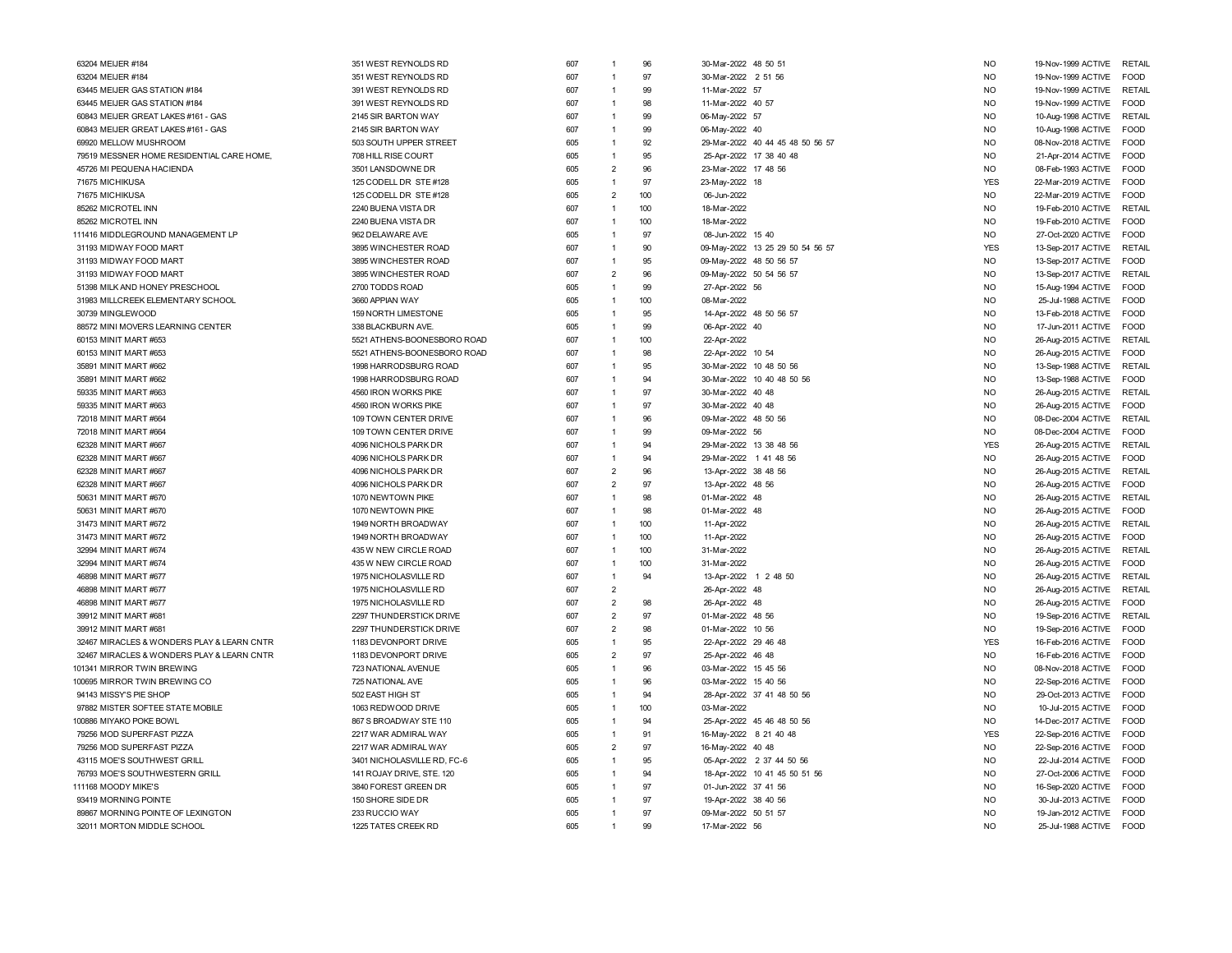| 30894 MOUSE TRAP, THE                   | 3323 TATES CREEK ROAD          | 607 | $\mathbf{1}$                     | 98       | 28-Mar-2022 46 56       |                                           | <b>NO</b>                    | 17-Oct-1995 ACTIVE | RETAIL        |
|-----------------------------------------|--------------------------------|-----|----------------------------------|----------|-------------------------|-------------------------------------------|------------------------------|--------------------|---------------|
| 30894 MOUSE TRAP, THE                   | 3323 TATES CREEK ROAD          | 607 | $\overline{1}$                   | 94       | 28-Mar-2022 21 48 56    |                                           | <b>YES</b>                   | 17-Oct-1995 ACTIVE | <b>FOOD</b>   |
| 30894 MOUSE TRAP, THE                   | 3323 TATES CREEK ROAD          | 607 | $\overline{2}$                   | 97       | 12-Apr-2022 48 56       |                                           | N <sub>O</sub>               | 17-Oct-1995 ACTIVE | <b>FOOD</b>   |
| 86039 MOVEABLE FEAST                    | 474 SILVER MAPLE WAY           | 605 | $\overline{1}$                   | 95       | 23-May-2022 15 48 56    |                                           | <b>NO</b>                    | 17-May-2010 ACTIVE | FOOD          |
| 85793 MR. GYROS (STATE MOBILE)          | 442 RETRAC ROAD                | 605 | $\mathbf{1}$                     | 99       | 28-Apr-2022 56          |                                           | <b>NO</b>                    | 29-Apr-2010 ACTIVE | FOOD          |
| 114981 NATE'S COFFEE HIDEAWAY           | 206 W. MAIN STREET             | 605 | $\mathbf{1}$                     | 100      | 28-Apr-2022             |                                           | <b>NO</b>                    | 08-Apr-2022 ACTIVE | <b>FOOD</b>   |
| 111071 NATHAN'S FOOD TRUCK #2           | 2548 LANGSTANE LANE            | 605 | $\mathbf{1}$                     | 93       | 07-Apr-2022 3 23 39 40  |                                           | <b>YES</b>                   | 18-Aug-2020 ACTIVE | <b>FOOD</b>   |
| 111071 NATHAN'S FOOD TRUCK #2           | 2548 LANGSTANE LANE            | 605 | $\overline{2}$                   | 98       | 07-Apr-2022 39 40       |                                           | <b>NO</b>                    | 18-Aug-2020 ACTIVE | FOOD          |
| 115486 NEON MOON BAR & LOUNGE           | 1801 ALEXANDRIA DR. #50        | 605 | $\mathbf{1}$                     | 99       | 02-Jun-2022 49          |                                           | <b>NO</b>                    | 27-May-2022 ACTIVE | <b>FOOD</b>   |
| 98247 NEPMART GROCERY                   | 2350 WOODHILL DR STE 172       | 607 | $\overline{1}$                   | 95       | 13-Apr-2022 10 15 50 56 |                                           | <b>NO</b>                    | 10-May-2019 ACTIVE | <b>RETAIL</b> |
| 98247 NEPMART GROCERY                   | 2350 WOODHILL DR STE 172       | 607 | $\overline{1}$                   | 93       |                         | 13-Apr-2022 10 15 39 41 50 56             | <b>NO</b>                    | 10-May-2019 ACTIVE | <b>FOOD</b>   |
| 94390 NEST, THE                         | 530 NORTH LIMESTONE            | 605 | $\overline{1}$                   | 100      | 08-Mar-2022             |                                           | <b>NO</b>                    | 29-Jan-2014 ACTIVE | <b>FOOD</b>   |
| 93683 NEW CREATION CHILDCARE, LLC       | 1037 INDUSTRY ROAD             | 605 | $\mathbf{1}$                     | 97       | 11-May-2022 48 56       |                                           | <b>NO</b>                    | 12-Aug-2013 ACTIVE | FOOD          |
| 68008 NEW PEKING BISTRO                 | 3181 BEAUMONT CTR.CIR. #104    | 605 | $\mathbf{1}$                     | 90       |                         | 20-May-2022 5 15 39 41 48 50 56           | <b>YES</b>                   | 02-Apr-2020 ACTIVE | <b>FOOD</b>   |
| 68008 NEW PEKING BISTRO                 | 3181 BEAUMONT CTR.CIR. #104    | 605 | $\overline{2}$                   | 97       | 06-Jun-2022 15 45       |                                           | <b>NO</b>                    | 02-Apr-2020 ACTIVE | <b>FOOD</b>   |
| 72294 NEW SHANGHAI BISTRO, THE          | 4101 TATES CREEK CTRE #118     | 605 | $\overline{1}$                   | 96       | 07-Jun-2022 40 48 56    |                                           | N <sub>O</sub>               | 02-Mar-2005 ACTIVE | <b>FOOD</b>   |
| 107773 NEW VISTA                        | 3479 BUCKHORN                  | 605 | $\mathbf{1}$                     | 98       | 08-Apr-2022 41 46       |                                           | <b>NO</b>                    | 10-Apr-2019 ACTIVE | FOOD          |
| 82212 NEWTOWN PIKE FOODMART             | 771 NEWTOWN PIKE               | 607 | $\mathbf{1}$                     | 96       | 01-Mar-2022 48 50 56    |                                           | <b>NO</b>                    | 20-Dec-2011 ACTIVE | <b>RETAIL</b> |
| 82212 NEWTOWN PIKE FOODMART             | 771 NEWTOWN PIKE               | 607 | $\overline{1}$                   | 95       | 01-Mar-2022 10 48 50 56 |                                           | <b>NO</b>                    | 20-Dec-2011 ACTIVE | FOOD          |
| 114913 NIC & NORMANS                    | 135 W. MAIN ST.                | 605 | $\mathbf{1}$                     | 99       | 11-Apr-2022 56          |                                           | N <sub>O</sub>               | 06-Apr-2022 ACTIVE | <b>FOOD</b>   |
| 31708 NOODLES AND COMPANY               | 2468 NICHOLASVILLE ROAD        | 605 | $\overline{1}$                   | 95       |                         | 29-Mar-2022 37 40 45 55 56                | N <sub>O</sub>               | 28-Jan-2014 ACTIVE | <b>FOOD</b>   |
| 31626 NORTH 3                           | 430 W VINE STREET              | 605 | $\overline{1}$                   | 97       | 17-Mar-2022 45 48       |                                           | <b>NO</b>                    | 25-Aug-1995 ACTIVE | FOOD          |
| 36606 NORTH LIME COFFEE & DONUTS        | 3101 CLAYS MILL ROAD 300A      | 605 | $\overline{1}$                   | 94       |                         | 10-Mar-2022 41 48 49 51 56                | <b>NO</b>                    | 10-Dec-2014 ACTIVE | <b>FOOD</b>   |
| 64920 NORTH STAR ACADEMY                | 1816 BRYAN STATION ROAD        | 605 | $\mathbf{1}$                     | 100      | 23-Mar-2022             |                                           | N <sub>O</sub>               | 23-Oct-2002 ACTIVE | <b>FOOD</b>   |
| 55166 NORTHERN CAL RIPKIN               | 612 BRYANWOOD PKWY             | 605 | $\mathbf{1}$                     | 99       | 04-May-2022 56          |                                           | N <sub>O</sub>               | 18-Mar-2011 ACTIVE | <b>EOOD</b>   |
| 55166 NORTHERN CAL RIPKIN               | 612 BRYANWOOD PKWY             | 605 | $\overline{1}$                   | 99       | 04-May-2022 56          |                                           | N <sub>O</sub>               | 18-Mar-2011 ACTIVE | <b>FOOD</b>   |
| 32034 NORTHERN ELEMENTARY SCHOOL        | 340 ROOKWOOD PKWY              | 605 | $\mathbf{1}$                     | 99       | 03-Mar-2022 56          |                                           | N <sub>O</sub>               | 25-Jul-1988 ACTIVE | FOOD          |
| 37812 NORTHPOINT HEALTHCARE CENTER      | 1500 TRENT BLVD                | 605 | $\mathbf{1}$                     | 98       | 20-Apr-2022 50 56       |                                           | N <sub>O</sub>               | 06-Apr-1992 ACTIVE | <b>FOOD</b>   |
| 115082 NUHEALTH KITCHEN                 | 962 DELAWARE AVE               | 605 | $\mathbf{1}$                     | 100      | 05-May-2022             |                                           | N <sub>O</sub>               | 25-Apr-2022 ACTIVE | <b>FOOD</b>   |
| 71495 NUHEALTH SUPPLEMENTS              | 3001 BLAKE JAMES DR.           | 607 | $\overline{1}$                   | 99       | 13-Apr-2022 39          |                                           | <b>NO</b>                    | 23-Jan-2019 ACTIVE | RETAIL        |
| 71495 NUHEALTH SUPPLEMENTS              | 3001 BLAKE JAMES DR.           | 607 | $\mathbf{1}$                     | 99       | 13-Apr-2022 40          |                                           | <b>NO</b>                    | 23-Jan-2019 ACTIVE | <b>FOOD</b>   |
| 105621 NUHEALTH WILDCAT PANTRY          | 160 AVENUE OF CHAMPIONS        | 607 | $\mathbf{1}$                     | 100      | 15-Apr-2022             |                                           | <b>NO</b>                    | 20-Aug-2019 ACTIVE | RETAIL        |
| 105621 NUHEALTH WILDCAT PANTRY          | 160 AVENUE OF CHAMPIONS        | 607 | $\mathbf{1}$                     | 99       | 15-Apr-2022 40          |                                           | <b>NO</b>                    | 20-Aug-2019 ACTIVE | <b>FOOD</b>   |
| 109931 O' BROTHER SMOKEHOUSE            | 500 EUCLID AVE                 | 605 | $\overline{1}$                   | 96       | 23-Mar-2022 48 50 56    |                                           | <b>NO</b>                    | 08-Jan-2020 ACTIVE | <b>FOOD</b>   |
| 62320 O'CHARLEY'S #289                  | 2099 HARRODSBURG ROAD          | 605 | $\overline{1}$                   | 88       |                         | 31-Mar-2022 10 21 34 45 46 48 50 51 56    | <b>YES</b>                   | 23-May-1999 ACTIVE | <b>FOOD</b>   |
| 62320 O'CHARLEY'S #289                  | 2099 HARRODSBURG ROAD          | 605 | $\overline{2}$                   | 97       | 18-Apr-2022 48 56       |                                           | <b>NO</b>                    | 23-May-1999 ACTIVE | <b>FOOD</b>   |
| 30776 O'NEILL'S                         | 2051 RICHMOND ROAD             | 605 | $\overline{1}$                   | 97       | 04-Apr-2022 17 44 56    |                                           | N <sub>O</sub>               | 18-Jun-2012 ACTIVE | <b>FOOD</b>   |
| 32040 OFFICE LOUNGE                     | 1533 EASTLAND PARKWAY          | 605 | $\mathbf{1}$                     | 88       |                         | 14-Apr-2022 1 9 10 21 41 45 50 56         | <b>YES</b>                   | 01-Jul-1991 ACTIVE | <b>FOOD</b>   |
| 32040 OFFICE LOUNGE                     | 1533 EASTLAND PARKWAY          | 605 | $\overline{2}$                   | 97       | 27-Apr-2022 10 50 56    |                                           | N <sub>O</sub>               |                    | <b>EOOD</b>   |
| 61793 OLD CHICAGO                       | 1924 PAVILLION WAY             | 605 | $\overline{1}$                   | 93       |                         |                                           | NO.                          | 01-Jul-1991 ACTIVE | FOOD          |
|                                         |                                |     |                                  |          |                         | 09-May-2022 10 45 48 49 50 56             |                              | 26-Aug-2020 ACTIVE |               |
| 73827 OLD VINE BISTRO                   | 400 OLD VINE ST #108           | 605 | $\mathbf{1}$                     | 85<br>88 |                         | 19-May-2022 14 15 20 25 45 46 48 49 50 56 | <b>YES</b>                   | 26-Feb-2018 ACTIVE | <b>FOOD</b>   |
| 73827 OLD VINE BISTRO                   | 400 OLD VINE ST #108           | 605 | $\overline{2}$                   |          |                         | 02-Jun-2022 6 25 30 45 48 49 50 56        | <b>YES</b>                   | 26-Feb-2018 ACTIVE | <b>FOOD</b>   |
| 73827 OLD VINE BISTRO                   | 400 OLD VINE ST #108           | 605 | $\overline{2}$<br>$\overline{2}$ | 88<br>98 |                         | 02-Jun-2022 6 25 30 45 48 49 50 56        | <b>YES</b><br>N <sub>O</sub> | 26-Feb-2018 ACTIVE | <b>FOOD</b>   |
| 73827 OLD VINE BISTRO                   | 400 OLD VINE ST #108           | 605 |                                  |          | 10-Jun-2022 50 56       |                                           |                              | 26-Feb-2018 ACTIVE | <b>FOOD</b>   |
| 87961 OLE' HOOKERS BAR                  | 205 S LIMESTONE ST.            | 605 | $\overline{1}$                   | 99       | 15-Apr-2022 50          |                                           | <b>NO</b>                    | 04-Apr-2011 ACTIVE | FOOD          |
| 34288 OLIVE GARDEN ITAL. REST. #1320    | 3385 NICHOLASVILLE ROAD        | 605 | $\mathbf{1}$                     | 99       | 14-Apr-2022 10          |                                           | <b>NO</b>                    | 30-Dec-1991 ACTIVE | <b>FOOD</b>   |
| 115160 OMAKASE SUSHI & SAKE BAR         | 848 E. HIGH ST.                | 605 | $\overline{1}$                   | 98       | 02-May-2022 48          |                                           | N <sub>O</sub>               | 28-Apr-2022 ACTIVE | <b>FOOD</b>   |
| 109424 OUTBACK STEAKHOUSE               | 3395 NICHOLASVILLE RD          | 605 | $\overline{1}$                   | 97       | 03-Mar-2022 45 48       |                                           | N <sub>O</sub>               | 18-Sep-2019 ACTIVE | <b>FOOD</b>   |
| 66667 OUTBACK STEAKHOUSE #1895          | 1957 BRYANT ROAD               | 605 | $\overline{1}$                   | 96       | 18-Apr-2022 48 50 56    |                                           | <b>NO</b>                    | 02-Oct-2001 ACTIVE | FOOD          |
| 42658 P L DUNBAR HIGH SCHOOL            | 1600 MAN-O-WAR BLVD            | 605 | $\mathbf{1}$                     | 100      | 25-Mar-2022             |                                           | N <sub>O</sub>               | 30-Aug-1990 ACTIVE | <b>FOOD</b>   |
| 75859 P.F. CHANG'S CHINA BISTRO         | 3405 NICHOLASVILLE ROAD        | 605 | $\mathbf{1}$                     | 95       |                         | 16-Mar-2022 10 38 40 50 56                | N <sub>O</sub>               | 14-Dec-2006 ACTIVE | <b>FOOD</b>   |
| 70931 PADDOCK BAR                       | 319 B. SOUTH LIMESTONE         | 607 | $\overline{1}$                   | 100      | 04-May-2022             |                                           | N <sub>O</sub>               | 06-May-2020 ACTIVE | <b>RETAIL</b> |
| 70931 PADDOCK BAR                       | 319 B. SOUTH LIMESTONE         | 607 | $\overline{1}$                   | 99       | 04-May-2022 56          |                                           | <b>NO</b>                    | 06-May-2020 ACTIVE | <b>FOOD</b>   |
| 32050 PAISANO'S RESTAURANT              | 2417 NICHOLASVILLE ROAD        | 605 | $\mathbf{1}$                     | 87       |                         | 14-Apr-2022 10 15 17 38 39 41 48 50 52 56 | <b>YES</b>                   | 25-Jul-1988 ACTIVE | <b>EOOD</b>   |
| 32050 PAISANO'S RESTAURANT              | 2417 NICHOLASVILLE ROAD        | 605 | $\overline{2}$                   | 96       | 28-Apr-2022 38 39 48    |                                           | <b>NO</b>                    | 25-Jul-1988 ACTIVE | <b>FOOD</b>   |
| 31590 PALMER'S FRESH GRILL              | 161 LEXINGTON GREEN CIRCLE #C8 | 605 | $\overline{1}$                   | 96       | 18-Mar-2022 45 48 56    |                                           | <b>NO</b>                    | 01-Apr-2013 ACTIVE | <b>FOOD</b>   |
| 97544 PANADERIA AGUASCALIENTES (BAKERY) | 1400 ALEXANDRIA DR             | 605 | $\mathbf{1}$                     | 92       |                         | 30-Mar-2022 6 41 48 49 50 56              | <b>YES</b>                   | 28-May-2015 ACTIVE | FOOD          |
| 97544 PANADERIA AGUASCALIENTES (BAKERY) | 1400 ALEXANDRIA DR             | 605 | $\overline{2}$                   | 94       |                         | 30-Mar-2022 41 48 49 50 56                | <b>NO</b>                    | 28-May-2015 ACTIVE | <b>FOOD</b>   |
| 99880 PANCHITOS ICE CREAM #2            | 481 W NEW CIRCLE RD STE 155    | 605 | $\mathbf{1}$                     | 96       | 03-Mar-2022 17 48 51    |                                           | N <sub>O</sub>               | 13-May-2016 ACTIVE | FOOD          |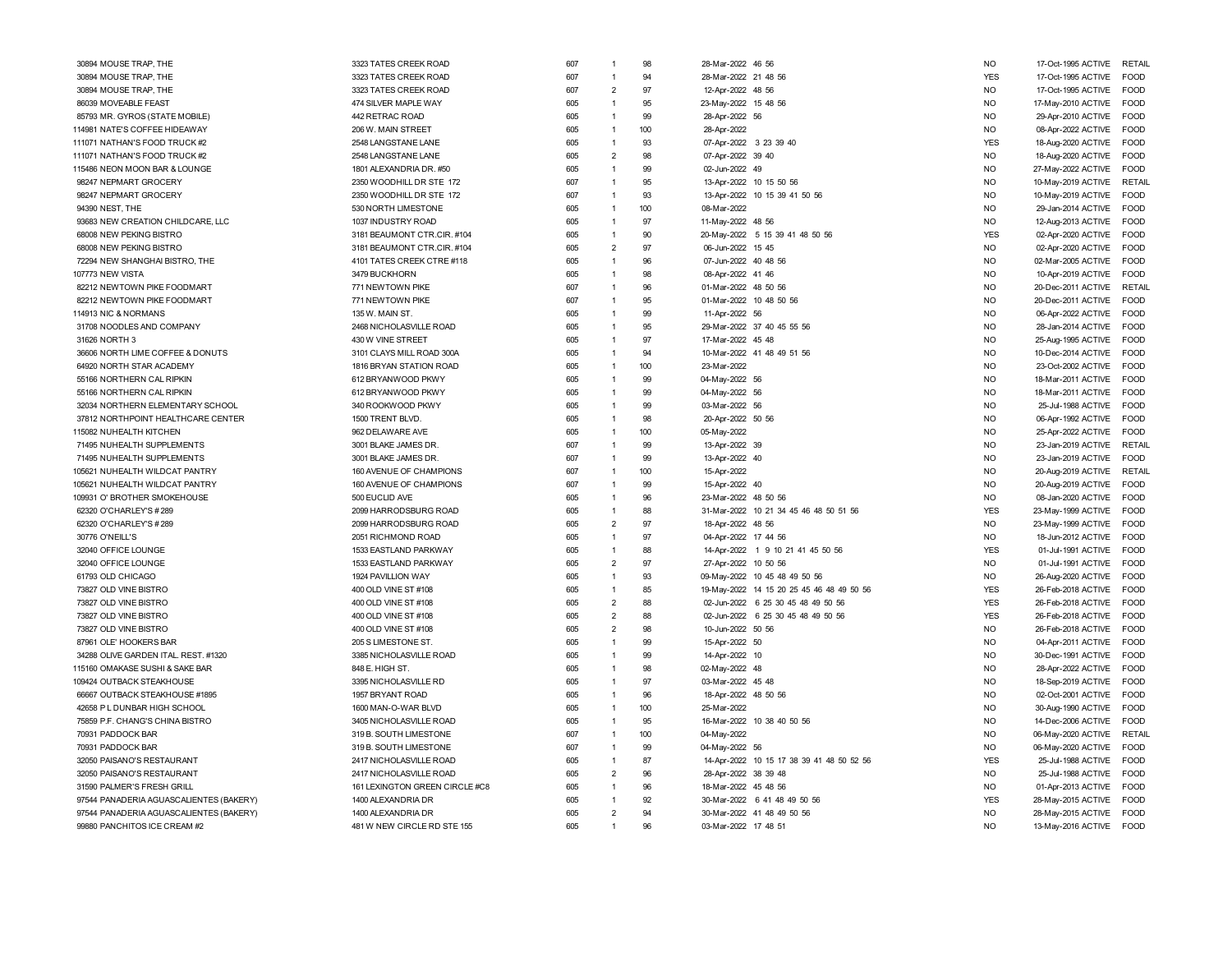| 113654 PANCHITOS ICE CREAM #2         | 2417 NICHOLASVILLE RD                   | 605        | 1              | 98       | 01-Apr-2022 10 41                               | <b>NO</b>      | 24-Sep-2021 ACTIVE<br>FOOD                       |  |
|---------------------------------------|-----------------------------------------|------------|----------------|----------|-------------------------------------------------|----------------|--------------------------------------------------|--|
| 75980 PANDA CUISINE                   | 2358 NICHOLASVILLE ROAD #115            | 605        | $\overline{1}$ | 87       | 05-Apr-2022 6 17 25 39 40 41 45 48 50 56        | <b>YES</b>     | 21-Jan-2010 ACTIVE<br>FOOD                       |  |
| 75980 PANDA CUISINE                   | 2358 NICHOLASVILLE ROAD #115            | 605        | $\overline{2}$ | 87       | 19-Apr-2022 13 17 21 25 41 48 50 56             | <b>YES</b>     | 21-Jan-2010 ACTIVE<br><b>EOOD</b>                |  |
| 75980 PANDA CUISINE                   | 2358 NICHOLASVILLE ROAD #115            | 605        | $\mathcal{P}$  | 93       | 27-Apr-2022 21 48 50 56                         | <b>YES</b>     | 21-Jan-2010 ACTIVE FOOD                          |  |
| 75980 PANDA CUISINE                   | 2358 NICHOLASVILLE ROAD #115            | 605        | $\overline{2}$ | 96       | 02-May-2022 48 50 56                            | NO             | <b>FOOD</b><br>21-Jan-2010 ACTIVE                |  |
| 105622 PANDA EXPRESS                  | 160 AVENUE OF CHAMPIONS                 | 605        | $\overline{1}$ | 100      | 15-Apr-2022                                     | NO             | <b>FOOD</b><br>16-Jul-2018 ACTIVE                |  |
| 98859 PANERA BREAD #1018              | 2230 NICHOLASVILLE RD                   | 605        | $\overline{1}$ | 98       | 27-May-2022 50 56                               | <b>NO</b>      | 17-Dec-2015 ACTIVE FOOD                          |  |
| 41379 PANERA BREAD #825               | 2573 RICHMOND RD STE 100                | 605        | $\overline{1}$ | 97       | 29-Mar-2022 41 50 56                            | <b>NO</b>      | 14-Apr-1998 ACTIVE FOOD                          |  |
| 103232 PAPA JOHN'S #4861              | 400 HILLTOP AVE                         | 605        | $\overline{1}$ | 98       | 08-Apr-2022 40 46                               | N <sub>O</sub> | 15-Aug-2017 ACTIVE<br><b>FOOD</b>                |  |
| 113997 PAPA JOHN'S PIZZA              | 3650 BOSTON RD STE 110                  | 605        | $\overline{1}$ | 99       | 20-Apr-2022 56                                  | NO.            | 12-Nov-2021 ACTIVE<br><b>FOOD</b>                |  |
| 46294 PAPA JOHN'S PIZZA #40           | 2937 RICHMOND RD                        | 605        | $\overline{1}$ | 96       | 27-Apr-2022 1 40 45                             | <b>YES</b>     | <b>FOOD</b><br>28-Mar-1992 ACTIVE                |  |
| 46294 PAPA JOHN'S PIZZA #40           | 2937 RICHMOND RD                        | 605        | $\overline{2}$ | 97       | 23-May-2022 40 43 51                            | N <sub>O</sub> | <b>FOOD</b><br>28-Mar-1992 ACTIVE                |  |
| 43483 PAPA JOHN'S PIZZA #54           | 3735 HARRODSBURG RD #240                | 605        | $\overline{1}$ | 93       | 04-Apr-2022 18 44 50 54 56                      | <b>YES</b>     | 28-Dec-1990 ACTIVE<br><b>FOOD</b>                |  |
| 43483 PAPA JOHN'S PIZZA #54           | 3735 HARRODSBURG RD #240                | 605        | $\overline{2}$ | 95       | 04-Apr-2022 44 45 50 54 56                      | N <sub>O</sub> | 28-Dec-1990 ACTIVE<br><b>FOOD</b>                |  |
| 30868 PAPI'S MEXICAN RESTAURANT & BAR | 818 EUCLID AVE                          | 605        | $\overline{1}$ | 94       | 05-Apr-2022 39 40 45 50 51 56                   | N <sub>O</sub> | 28-Jul-2018 ACTIVE FOOD                          |  |
| 110648 PAPI'S RAPIDO                  | 1214 S. BROADWAY                        | 605        | $\overline{1}$ | 81       | 02-Mar-2022 15 18 25 29 39 45 46 48 50 51 56 58 | <b>YES</b>     | 18-Jun-2020 ACTIVE<br><b>EOOD</b>                |  |
| 110648 PAPI'S RAPIDO                  | 1214 S. BROADWAY                        | 605        | $\overline{2}$ | 95       | 16-Mar-2022 15 39 48                            | NO             | 18-Jun-2020 ACTIVE<br><b>FOOD</b>                |  |
| 84947 PAPIS PALOMAR                   | 3901 HARRODSBURG RD SUITE 180           | 605        | $\overline{1}$ | 94       | 08-Mar-2022 10 17 40 44 50 54                   | N <sub>O</sub> | <b>FOOD</b><br>25-Mar-2021 ACTIVE                |  |
| 32054 PARKETTE                        | 1230 NEW CIRCLE RD NE                   | 605        | 1              | 96       | 04-Mar-2022 48 50 56                            | <b>NO</b>      | 27-Feb-2009 ACTIVE<br><b>FOOD</b>                |  |
| 49132 PARKHILL SUBWAY                 | 3120 PIMLICO PKWY #144                  | 605        | $\overline{1}$ | 100      | 27-Apr-2022                                     | <b>NO</b>      | 04-Jun-2014 ACTIVE<br><b>FOOD</b>                |  |
| 114350 PARLOR DOUGHNUTS               | 630 EUCLID AVE #150                     | 605        | $\overline{1}$ | 96       | 17-Mar-2022 17 40 41 46                         | N <sub>O</sub> | 27-Jan-2022 ACTIVE<br><b>FOOD</b>                |  |
| 97766 PASTA GARAGE ITALIAN CAFE       | 962 DELAWARE AVE                        | 607        | $\overline{1}$ | 100      | 25-May-2022                                     | NO.            | 22-Jun-2015 ACTIVE<br><b>RETAIL</b>              |  |
| 97766 PASTA GARAGE ITALIAN CAFE       | 962 DELAWARE AVE                        | 607        | $\overline{1}$ | 93       | 25-May-2022 18 38 48 56                         | <b>YES</b>     | 22-Jun-2015 ACTIVE FOOD                          |  |
| 97766 PASTA GARAGE ITALIAN CAFE       | 962 DELAWARE AVE                        | 607        | $\overline{2}$ | 97       | 08-Jun-2022 41 48                               | N <sub>O</sub> | 22-Jun-2015 ACTIVE FOOD                          |  |
| 32470 PATCHEN PUB                     | 153 PATCHEN DR #29                      | 605        | $\overline{1}$ | 96       | 01-Mar-2022 48 50 56                            | N <sub>O</sub> | <b>FOOD</b><br>12-Mar-1995 ACTIVE                |  |
|                                       |                                         |            | $\overline{1}$ | 97       |                                                 | NO             | 28-Nov-2018 ACTIVE FOOD                          |  |
| 106499 PEARL'S                        | 133 N LIMESTONE                         | 605<br>605 | $\overline{1}$ | 93       | 13-May-2022 10 48                               | <b>YES</b>     | <b>FOOD</b>                                      |  |
| 49684 PENN STATION                    | 2121 RICHMOND RD STE. 100 - IDLE HR CTR |            | $\overline{2}$ |          | 12-Apr-2022 24 40 45 48 50                      |                | 27-Jun-2016 ACTIVE                               |  |
| 49684 PENN STATION                    | 2121 RICHMOND RD STE. 100 - IDLE HR CTR | 605        | $\overline{2}$ | 95<br>89 | 12-Apr-2022 40 45 48 50                         | <b>NO</b>      | <b>FOOD</b><br>27-Jun-2016 ACTIVE<br><b>FOOD</b> |  |
| 59336 PENN STATION                    | 2220 NICHOLASVILLE ROAD                 | 605        |                |          | 11-Mar-2022 3 39 40 44 48 50 54 56 57           | <b>YES</b>     | 07-Jan-1998 ACTIVE                               |  |
| 59336 PENN STATION                    | 2220 NICHOLASVILLE ROAD                 | 605        | $\overline{2}$ | 95       | 18-Mar-2022 40 48 50 56                         | <b>NO</b>      | 07-Jan-1998 ACTIVE<br><b>FOOD</b>                |  |
| 64911 PENN STATION                    | 3090 TODDS ROAD, SUITE 305              | 605        | $\overline{2}$ | 85       | 14-Mar-2022 4 10 21 24 38 40 43 48 49 56        | <b>YES</b>     | 30-Jul-2001 ACTIVE<br><b>FOOD</b>                |  |
| 64911 PENN STATION                    | 3090 TODDS ROAD, SUITE 305              | 605        | $\overline{2}$ | 97       | 23-Mar-2022 48 56                               | N <sub>O</sub> | 30-Jul-2001 ACTIVE<br><b>FOOD</b>                |  |
| 66328 PENN STATION                    | 1719 NORTH BROADWAY                     | 605        | $\overline{1}$ | 87       | 13-May-2022 3 6 8 15 48 50 57                   | <b>YES</b>     | 20-Oct-2000 ACTIVE<br><b>FOOD</b>                |  |
| 66328 PENN STATION                    | 1719 NORTH BROADWAY                     | 605        | $\overline{2}$ | 95       | 27-May-2022 15 48 57                            | N <sub>O</sub> | 20-Oct-2000 ACTIVE FOOD                          |  |
| 64916 PEPE'S MEXICAN RESTAURANT       | 3280 EAGLE VIEW LANE                    | 605        | $\overline{1}$ | 97       | 07-Jun-2022 41 49 56                            | <b>NO</b>      | <b>FOOD</b><br>29-Jun-2013 ACTIVE                |  |
| 30695 PHILLIP'S GROCERY & DELI        | 553 SOUTH LIMESTONE                     | 607        | $\overline{1}$ | 98       | 22-Apr-2022 50 56                               | N <sub>O</sub> | RETAIL<br>29-Aug-1990 ACTIVE                     |  |
| 30695 PHILLIP'S GROCERY & DELI        | 553 SOUTH LIMESTONE                     | 607        | $\overline{1}$ | 94       | 22-Apr-2022 38 46 48 50 56                      | <b>NO</b>      | <b>FOOD</b><br>29-Aug-1990 ACTIVE                |  |
| 95259 PHO SAIGON                      | 1555 E NEW CIRCLE RD #162               | 605        | $\overline{1}$ | 95       | 01-Mar-2022 15 38 44 56                         | <b>NO</b>      | 07-May-2014 ACTIVE<br>FOOD                       |  |
| 96645 PIES AND PINTS                  | 401 W MAIN ST. SUITE 106                | 605        | $\overline{1}$ | 88       | 03-Mar-2022 6 10 24 25 38 48 50 56              | <b>YES</b>     | 23-Dec-2014 ACTIVE<br><b>FOOD</b>                |  |
| 96645 PIES AND PINTS                  | 401 W MAIN ST. SUITE 106                | 605        | $\overline{2}$ | 94       | 03-Mar-2022 10 38 48 50 56                      | NO.            | 23-Dec-2014 ACTIVE<br><b>FOOD</b>                |  |
| 104033 PIETANA                        | 210 ROSEMONT GARDEN                     | 605        | $\overline{1}$ | 92       | 08-Mar-2022 13 29 48 50 56                      | <b>YES</b>     | FOOD<br>19-Dec-2017 ACTIVE                       |  |
| 104033 PIETANA                        | 210 ROSEMONT GARDEN                     | 605        | $\overline{2}$ | 96       | 08-Mar-2022 48 50 56                            | <b>NO</b>      | 19-Dec-2017 ACTIVE<br><b>FOOD</b>                |  |
| 95457 PINOT'S PALETTE                 | 3851 MALL RD #110                       | 605        | $\overline{1}$ | 97       | 14-Apr-2022 18                                  | <b>YES</b>     | 30-May-2014 ACTIVE<br><b>FOOD</b>                |  |
| 95457 PINOT'S PALETTE                 | 3851 MALL RD #110                       | 605        | $\overline{2}$ | 97       | 28-Apr-2022 18                                  | <b>YES</b>     | <b>FOOD</b><br>30-May-2014 ACTIVE                |  |
| 95457 PINOT'S PALETTE                 | 3851 MALL RD #110                       | 605        | $\overline{2}$ | 100      | 05-May-2022                                     | N <sub>O</sub> | <b>FOOD</b><br>30-May-2014 ACTIVE                |  |
| 113918 PITA PIT                       | 543 S. LIMESTONE                        | 605        | $\overline{1}$ | 100      | 03-May-2022                                     | N <sub>O</sub> | 01-Nov-2021 ACTIVE<br><b>FOOD</b>                |  |
| 100325 PIVOT BREWING COMPANY          | 1400 DELAWARE AVE                       | 607        | $\overline{1}$ | 100      | 01-Jun-2022                                     | N <sub>O</sub> | 26-Aug-2016 ACTIVE<br><b>RETAIL</b>              |  |
| 100325 PIVOT BREWING COMPANY          | 1400 DELAWARE AVE                       | 607        | $\overline{1}$ | 98       | 01-Jun-2022 41 49                               | NO             | 26-Aug-2016 ACTIVE<br>FOOD                       |  |
| 67608 PIZZA HUT #2969                 | 3094 RICHMOND ROAD, SUITE D-1           | 605        | $\overline{1}$ | 97       | 13-Apr-2022 48 50                               | <b>NO</b>      | 25-Aug-2021 ACTIVE<br>FOOD                       |  |
| 32262 PIZZA HUT #2966                 | 393 WALLER AVE                          | 605        | $\overline{1}$ | 98       | 15-Apr-2022 44 56                               | <b>NO</b>      | 25-Aug-2021 ACTIVE<br><b>FOOD</b>                |  |
| 43877 PLANET THAI                     | 2417 NICHOLASVILLE ROAD                 | 605        | $\overline{1}$ | 86       | 24-Mar-2022 6 17 24 41 44 48 49 50 54 56 57     | <b>YES</b>     | <b>FOOD</b><br>28-Aug-2018 ACTIVE                |  |
| 43877 PLANET THAI                     | 2417 NICHOLASVILLE ROAD                 | 605        | $\overline{2}$ |          | 24-Mar-2022 17 41 44 48 49 50 54 56 57          | N <sub>O</sub> | 28-Aug-2018 ACTIVE<br><b>FOOD</b>                |  |
| 43877 PLANET THAI                     | 2417 NICHOLASVILLE ROAD                 | 605        | $\overline{1}$ | 94       | 12-Apr-2022 41 44 46 48 56                      | N <sub>O</sub> | 28-Aug-2018 ACTIVE<br><b>FOOD</b>                |  |
| 54106 PLATINUM PLUS                   | 1101 EAST NEW CIRCLE ROAD               | 605        | $\overline{1}$ | 97       | 19-May-2022 45 49 56                            | N <sub>O</sub> | <b>FOOD</b><br>30-Jan-2015 ACTIVE                |  |
| 95454 PLEASANT MEADOW ASSISTED LIVING | 2141 EXECUTIVE DR                       | 605        | $\overline{1}$ | 97       | 28-Apr-2022 15 40                               | <b>NO</b>      | <b>FOOD</b><br>02-Jun-2014 ACTIVE                |  |
| 105482 POPCORN PARADISE               | 724 NATIONAL AVENUE                     | 605        | $\overline{1}$ | 100      | 06-Apr-2022                                     | <b>NO</b>      | 27-Jun-2018 ACTIVE<br><b>FOOD</b>                |  |
| 45989 POUR DECISIONS                  | 233 EAST MAIN STREET                    | 605        | $\overline{1}$ | 97       | 03-Mar-2022 48 56                               | N <sub>O</sub> | <b>FOOD</b><br>08-Jul-2021 ACTIVE                |  |
| 53922 PREFERIDA SUPERMARKET           | 1801 ALEXANDRIA DR. #172                | 607        | $\overline{2}$ |          | 14-Mar-2022 15 34 39 47 48 50 56 57 58          | N <sub>O</sub> | 13-Jan-2014 ACTIVE RETAIL                        |  |
| 53922 PREFERIDA SUPERMARKET           | 1801 ALEXANDRIA DR. #172                | 607        | $\mathcal{D}$  |          | 24-Mar-2022 15 48 56                            | N <sub>O</sub> | 13-Jan-2014 ACTIVE RETAIL                        |  |
|                                       |                                         |            |                |          |                                                 |                |                                                  |  |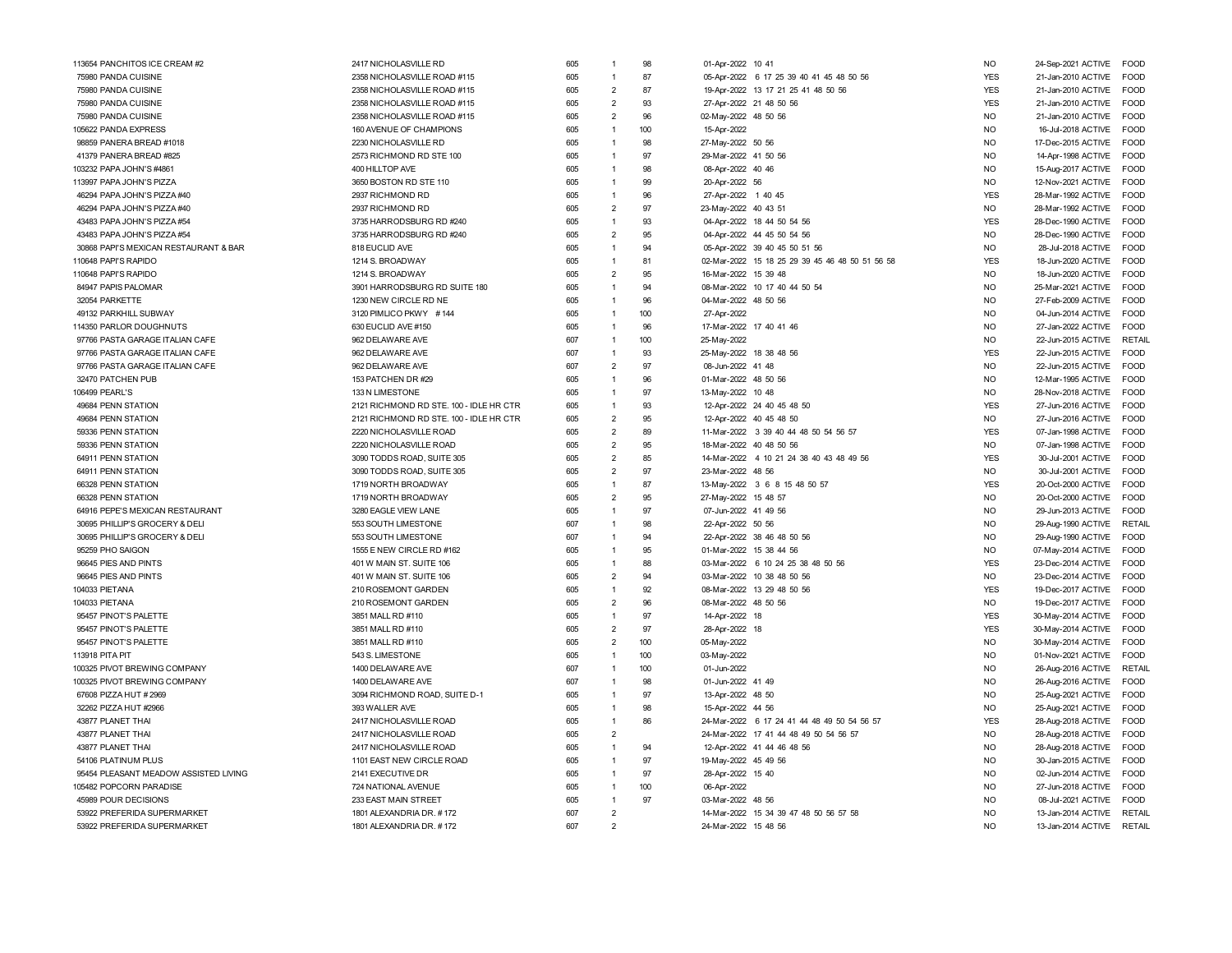| 53922 PREFERIDA SUPERMARKET                    | 1801 ALEXANDRIA DR. #172       | 607 | 2              | 86  | 14-Mar-2022 33 34 39 44 45 47 48 50 56 58   | <b>YES</b>     | <b>FOOD</b><br>13-Jan-2014 ACTIVE |  |
|------------------------------------------------|--------------------------------|-----|----------------|-----|---------------------------------------------|----------------|-----------------------------------|--|
| 53922 PREFERIDA SUPERMARKET                    | 1801 ALEXANDRIA DR. #172       | 607 | $\overline{2}$ | 96  | 24-Mar-2022 44 48 56                        | <b>NO</b>      | 13-Jan-2014 ACTIVE<br><b>FOOD</b> |  |
| 85934 PRESS JUICE BAR & CAFE, THE              | 191 KENTUCKY AVE.              | 605 | $\overline{2}$ | 87  | 07-Mar-2022 1 10 17 24 40 41 44 47 50 56    | <b>YES</b>     | 04-Aug-2015 ACTIVE<br><b>FOOD</b> |  |
| 85934 PRESS JUICE BAR & CAFE, THE              | 191 KENTUCKY AVE.              | 605 | $\overline{2}$ | 97  | 14-Mar-2022 46 50 56                        | <b>NO</b>      | FOOD<br>04-Aug-2015 ACTIVE        |  |
| 111153 PRESTON GREEN                           | 1825 LITTLE HERB WAY           | 605 | 1              | 99  | 10-Mar-2022 2                               | <b>NO</b>      | FOOD<br>11-Sep-2020 ACTIVE        |  |
| 78537 PROUD MARY                               | 9079 OLD RICHMOND ROAD         | 605 | $\mathbf{1}$   | 95  | 30-Mar-2022 41 45 48 56                     | N <sub>O</sub> | 25-Mar-2015 ACTIVE<br><b>FOOD</b> |  |
| 81615 PUCCINI'S                                | 3801 DYLAN PL. STE 150         | 605 | $\overline{1}$ | 94  | 28-Mar-2022 45 48 50 56 57                  | N <sub>O</sub> | <b>FOOD</b><br>21-Jul-2008 ACTIVE |  |
| 81476 QDOBA MEXICAN GRILL #2524                | 3735 PALOMAR DR #65            | 605 | $\overline{1}$ | 92  | 06-May-2022 40 41 46 48 49 50 56            | N <sub>O</sub> | <b>FOOD</b><br>20-Feb-2012 ACTIVE |  |
| 98871 QUALITY INN                              | 2381 BUENA VISTA RD            | 605 | $\overline{1}$ | 98  | 02-Jun-2022 1                               | <b>YES</b>     | <b>FOOD</b><br>04-Dec-2015 ACTIVE |  |
| 98871 QUALITY INN                              | 2381 BUENA VISTA RD            | 605 | $\overline{2}$ | 100 | 02-Jun-2022                                 | <b>NO</b>      | FOOD<br>04-Dec-2015 ACTIVE        |  |
| 14393 QUALITY INN / MAINSTAY SUITES            | 1938 STANTON WAY               | 605 | 1              | 97  | 06-Apr-2022 48 56                           | <b>NO</b>      | <b>FOOD</b><br>07-Feb-2022 ACTIVE |  |
| 57232 QUINN CHAPEL CHILD CARE CENTER           | 744 CHARLES AVENUE             | 605 | 1              | 92  | 31-May-2022 9 15 40 50 58                   | <b>YES</b>     | FOOD<br>06-Mar-1997 ACTIVE        |  |
| 32294 R & R ENTERTAINMENT DBA SQUIRES TAVERN   | 3429 BUCKHORN DR #3            | 605 | 1              | 97  | 23-Mar-2022 45 50 56                        | N <sub>O</sub> | 16-Dec-2011 ACTIVE<br><b>FOOD</b> |  |
| 62842 RAFFERTY'S                               | 1865 ALYSHEBA WAY              | 605 | 1              | 93  | 29-Apr-2022 48 50 51 53 56                  | <b>YES</b>     | 25-Aug-1999 ACTIVE<br>FOOD        |  |
| 62842 RAFFERTY'S                               | 1865 ALYSHEBA WAY              | 605 | $\overline{2}$ | 97  | 02-May-2022 48 56                           | <b>NO</b>      | FOOD<br>25-Aug-1999 ACTIVE        |  |
| 99832 RAISING CANE'S                           | 2030 HARRODSBURG RD            | 605 | 1              | 100 | 09-Mar-2022                                 | <b>NO</b>      | <b>FOOD</b><br>18-Dec-2020 ACTIVE |  |
| 42656 RALLY'S #25                              | 410 GEORGETOWN ROAD            | 605 | $\overline{2}$ | 100 | 02-May-2022                                 | N <sub>O</sub> | 18-Feb-2016 ACTIVE<br><b>FOOD</b> |  |
| 36635 RALLY'S #23                              | 2975 RICHMOND ROAD             | 605 | $\mathbf{1}$   | 96  | 17-May-2022 37 48 56                        | N <sub>O</sub> | 02-Feb-2016 ACTIVE<br><b>FOOD</b> |  |
| 49868 RALLY'S #27                              | 125 NEW CIRCLE RD NE           | 605 | $\overline{1}$ | 95  | 16-May-2022 34 40 54 56 57                  | N <sub>O</sub> | <b>FOOD</b><br>01-Feb-2016 ACTIVE |  |
| 63058 RAMSEY'S                                 | 4391 OLD HARRODSBURG RD        | 605 | 1              | 91  | 28-Mar-2022 15 17 46 48 50 51 56            | <b>NO</b>      | <b>FOOD</b><br>06-Oct-1999 ACTIVE |  |
| 65709 RAMSEY'S COMMISSARY                      | 938 WINCHESTER ROAD            | 605 | $\mathbf{1}$   | 97  | 02-May-2022 48 56                           | <b>NO</b>      | <b>FOOD</b><br>20-Jun-2007 ACTIVE |  |
| 94633 RAMSEY'S RESTAURANT                      | 151 W ZANDALE DR STE 100       | 605 | $\mathbf{1}$   | 91  | 09-Mar-2022 9 24 44 46 48 50                | <b>YES</b>     | <b>FOOD</b><br>10-Feb-2014 ACTIVE |  |
| 94633 RAMSEY'S RESTAURANT                      | 151 W ZANDALE DR STE 100       | 605 | $\overline{2}$ | 95  | 09-Mar-2022 44 46 48 50                     | <b>NO</b>      | <b>FOOD</b><br>10-Feb-2014 ACTIVE |  |
| 94633 RAMSEY'S RESTAURANT                      | 151 W ZANDALE DR STE 100       | 605 | $\overline{2}$ | 98  | 31-Mar-2022 48                              | <b>NO</b>      | 10-Feb-2014 ACTIVE<br><b>FOOD</b> |  |
| 47516 RAMSEY'S TC                              | 4053 S #35 TATES CREEK ROAD    | 605 | $\mathbf{1}$   | 95  | 01-Jun-2022 34 41 48 56                     | <b>NO</b>      | 08-Oct-1992 ACTIVE<br><b>FOOD</b> |  |
| 32211 RED LOBSTER #0188                        | 2550 NICHOLASVILLE RD          | 605 | 1              | 87  | 14-Mar-2022 6 10 21 37 41 48 50 54 56       | <b>YES</b>     | 26-Jul-1988 ACTIVE<br><b>FOOD</b> |  |
| 32211 RED LOBSTER #0188                        | 2550 NICHOLASVILLE RD          | 605 | $\overline{2}$ | 92  | 14-Mar-2022 10 37 41 48 50 54 56            | <b>NO</b>      | 26-Jul-1988 ACTIVE<br><b>FOOD</b> |  |
|                                                |                                |     | $\overline{1}$ | 100 |                                             | N <sub>O</sub> |                                   |  |
| 32311 RED STATE BARBECUE, RED PHOENIX LLC, DBA | 4020 GEORGETOWN RD             | 607 | $\overline{1}$ | 91  | 09-May-2022                                 |                | 26-Apr-2013 ACTIVE<br>RETAIL      |  |
| 32311 RED STATE BARBECUE, RED PHOENIX LLC, DBA | 4020 GEORGETOWN RD             | 607 |                |     | 09-May-2022 10 21 41 46 48 56               | <b>YES</b>     | 26-Apr-2013 ACTIVE<br><b>FOOD</b> |  |
| 32311 RED STATE BARBECUE, RED PHOENIX LLC, DBA | 4020 GEORGETOWN RD             | 607 | $\overline{2}$ | 94  | 09-May-2022 10 41 46 48 56                  | <b>NO</b>      | <b>FOOD</b><br>26-Apr-2013 ACTIVE |  |
| 64846 REDI-MART/MARATHON                       | 1970 PLEASANT RIDGE            | 607 | $\mathbf{1}$   | 97  | 18-Mar-2022 50 56 57                        | <b>NO</b>      | RETAIL<br>23-May-2001 ACTIVE      |  |
| 64846 REDI-MART/MARATHON                       | 1970 PLEASANT RIDGE            | 607 | $\mathbf{1}$   | 98  | 18-Mar-2022 37 56                           | N <sub>O</sub> | <b>FOOD</b><br>23-May-2001 ACTIVE |  |
| 68739 RESTAURANT AGUASCALIENTES                | 1400 ALEXANDRIA DRIVE # A      | 605 | $\overline{1}$ | 86  | 18-Apr-2022 15 17 25 29 44 45 48 54 56 57   | <b>YES</b>     | <b>FOOD</b><br>09-Jun-2015 ACTIVE |  |
| 68739 RESTAURANT AGUASCALIENTES                | 1400 ALEXANDRIA DRIVE # A      | 605 | $\overline{2}$ | 95  | 02-May-2022 15 45 56 57                     | <b>NO</b>      | FOOD<br>09-Jun-2015 ACTIVE        |  |
| 32219 RICHMOND PLACE                           | 3051 RIO DOSA DRIVE            | 605 | $\mathbf{1}$   | 95  | 06-Apr-2022 10 41 46 50 56                  | <b>NO</b>      | 14-Apr-1995 ACTIVE<br>FOOD        |  |
| 30891 RIDGE BEHAVIORAL HEALTH                  | 3050 RIO DOSA DR               | 605 | $\mathbf{1}$   | 100 | 19-Apr-2022                                 | <b>NO</b>      | FOOD<br>12-Jul-1988 ACTIVE        |  |
| 96277 RISING ROLL                              | 506 ADMINISTRATION DR          | 605 | $\overline{1}$ | 92  | 31-Mar-2022 21 40 48 50 56                  | <b>YES</b>     | 25-Aug-2014 ACTIVE<br><b>FOOD</b> |  |
| 96277 RISING ROLL                              | 506 ADMINISTRATION DR          | 605 | $\overline{2}$ | 95  | 31-Mar-2022 40 48 50 56                     | <b>NO</b>      | 25-Aug-2014 ACTIVE<br><b>FOOD</b> |  |
| 98047 ROLLING OVEN                             | 405 S. LIMESTONE               | 605 | $\overline{1}$ | 90  | 08-Mar-2022 1 2 5 17 40 48 50               | <b>YES</b>     | FOOD<br>22-Feb-2021 ACTIVE        |  |
| 98047 ROLLING OVEN                             | 405 S. LIMESTONE               | 605 | $\overline{2}$ | 98  | 23-Mar-2022 48                              | <b>NO</b>      | <b>FOOD</b><br>22-Feb-2021 ACTIVE |  |
| 50717 ROOSTERS                                 | 2640 RICHMOND RD               | 605 | $\mathbf{1}$   | 95  | 29-Apr-2022 18 41 56                        | <b>YES</b>     | 26-Apr-2021 ACTIVE<br><b>FOOD</b> |  |
| 50717 ROOSTERS                                 | 2640 RICHMOND RD               | 605 | $\overline{2}$ | 100 | 16-May-2022                                 | <b>NO</b>      | 26-Apr-2021 ACTIVE<br><b>FOOD</b> |  |
| 58509 ROSA PARKS ELEMENTARY                    | 1251 BEAUMONT CTR LN           | 605 | $\overline{1}$ | 98  | 04-Mar-2022 25                              | <b>YES</b>     | 25-Aug-1997 ACTIVE<br><b>FOOD</b> |  |
| 58509 ROSA PARKS ELEMENTARY                    | 1251 BEAUMONT CTR LN           | 605 | $\overline{2}$ | 100 | 04-Mar-2022                                 | N <sub>O</sub> | <b>FOOD</b><br>25-Aug-1997 ACTIVE |  |
| 31695 ROSE & JIM'S                             | 2461 GEORGETOWN RD             | 605 | $\overline{1}$ | 95  | 30-Mar-2022 48 49 54 56                     | <b>NO</b>      | <b>FOOD</b><br>18-Oct-2010 ACTIVE |  |
| 30818 ROSE BUD, THE                            | 121 NORTH MILL STREET          | 605 | 1              | 99  | 07-Apr-2022 56                              | N <sub>O</sub> | <b>FOOD</b><br>16-Jan-1991 ACTIVE |  |
| 08207 ROSEMONT STATION                         | 222 ROSEMONT GARDEN            | 605 | $\overline{1}$ | 94  | 08-Mar-2022 48 50 52 56                     | <b>YES</b>     | <b>FOOD</b><br>21-Apr-2021 ACTIVE |  |
| 108207 ROSEMONT STATION                        | 222 ROSEMONT GARDEN            | 605 | $\overline{2}$ | 96  | 08-Mar-2022 48 50 56                        | N <sub>O</sub> | <b>FOOD</b><br>21-Apr-2021 ACTIVE |  |
| 112148 ROSTICERRA DONALDO                      | 1804 ALEXANDRIA DRIVE, STE 103 | 605 | 1              | 92  | 22-Apr-2022 41 45 46 48 50 52               | <b>YES</b>     | 07-Apr-2021 ACTIVE<br>FOOD        |  |
| 112148 ROSTICERRA DONALDO                      | 1804 ALEXANDRIA DRIVE, STE 103 | 605 | $\overline{2}$ | 97  | 06-May-2022 41 48                           | <b>NO</b>      | <b>FOOD</b><br>07-Apr-2021 ACTIVE |  |
| 31635 RUPP COMMISSARY                          | 430 W VINE ST                  | 605 | 1              | 96  | 17-Mar-2022 48 56 57                        | <b>NO</b>      | FOOD<br>25-Aug-1995 ACTIVE        |  |
| 32230 RUSSELL CAVE ELEMENTARY                  | 3375 RUSSELL CAVE RD           | 605 | $\overline{1}$ | 100 | 25-Mar-2022                                 | <b>NO</b>      | 27-Jul-1988 ACTIVE<br><b>FOOD</b> |  |
| 113535 S'MORE THAN A FEELING                   | 428 SOUTHLAND DR               | 605 | $\overline{1}$ | 95  | 25-Mar-2022 18 38 56                        | <b>YES</b>     | 09-Sep-2021 ACTIVE<br><b>FOOD</b> |  |
| 113535 S'MORE THAN A FEELING                   | 428 SOUTHLAND DR               | 605 | $\overline{2}$ | 99  | 08-Apr-2022 56                              | <b>NO</b>      | FOOD<br>09-Sep-2021 ACTIVE        |  |
| 30798 SABOR LATINO PUPUSAS                     | 1479 BOARDWALK                 | 605 | $\overline{1}$ | 83  | 12-Apr-2022 9 10 15 24 25 29 38 39 40 48 50 | <b>YES</b>     | 24-Jan-2020 ACTIVE<br><b>FOOD</b> |  |
| 30798 SABOR LATINO PUPUSAS                     | 1479 BOARDWALK                 | 605 | $\overline{2}$ | 94  | 26-Apr-2022 15 48 50 56                     | <b>NO</b>      | FOOD<br>24-Jan-2020 ACTIVE        |  |
| 65100 SAHARA MEDITERRANEAN GROUP, INC          | 3061 FIELDSTONE WAY, STE. 1200 | 605 | $\overline{1}$ | 86  | 29-Mar-2022 15 24 39 41 45 48 50 56 57 58   | <b>YES</b>     | <b>EOOD</b><br>25-Jan-2005 ACTIVE |  |
| 65100 SAHARA MEDITERRANEAN GROUP, INC          | 3061 FIELDSTONE WAY, STE. 1200 | 605 | $\mathbf{1}$   | 98  | 12-Apr-2022 48                              | N <sub>O</sub> | <b>EOOD</b><br>25-Jan-2005 ACTIVE |  |
| 31546 SAKURA 12                                | 1015 WINCHESTER ROAD           | 605 | $\overline{1}$ | RQ  | 01-Mar-2022 8 22 48 51 56 57                | <b>YES</b>     | 24-Oct-2017 ACTIVE<br>FOOD        |  |
|                                                |                                |     |                |     |                                             |                |                                   |  |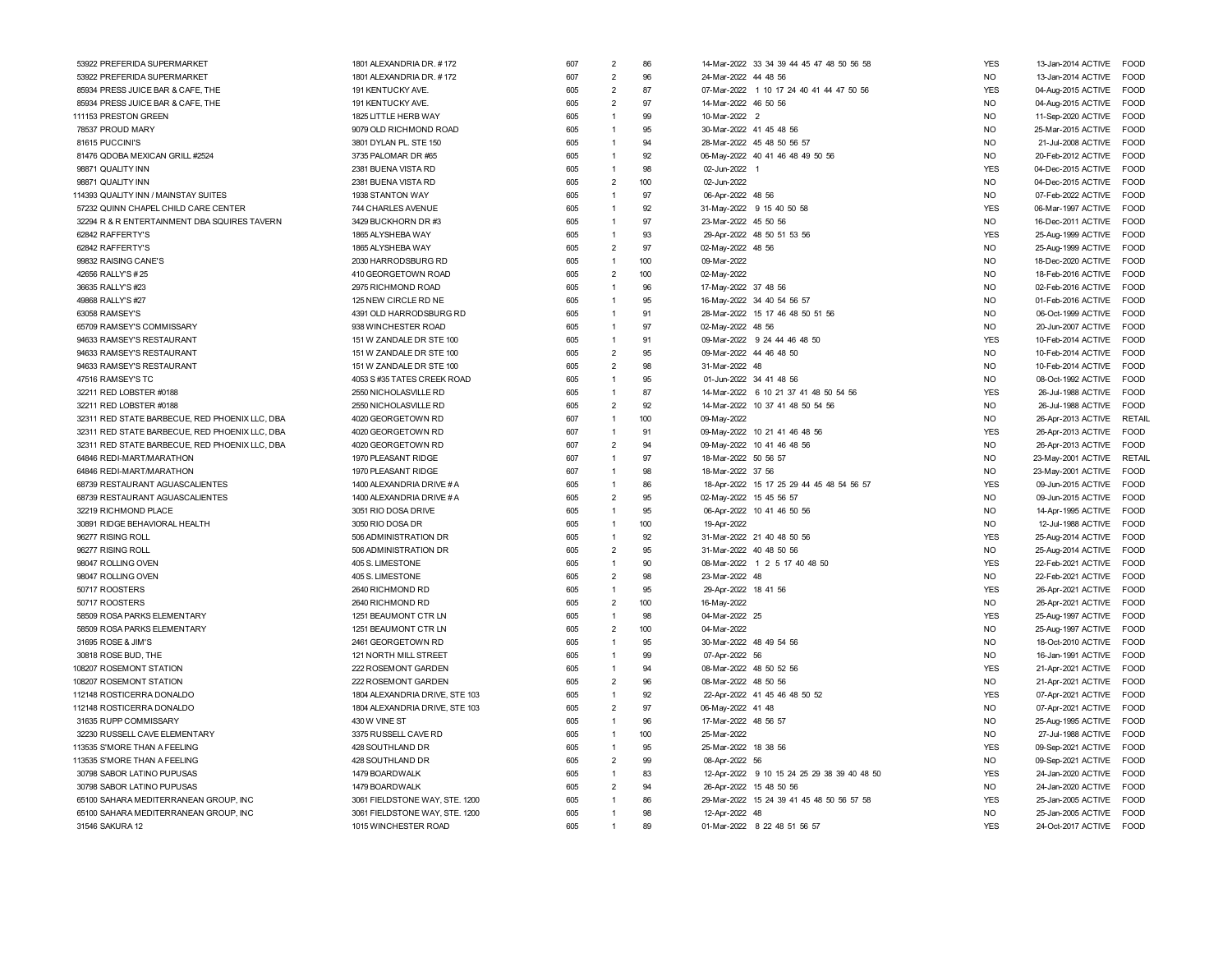| 31546 SAKURA 12                             | 1015 WINCHESTER ROAD              | 605 | $\overline{2}$ | 95  | 01-Mar-2022 48 51 56 57                  | <b>NO</b>      | 24-Oct-2017 ACTIVE | FOOD          |
|---------------------------------------------|-----------------------------------|-----|----------------|-----|------------------------------------------|----------------|--------------------|---------------|
| 86670 SAKURA JAPANESE                       | 3695 NICHOLASVILLE RD, STE 120    | 607 | $\overline{1}$ | 100 | 05-May-2022                              | <b>NO</b>      | 24-Jan-2019 ACTIVE | <b>RETAIL</b> |
| 86670 SAKURA JAPANESE                       | 3695 NICHOLASVILLE RD, STE 120    | 607 | 1              | 95  | 05-May-2022 39 48 51 56                  | <b>NO</b>      | 24-Jan-2019 ACTIVE | FOOD          |
| 95504 SALSARITA'S LEXINGTON                 | 2380 NORMAN LANE, STE K10         | 605 | 1              | 95  | 23-Mar-2022 48 50 56 57                  | <b>NO</b>      | 11-Jun-2014 ACTIVE | <b>FOOD</b>   |
| 93444 SALT VINEGAR, LLC                     | 610 W THIRD ST                    | 605 | 1              | 93  | 03-Jun-2022 3 6 18                       | <b>YES</b>     | 22-Feb-2021 ACTIVE | FOOD          |
| 93444 SALT VINEGAR, LLC                     | 610 W THIRD ST                    | 605 | $\overline{2}$ | 100 | 03-Jun-2022                              | <b>NO</b>      | 22-Feb-2021 ACTIVE | <b>FOOD</b>   |
| 32239 SALVATION ARMY SHELTER                | 736 W MAIN ST                     | 605 | $\mathbf{1}$   | 97  | 26-Apr-2022 1 56                         | <b>YES</b>     | 10-Jul-1992 ACTIVE | <b>FOOD</b>   |
| 32239 SALVATION ARMY SHELTER                | 736 W MAIN ST                     | 605 | $\overline{2}$ | 98  | 11-May-2022 10 56                        | <b>NO</b>      | 10-Jul-1992 ACTIVE | <b>FOOD</b>   |
| 78063 SAM SUSHI                             | 3090 HELMSDALE PLACE, STE. 265    | 605 | $\overline{1}$ | 100 | 30-Mar-2022                              | <b>NO</b>      | 05-Jan-2017 ACTIVE | FOOD          |
| 115391 SAM'S HOT DOG STAND                  | 192 LEXINGTON GREEN CIRCLE        | 605 | $\mathbf{1}$   | 100 | 02-Jun-2022                              | <b>NO</b>      | 19-May-2022 ACTIVE | FOOD          |
| 76398 SAM'S HOT DOGS STAND                  | 105 N. LIMESTONE                  | 605 | $\mathbf{1}$   | 97  | 16-Mar-2022 38 48                        | <b>NO</b>      | 05-Apr-2017 ACTIVE | FOOD          |
| 32977 SANDS ENTERPRISES OF LEXINGTON        | 561 BRECKINRIDGE                  | 607 | $\mathbf{1}$   | 95  | 12-Apr-2022 10 25 48                     | <b>YES</b>     | 24-Apr-2017 ACTIVE | <b>RETAIL</b> |
| 32977 SANDS ENTERPRISES OF LEXINGTON        | 561 BRECKINRIDGE                  | 607 | $\mathbf{1}$   | 91  | 12-Apr-2022 1 3 10 24 25                 | <b>YES</b>     | 24-Apr-2017 ACTIVE | FOOD          |
| 32977 SANDS ENTERPRISES OF LEXINGTON        | 561 BRECKINRIDGE                  | 607 | $\overline{2}$ | 96  | 26-Apr-2022 15 48                        | <b>NO</b>      | 24-Apr-2017 ACTIVE | <b>RETAIL</b> |
| 32977 SANDS ENTERPRISES OF LEXINGTON        | 561 BRECKINRIDGE                  | 607 | $\overline{2}$ | 100 | 26-Apr-2022                              | <b>NO</b>      | 24-Apr-2017 ACTIVE | FOOD          |
| 115083 SANTA FE TAQUERIA                    | 2405 TIMBERHILL CT #4             | 605 | 1              | 93  | 25-Apr-2022 10 34 48 49 52               | <b>YES</b>     | 25-Apr-2022 ACTIVE | FOOD          |
| 115083 SANTA FE TAQUERIA                    | 2405 TIMBERHILL CT #4             | 605 | $\overline{2}$ | 100 | 28-Apr-2022                              | <b>NO</b>      | 25-Apr-2022 ACTIVE | <b>FOOD</b>   |
| 63423 SANTA FE TAQUERIA LLC                 | 2350 WOODHILL DR. #168            | 605 | $\overline{2}$ | 97  | 10-Mar-2022 48 56                        | <b>NO</b>      | 24-Apr-2019 ACTIVE | FOOD          |
| 60694 SARONDIPITY LLC (ALL ABOUT KIDS)      | 4269 SARON DR.                    | 605 | 1              | 94  | 17-Mar-2022 10 38 48 50 56               | <b>NO</b>      | 16-Mar-2021 ACTIVE | <b>FOOD</b>   |
| 80011 SAUL GOOD RESTAURANT AND PUB          | 3801 MALL ROAD, SUITE 120         | 605 | $\mathbf{1}$   | 87  | 13-Apr-2022 1 17 18 39 44 48 50 51 56    | <b>YES</b>     | 22-Feb-2008 ACTIVE | <b>FOOD</b>   |
| 80011 SAUL GOOD RESTAURANT AND PUB          | 3801 MALL ROAD, SUITE 120         | 605 | $\overline{2}$ | 98  | 22-Apr-2022 48                           | <b>NO</b>      | 22-Feb-2008 ACTIVE | <b>FOOD</b>   |
| 43118 SBARRO'S ITALIAN EATERY               | <b>FAYETTE MALL</b>               | 605 | $\overline{1}$ | 92  | 23-Mar-2022 40 47 48 50 56 57            | <b>YES</b>     | 29-Oct-1990 ACTIVE | FOOD          |
| 43118 SBARRO'S ITALIAN EATERY               | <b>FAYETTE MALL</b>               | 605 | $\overline{2}$ | 94  | 23-Mar-2022 40 48 50 56 57               | <b>NO</b>      | 29-Oct-1990 ACTIVE | <b>FOOD</b>   |
| 88003 SCHOOL RESTAURANT                     | 163 W SHORT STREET                | 605 | $\overline{1}$ | 95  | 12-May-2022 46 47 48                     | <b>YES</b>     | 22-May-2017 ACTIVE | <b>FOOD</b>   |
| 88003 SCHOOL RESTAURANT                     | 163 W SHORT STREET                | 605 | $\overline{2}$ | 97  | 12-May-2022 46 48                        | <b>NO</b>      | 22-May-2017 ACTIVE | <b>FOOD</b>   |
| 62923 SEASON'S CATERING & SPECIAL OCCASIONS | 333 N ASHLAND AVE                 | 605 | $\overline{1}$ | 98  | 13-Apr-2022 48                           | <b>NO</b>      | 04-Oct-2007 ACTIVE | FOOD          |
| 86709 SECOND FLOOR CLUB SERVICE BAR         | 4201 VERSAILLES RD                | 605 | $\overline{2}$ | 100 | 14-Apr-2022                              | <b>NO</b>      | 20-Oct-2010 ACTIVE | FOOD          |
| 69423 SECOND PRESBYTERIAN CHURCH            | 460 E. MAIN STREET                | 605 | 1              | 100 | 02-May-2022                              | <b>NO</b>      | 25-Mar-2003 ACTIVE | <b>FOOD</b>   |
| 105103 SEDONA TAPHOUSE                      | 3600 PALOMAR CENTRE DR            | 605 | 1              | 93  | 30-Mar-2022 6 37 48 50 56                | <b>YES</b>     | 08-May-2018 ACTIVE | FOOD          |
| 105103 SEDONA TAPHOUSE                      | 3600 PALOMAR CENTRE DR            | 605 | $\overline{2}$ | 95  | 30-Mar-2022 37 48 50 56                  | <b>NO</b>      | 08-May-2018 ACTIVE | <b>FOOD</b>   |
| 113534 SEDONA TAPHOUSE NORTH                | 1950 NEWTOWN PIKE                 | 605 | 1              | 98  | 05-Apr-2022 51 56                        | <b>NO</b>      | 13-Sep-2021 ACTIVE | FOOD          |
| 110546 SEQUEL FOOD SERVICES, LLC            | 428 SOUTHLAND DR                  | 605 | 1              | 94  | 25-Mar-2022 18 38 45 56                  | <b>YES</b>     | 31-May-2020 ACTIVE | <b>FOOD</b>   |
| 110546 SEQUEL FOOD SERVICES, LLC            | 428 SOUTHLAND DR                  | 605 | $\overline{2}$ | 99  | 08-Apr-2022 56                           | <b>NO</b>      | 31-May-2020 ACTIVE | FOOD          |
| 101925 SHAKE SHACK                          | 115 SUMMIT @ FRITZ FARM SUITE 110 | 605 | $\overline{1}$ | 99  | 28-Mar-2022 56                           | <b>NO</b>      | 03-Mar-2017 ACTIVE | <b>FOOD</b>   |
| 93523 SHAKEN BUBBLE                         | 3401 NICHOLASVILLE RD             | 605 | $\overline{1}$ | 93  | 01-Mar-2022 1 10 48 49 50                | <b>YES</b>     | 17-Jul-2013 ACTIVE | FOOD          |
| 93523 SHAKEN BUBBLE                         | 3401 NICHOLASVILLE RD             | 605 | $\overline{2}$ | 98  | 17-Mar-2022 48                           | <b>NO</b>      | 17-Jul-2013 ACTIVE | <b>FOOD</b>   |
| 49872 SHAMROCK BAR & GRILL                  | 4750 HARTLAND PARKWAY #128        | 605 | $\overline{1}$ | 94  | 15-Apr-2022 41 46 48 50 56               | <b>NO</b>      | 30-Nov-1993 ACTIVE | <b>FOOD</b>   |
| 114268 SHANE'S SHACK (STATE MOBILE)         | 2325 WOODHILL DR, SUITE B         | 605 | $\overline{1}$ | 100 | 10-Mar-2022                              | <b>NO</b>      | 11-Jan-2022 ACTIVE | FOOD          |
| 81478 SHANGHAI BISTRO                       | 2200 WAR ADMIRAL WAY, STE #170    | 605 | $\overline{1}$ | 93  | 04-May-2022 18 48 50 56                  | <b>YES</b>     | 30-Jun-2008 ACTIVE | FOOD          |
| 81478 SHANGHAI BISTRO                       | 2200 WAR ADMIRAL WAY, STE #170    | 605 | $\overline{2}$ | 96  | 04-May-2022 48 50 56                     | <b>NO</b>      | 30-Jun-2008 ACTIVE | <b>FOOD</b>   |
| 81478 SHANGHAI BISTRO                       | 2200 WAR ADMIRAL WAY, STE #170    | 605 | $\overline{2}$ | 96  | 04-May-2022 48 50 56                     | <b>NO</b>      | 30-Jun-2008 ACTIVE | <b>FOOD</b>   |
| 31054 SHELL-ESTEPP'S FOOD MART DELI         | 1951 STANTON WAY                  | 607 | 1              | 93  | 06-May-2022 10 25 46 48 50               | <b>YES</b>     | 13-Jul-1988 ACTIVE | <b>RETAIL</b> |
| 31054 SHELL-ESTEPP'S FOOD MART DELI         | 1951 STANTON WAY                  | 607 | 1              | 94  | 06-May-2022 10 25 39 56 57               | <b>YES</b>     | 13-Jul-1988 ACTIVE | <b>FOOD</b>   |
| 31054 SHELL-ESTEPP'S FOOD MART DELI         | 1951 STANTON WAY                  | 607 | $\overline{2}$ | 98  | 20-May-2022 46 50                        | NO             | 13-Jul-1988 ACTIVE | RETAIL        |
| 31054 SHELL-ESTEPP'S FOOD MART DELI         | 1951 STANTON WAY                  | 607 | $\overline{2}$ | 95  | 20-May-2022 25 39 56 57                  | <b>YES</b>     | 13-Jul-1988 ACTIVE | <b>FOOD</b>   |
| 31054 SHELL-ESTEPP'S FOOD MART DELI         | 1951 STANTON WAY                  | 607 | $\overline{2}$ | 99  | 27-May-2022 56                           | <b>NO</b>      | 13-Jul-1988 ACTIVE | <b>FOOD</b>   |
| 106621 SHEPHERD'S HOUSE. INC                | 635 MAXWELTON CT                  | 605 | $\overline{1}$ | 96  | 18-Mar-2022 48 49 56                     | <b>NO</b>      | 18-Dec-2018 ACTIVE | <b>FOOD</b>   |
| 75371 SIGNATURE GRILLE                      | 3256 LANSDOWNE DRIVE              | 605 | $\mathbf{1}$   | 100 | 01-Jun-2022                              | <b>NO</b>      | 28-May-2010 ACTIVE | FOOD          |
| 69506 SILVER CUE BILLIARDS BAR/GRILL        | 694 NEW CIRCLE ROAD NE#1          | 605 | $\overline{1}$ | 99  | 31-Mar-2022 50                           | N <sub>O</sub> | 03-Nov-2003 ACTIVE | <b>FOOD</b>   |
| 49085 SIR PIZZA                             | 1064 S BROADWAY PLACE             | 605 | $\overline{1}$ | 95  | 16-Mar-2022 46 48 50 56                  | <b>NO</b>      | 11-Dec-2009 ACTIVE | <b>FOOD</b>   |
| 64207 SIR PIZZA                             | 463 WEST NEW CIRCLE ROAD          | 605 | $\overline{1}$ | 84  | 25-Apr-2022 1 2 3 6 15 44 46 48 50 56 57 | <b>YES</b>     | 15-Aug-2007 ACTIVE | <b>FOOD</b>   |
| 64207 SIR PIZZA                             | 463 WEST NEW CIRCLE ROAD          | 605 | $\overline{2}$ | 95  | 09-May-2022 48 50 56 57                  | <b>NO</b>      | 15-Aug-2007 ACTIVE | <b>FOOD</b>   |
| 32264 SIR PIZZA COMMISSARY                  | 2604 RICHMOND ROAD                | 605 | $\overline{1}$ | 88  | 14-Apr-2022 1 10 21 25 48 50 56          | <b>YES</b>     | 27-Jul-1988 ACTIVE | <b>FOOD</b>   |
| 32264 SIR PIZZA COMMISSARY                  | 2604 RICHMOND ROAD                | 605 | $\overline{2}$ | 95  | 28-Apr-2022 37 48 50 56                  | <b>NO</b>      | 27-Jul-1988 ACTIVE | <b>FOOD</b>   |
| 77358 SKY 22/AUNTIE ANN'S                   | 2350 GREY LAG WAY, #160           | 605 | 1              | 100 | 02-Mar-2022                              | <b>NO</b>      | 01-Nov-2012 ACTIVE | <b>FOOD</b>   |
| 105780 SKYLINE CHILI                        | 2850 RICHMOND RD                  | 605 | 1              | 99  | 16-May-2022 56                           | <b>NO</b>      | 24-Aug-2018 ACTIVE | <b>FOOD</b>   |
| 92547 SLEEP INN                             | 1920 PLAUDIT PLACE                | 605 |                | 90  | 11-Mar-2022 1 3 10 37 40 41 49 56        | <b>YES</b>     | 12-Mar-2013 ACTIVE | <b>FOOD</b>   |
| 92547 SLEEP INN                             | 1920 PLAUDIT PLACE                | 605 | $\overline{2}$ | 97  | 11-Mar-2022 37 40 56                     | <b>NO</b>      | 12-Mar-2013 ACTIVE | <b>FOOD</b>   |
| 93540 SMART BEEZ LEARNING CENTER            | 435 SOUTHLAND                     | 605 |                | 97  | 28-Mar-2022 48 56                        | <b>NO</b>      | 22-Jul-2013 ACTIVE | <b>FOOD</b>   |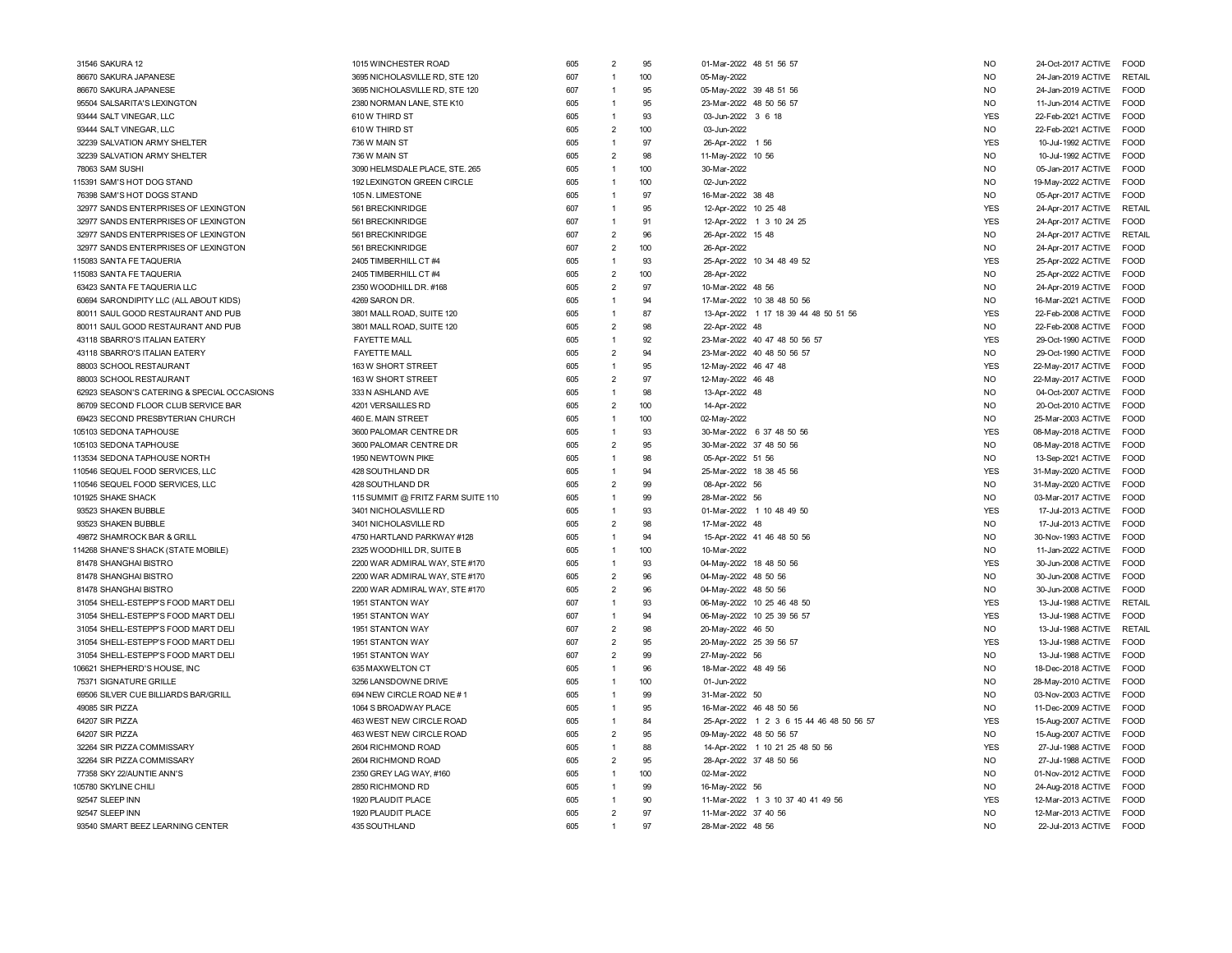| 80997 SMASHING TOMATO 2, LLC                | 2200 WAR ADMIRAL WAY        | 605 |                | 98  | 25-Apr-2022 50 56                     | <b>NO</b>      | 09-May-2008 ACTIVE | <b>FOOD</b>   |
|---------------------------------------------|-----------------------------|-----|----------------|-----|---------------------------------------|----------------|--------------------|---------------|
| 77034 SMASHING TOMATO RESTAURANT            | 3801 MALL ROAD              | 605 | $\overline{1}$ | 97  | 24-Mar-2022 45 56 57                  | <b>NO</b>      | 13-Oct-2006 ACTIVE | <b>FOOD</b>   |
| 93456 SMITHTOWN SEAFOOD                     | 501 W SIXTH ST SUITE 110    | 605 | $\overline{1}$ | 92  | 03-May-2022 3 15 41 45 50 56          | <b>YES</b>     | 09-Sep-2013 ACTIVE | FOOD          |
| 93456 SMITHTOWN SEAFOOD                     | 501 W SIXTH ST SUITE 110    | 605 | $\overline{2}$ | 94  | 03-May-2022 15 41 45 50 56            | <b>NO</b>      | 09-Sep-2013 ACTIVE | <b>FOOD</b>   |
| 13955 SMOKED (STATE MOBILE)                 | 2531 BALLARD RD             | 605 | 1              | 88  | 19-Mar-2022 2 6 18 40 48 50 51 56     | <b>YES</b>     | 08-Nov-2021 ACTIVE | <b>FOOD</b>   |
| 113955 SMOKED (STATE MOBILE)                | 2531 BALLARD RD             | 605 | $\overline{2}$ | 93  | 19-Mar-2022 40 43 48 50 51 56         | <b>NO</b>      | 08-Nov-2021 ACTIVE | FOOD          |
| 82658 SOFT SERVE N38                        | 430 W. VINE ST.             | 605 | $\overline{1}$ | 100 | 17-Mar-2022                           | <b>NO</b>      | 22-Dec-2008 ACTIVE | FOOD          |
| 82659 SOFT SERVE N41                        | 430 W. VINE ST.             | 605 | 1              | 100 | 17-Mar-2022                           | <b>NO</b>      | 22-Dec-2008 ACTIVE | FOOD          |
| 82657 SOFT SERVE S21                        | 430 W. VINE ST.             | 605 | $\overline{1}$ | 100 | 17-Mar-2022                           | N <sub>O</sub> | 22-Dec-2008 ACTIVE | <b>FOOD</b>   |
| 82656 SOFT SERVE S24                        | 430 W. VINE ST.             | 605 | $\overline{1}$ | 99  | 17-Mar-2022 50                        | N <sub>O</sub> | 22-Dec-2008 ACTIVE | <b>FOOD</b>   |
| 54476 SONIC 3209                            | 1026 S BROADWAY             | 605 | $\overline{1}$ | 94  | 14-Apr-2022 44 48 50 56 57            | <b>NO</b>      | 08-Dec-1995 ACTIVE | <b>FOOD</b>   |
| 78867 SONIC 5852                            | 2633 RICHMOND ROAD          | 605 | $\overline{1}$ | 97  | 29-Mar-2022 50 55 56                  | <b>NO</b>      | 08-Dec-1995 ACTIVE | <b>FOOD</b>   |
| 30800 SONNY'S BBQ                           | 2341 BUENA VISTA RD         | 605 | $\overline{1}$ | 93  | 06-May-2022 15 40 41 49 50 56         | <b>NO</b>      | 20-Oct-2021 ACTIVE | <b>FOOD</b>   |
| 83459 SOUNDBAR                              | 208 S LIMESTONE ST.         | 607 | $\overline{1}$ | 100 | 16-Mar-2022                           | <b>NO</b>      | 01-May-2009 ACTIVE | <b>RETAIL</b> |
| 83459 SOUNDBAR                              | 208 S LIMESTONE ST.         | 607 | $\overline{1}$ | 99  | 16-Mar-2022 51                        | <b>NO</b>      | 01-May-2009 ACTIVE | <b>FOOD</b>   |
| 31634 SOUTH 3                               | 430 WEST VINE STREET        | 605 | 1              | 98  | 17-Mar-2022 45 56                     | <b>NO</b>      | 25-Aug-1995 ACTIVE | FOOD          |
| 50802 SOUTH LEXINGTON YOUTH BASEBALL (4-12) | 3500 SHILLITO PARK DRIVE    | 605 | $\overline{1}$ | 97  | 29-Mar-2022 48 56                     | <b>NO</b>      | 27-Feb-2012 ACTIVE | <b>FOOD</b>   |
| 114418 SOUTH OF WRIGLEY                     | 472 SOUTHLAND DR            | 605 | $\mathbf{1}$   | 100 | 25-Mar-2022                           | <b>NO</b>      | 09-Feb-2022 ACTIVE | FOOD          |
|                                             |                             |     | $\overline{1}$ |     |                                       |                |                    |               |
| 55380 SOUTHEASTERN CAL RIPKIN VETERANS PARK | 650 SOUTHPOINT DR           | 605 |                | 99  | 17-Mar-2022 50                        | <b>NO</b>      | 22-May-1996 ACTIVE | FOOD          |
| 45061 SOUTHERN HILLS UNITED METH.           | 2356 HARRODSBURG ROAD       | 605 | $\overline{1}$ | 97  | 14-Mar-2022 45 50 57                  | <b>NO</b>      | 27-Aug-1991 ACTIVE | FOOD          |
| 108945 SOUTHLAND BAGEL                      | 428 SOUTHLAND DR            | 605 | $\overline{1}$ | 94  | 25-Mar-2022 18 38 44 56               | <b>YES</b>     | 15-Aug-2019 ACTIVE | <b>FOOD</b>   |
| 108945 SOUTHLAND BAGEL                      | 428 SOUTHLAND DR            | 605 | $\overline{2}$ | 99  | 08-Apr-2022 56                        | <b>NO</b>      | 15-Aug-2019 ACTIVE | <b>FOOD</b>   |
| 53502 SOUTHLAND PARK AQUATIC FAC.           | HILL-N-DALE DR              | 605 | 1              | 97  | 31-May-2022 48 49                     | <b>NO</b>      | 05-Aug-1997 ACTIVE | <b>FOOD</b>   |
| 75634 SPALDINGS BAKERY                      | 760 WINCHESTER ROAD         | 605 | $\mathbf{1}$   | 99  | 08-Apr-2022 56                        | <b>NO</b>      | 15-Jan-2009 ACTIVE | <b>FOOD</b>   |
| 51188 SPEEDWAY #9332                        | 911 BEAUMONT CENTRE PRKY    | 607 | $\overline{1}$ | 97  | 22-Apr-2022 5 50                      | <b>YES</b>     | 13-Jul-1994 ACTIVE | <b>RETAIL</b> |
| 51188 SPEEDWAY #9332                        | 911 BEAUMONT CENTRE PRKY    | 607 | $\overline{1}$ | 89  | 22-Apr-2022 5 10 22 25 45 50 56       | <b>YES</b>     | 13-Jul-1994 ACTIVE | <b>FOOD</b>   |
| 51188 SPEEDWAY #9332                        | 911 BEAUMONT CENTRE PRKY    | 607 | $\overline{2}$ | 99  | 06-May-2022 50                        | <b>NO</b>      | 13-Jul-1994 ACTIVE | <b>RETAIL</b> |
| 51188 SPEEDWAY #9332                        | 911 BEAUMONT CENTRE PRKY    | 607 | $\overline{2}$ | 97  | 06-May-2022 10 45 56                  | N <sub>O</sub> | 13-Jul-1994 ACTIVE | <b>FOOD</b>   |
| 51715 SPEEDWAY #9334                        | 2910 TATES CREEK RD         | 607 | 1              | 99  | 19-Apr-2022 56                        | NO.            | 21-Feb-1996 ACTIVE | <b>RETAI</b>  |
| 51715 SPEEDWAY #9334                        | 2910 TATES CREEK RD         | 607 | 1              | 96  | 19-Apr-2022 48 50 56                  | <b>NO</b>      | 21-Feb-1996 ACTIVE | FOOD          |
| 56946 SPEEDWAY #9395                        | 2301 PARIS PIKE             | 607 | 1              | 93  | 10-May-2022 5 29 48 50                | <b>YES</b>     | 21-Jan-1997 ACTIVE | RETAIL        |
| 56946 SPEEDWAY #9395                        | 2301 PARIS PIKE             | 607 | $\overline{1}$ | 91  | 10-May-2022 5 22 40 48 56             | <b>YES</b>     | 21-Jan-1997 ACTIVE | <b>FOOD</b>   |
| 56946 SPEEDWAY #9395                        | 2301 PARIS PIKE             | 607 | $\overline{2}$ | 98  | 24-May-2022 48                        | <b>NO</b>      | 21-Jan-1997 ACTIVE | <b>RETAIL</b> |
| 56946 SPEEDWAY #9395                        | 2301 PARIS PIKE             | 607 | $\overline{2}$ | 98  | 24-May-2022 40 56                     | <b>NO</b>      | 21-Jan-1997 ACTIVE | <b>FOOD</b>   |
| 56948 SPEEDWAY #9398                        | 3393 TATES CREEK RD         | 607 | $\mathbf{1}$   | 96  | 31-May-2022 25 48                     | <b>YES</b>     | 21-Jan-1997 ACTIVE | <b>RETAIL</b> |
| 56948 SPEEDWAY #9398                        | 3393 TATES CREEK RD         | 607 | $\overline{1}$ | 93  | 31-May-2022 1 3 15 50                 | <b>YES</b>     | 21-Jan-1997 ACTIVE | <b>FOOD</b>   |
| 59244 SPEEDWAY #9402                        | 3151 TODDS RD               | 607 | $\mathbf{1}$   | 97  | 14-Apr-2022 10 50 56                  | NO.            | 16-Dec-1997 ACTIVE | <b>RETAI</b>  |
| 59244 SPEEDWAY #9402                        | 3151 TODDS RD               | 607 | 1              | 96  | 14-Apr-2022 10 40 48                  | <b>NO</b>      | 16-Dec-1997 ACTIVE | FOOD          |
| 32323 SPEEDWAY #9512                        | 515 EUCLID AVE              | 607 | $\overline{1}$ | 88  | 13-Jun-2022 5 13 21 48 49 50 56       | <b>YES</b>     | 29-Aug-1990 ACTIVE | <b>RETAIL</b> |
| 32323 SPEEDWAY #9512                        | 515 EUCLID AVE              | 607 | $\overline{1}$ | 89  | 13-Jun-2022 5 21 40 48 49 50 56       | <b>YES</b>     | 29-Aug-1990 ACTIVE | <b>FOOD</b>   |
| 34110 SPEEDWAY #9596                        | 246 SOUTHLAND DR            | 607 | 1              | 97  | 26-Apr-2022 48 56                     | <b>NO</b>      | 10-Aug-1988 ACTIVE | RETAIL        |
| 34110 SPEEDWAY #9596                        | 246 SOUTHLAND DR            | 607 | $\mathbf{1}$   | 97  | 26-Apr-2022 40 49 56                  | <b>NO</b>      | 10-Aug-1988 ACTIVE | <b>FOOD</b>   |
| 32321 SPEEDWAY #9621                        | 2490 NICHOLASVILLE RD       | 607 | $\overline{1}$ | 98  | 02-May-2022 50 51                     | N <sub>O</sub> | 29-Aug-1990 ACTIVE | <b>RETAIL</b> |
| 32321 SPEEDWAY #9621                        | 2490 NICHOLASVILLE RD       | 607 | $\overline{1}$ | 99  | 02-May-2022 56                        | N <sub>O</sub> | 29-Aug-1990 ACTIVE | <b>FOOD</b>   |
| 46766 SPEEDWAY #9651                        | 5360 ATHENS-BOONESBORO ROAD | 607 | 1              | 99  | 26-Apr-2022 56                        | <b>NO</b>      | 15-Jun-1992 ACTIVE | <b>RETAIL</b> |
| 46766 SPEEDWAY #9651                        | 5360 ATHENS-BOONESBORO ROAD | 607 | $\mathbf{1}$   | 95  | 26-Apr-2022 40 48 51 56               | <b>NO</b>      | 15-Jun-1992 ACTIVE | <b>FOOD</b>   |
| 32314 SPEEDWAY #9658                        | 900 WINCHESTER RD           | 607 | $\mathbf{1}$   | 99  | 18-Mar-2022 56                        | <b>NO</b>      | 27-Jul-1988 ACTIVE | <b>RETAIL</b> |
| 32314 SPEEDWAY #9658                        | 900 WINCHESTER RD           | 607 | $\mathbf{1}$   | 96  | 18-Mar-2022 48 49 56                  | <b>NO</b>      | 27-Jul-1988 ACTIVE | FOOD          |
| 32315 SPEEDWAY #9667                        | 716 NORTH BROADWAY          | 607 | 1              | 95  | 29-Mar-2022 48 50 55 56               | <b>NO</b>      | 29-Aug-1990 ACTIVE | RETAIL        |
| 32315 SPEEDWAY #9667                        | 716 NORTH BROADWAY          | 607 | $\overline{1}$ | 95  | 29-Mar-2022 48 50 54 56               | <b>NO</b>      | 29-Aug-1990 ACTIVE | <b>FOOD</b>   |
| 32316 SPEEDWAY #9675                        | 819 S LIMESTONE ST          | 607 | $\overline{1}$ | 87  | 18-Mar-2022 3 10 21 34 48 50 54 56 57 | <b>YES</b>     | 29-Aug-1990 ACTIVE | <b>RETAI</b>  |
| 32316 SPEEDWAY #9675                        | 819 S LIMESTONE ST          | 607 | $\overline{1}$ | 90  | 18-Mar-2022 3 10 40 48 50 54 56 57    | <b>YES</b>     | 29-Aug-1990 ACTIVE | FOOD          |
| 32316 SPEEDWAY #9675                        | 819 S LIMESTONE ST          | 607 | $\overline{2}$ | 98  | 31-Mar-2022 50 56                     | <b>NO</b>      | 29-Aug-1990 ACTIVE | <b>RETAIL</b> |
| 32316 SPEEDWAY #9675                        | 819 S LIMESTONE ST          | 607 | $\overline{2}$ | 96  | 31-Mar-2022 48 50 56                  | N <sub>O</sub> | 29-Aug-1990 ACTIVE | <b>FOOD</b>   |
| 32324 SPEEDWAY #9677                        | 1401 LEESTOWN RD            | 607 | $\mathbf{1}$   | 99  | 15-Mar-2022 56                        | N <sub>O</sub> | 27-Jul-1988 ACTIVE | <b>RETAIL</b> |
| 32324 SPEEDWAY #9677                        | 1401 LEESTOWN RD            | 607 | 1              | 99  | 15-Mar-2022 56                        | <b>NO</b>      | 27-Jul-1988 ACTIVE | FOOD          |
| 40915 SPEEDWAY #9699                        | 803 SOUTH BROADWAY          | 607 | $\overline{1}$ | 97  | 24-May-2022 10 50 56                  | N <sub>O</sub> | 29-Aug-1990 ACTIVE | <b>RETAIL</b> |
| 40915 SPEEDWAY #9699                        | 803 SOUTH BROADWAY          | 607 | $\overline{1}$ | 94  | 24-May-2022 10 48 50 51 56            | <b>NO</b>      | 29-Aug-1990 ACTIVE | <b>FOOD</b>   |
| 32318 SPEEDWAY #9704                        | 447 NEW CIRCLE ROAD         | 607 | $\overline{1}$ | 95  | 23-May-2022 15 48 56                  | <b>NO</b>      | 29-Aug-1990 ACTIVE | <b>RETAIL</b> |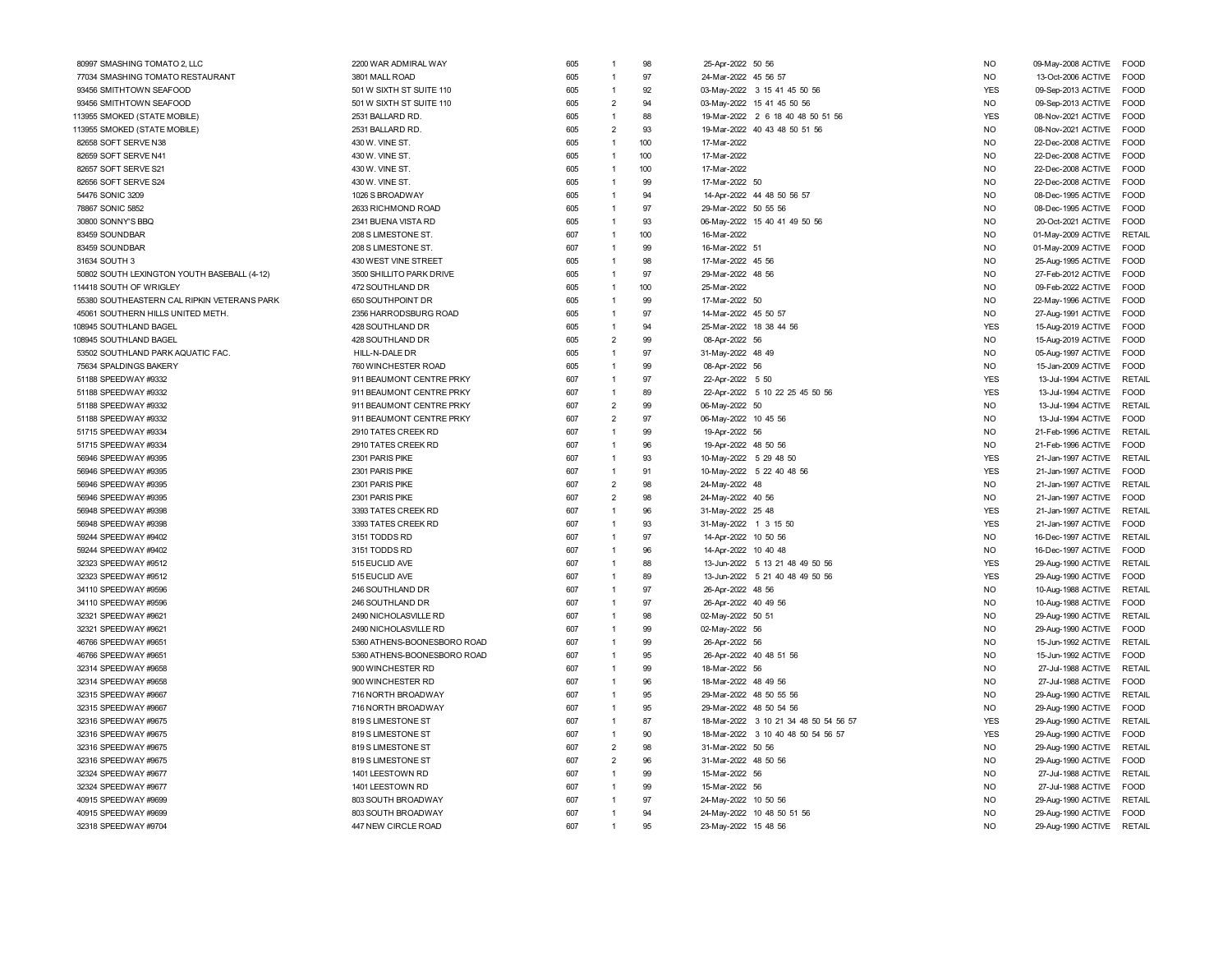| 32318 SPEEDWAY #9704                                           | 447 NEW CIRCLE ROAD                            | 607        | $\mathbf{1}$                 | 94       | 23-May-2022 15 48 50 56             | <b>NO</b>              | 29-Aug-1990 ACTIVE<br><b>FOOD</b>                            |
|----------------------------------------------------------------|------------------------------------------------|------------|------------------------------|----------|-------------------------------------|------------------------|--------------------------------------------------------------|
| 48258 SPEEDWAY #9728                                           | 3660 BOSTON RD                                 | 607        | $\mathbf{1}$                 | 94       | 31-Mar-2022 10 48 50 56 57          | <b>NO</b>              | 25-Feb-1993 ACTIVE<br>RETAIL                                 |
| 48258 SPEEDWAY #9728                                           | 3660 BOSTON RD                                 | 607        | $\overline{1}$               | 90       | 31-Mar-2022 1 10 40 43 48 50 56 57  | <b>YES</b>             | 25-Feb-1993 ACTIVE<br><b>FOOD</b>                            |
| 48258 SPEEDWAY #9728                                           | 3660 BOSTON RD                                 | 607        | $\overline{2}$               | 95       | 18-Apr-2022 43 48 56 57             | <b>NO</b>              | <b>RETAIL</b><br>25-Feb-1993 ACTIVE                          |
| 48258 SPEEDWAY #9728                                           | 3660 BOSTON RD                                 | 607        | $\overline{2}$               | 95       | 18-Apr-2022 43 48 56 57             | <b>NO</b>              | 25-Feb-1993 ACTIVE<br><b>FOOD</b>                            |
| 32285 SPINDLETOP RESTAURANT                                    | 3414 IRON WORKS PIKE                           | 605        | 1                            | 97       | 30-Mar-2022 48 50                   | <b>NO</b>              | 27-Jul-1988 ACTIVE<br><b>FOOD</b>                            |
| 32292 SPUDS TAVERN                                             | 3130 PIMLICO PARKWAY, STE. 101                 | 605        |                              | 91       | 13-Jun-2022 10 40 41 48 50 51 54 56 | <b>NO</b>              | 24-Jul-2009 ACTIVE<br><b>FOOD</b>                            |
| 35978 SQUIRES ELEMENTARY SCHOOL                                | 3337 SQUIRES OAK DR                            | 605        | 1                            | 100      | 16-Mar-2022                         | <b>NO</b>              | 29-Sep-1988 ACTIVE<br><b>FOOD</b>                            |
| 31365 ST. JOSEPH EAST-DIETARY DEPT.                            | 150 NORTH EAGLE CREEK                          | 605        |                              | 100      | 01-Apr-2022                         | <b>NO</b>              | 22-May-1996 ACTIVE<br><b>FOOD</b>                            |
| 32295 ST. JOSEPH HOSPITAL                                      | 1 ST. JOSEPH DRIVE                             | 605        | 1                            | 98       | 10-Mar-2022 50 56                   | <b>NO</b>              | 27-Jul-1988 ACTIVE<br><b>FOOD</b>                            |
| 66680 ST. JOSEPH HOSPITAL JAVA JOE'S                           | 1 ST. JOSEPH DR.                               | 605        | 1                            | 98       | 10-Mar-2022 39 50                   | <b>NO</b>              | 24-Sep-2018 ACTIVE<br>FOOD                                   |
| 66680 ST. JOSEPH HOSPITAL JAVA JOE'S                           | 1 ST. JOSEPH DR.                               | 605        |                              | 98       | 10-Mar-2022 39 56                   | <b>NO</b>              | 24-Sep-2018 ACTIVE<br><b>FOOD</b>                            |
| 63115 ST. PETER & PAUL SCHOOL                                  | 423 W SHORT ST                                 | 605        | 1                            | 100      | 04-Mar-2022                         | N <sub>O</sub>         | 20-Oct-1999 ACTIVE<br><b>FOOD</b>                            |
| 96995 STAGGER INN                                              | 269 W MAIN ST                                  | 605        | 1                            | 97       | 03-Mar-2022 48 56                   | <b>NO</b>              | 09-Mar-2015 ACTIVE<br><b>FOOD</b>                            |
| 31532 STAND 111                                                | 4201 VERSAILLES RD                             | 605        | 1                            | 98       | 14-Apr-2022 51 56                   | <b>NO</b>              | 14-Jul-1988 ACTIVE<br><b>EOOD</b>                            |
| 63594 STAND 112                                                | 4201 VERSAILLES RD                             | 605        |                              | 99       | 14-Apr-2022 46                      | <b>NO</b>              | FOOD                                                         |
|                                                                |                                                |            |                              |          |                                     |                        | 14-Jul-1988 ACTIVE                                           |
| 31527 STAND 114                                                | 4201 VERSAILLES RD.                            | 605        | 1                            | 99<br>98 | 14-Apr-2022 56                      | <b>NO</b>              | FOOD<br>14-Jul-1988 ACTIVE                                   |
| 31538 STAND 117                                                | 4201 VERSAILLES RD.                            | 605        |                              |          | 14-Apr-2022 50 56                   | <b>NO</b>              | 14-Jul-1988 ACTIVE<br><b>FOOD</b>                            |
| 32463 STAND 120                                                | 4201 VERSAILLES RD                             | 605        |                              | 99       | 14-Apr-2022 56                      | <b>NO</b>              | 28-Jul-1988 ACTIVE<br><b>FOOD</b>                            |
| 31531 STAND 122                                                | 4201 VERSAILLES RD                             | 605        |                              | 99       | 14-Apr-2022 56                      | <b>NO</b>              | 14-Jul-1988 ACTIVE<br><b>FOOD</b>                            |
| 61339 STAND 209                                                | 4201 VERSAILLES RD.                            | 605        |                              | 99       | 14-Apr-2022 50                      | <b>NO</b>              | 09-Nov-1998 ACTIVE<br><b>FOOD</b>                            |
| 31539 STAND 211                                                | 4201 VERSAILLES RD                             | 605        | 1                            | 99       | 14-Apr-2022 56                      | <b>NO</b>              | 14-Jul-1988 ACTIVE<br>FOOD                                   |
| 31526 STAND 213                                                | 4201 VERSAILLES RD                             | 605        |                              | 98       | 14-Apr-2022 50 56                   | <b>NO</b>              | 14-Jul-1988 ACTIVE<br><b>FOOD</b>                            |
| 31540 STAND 214                                                | 4201 VERSAILLES RD                             | 605        | 1                            | 96       | 14-Apr-2022 48 50 56                | N <sub>O</sub>         | 14-Jul-1988 ACTIVE<br><b>FOOD</b>                            |
| 31529 STAND 310                                                | 4201 VERSAILLES RD.                            | 605        | 1                            | 97       | 14-Apr-2022 10 50 56                | <b>NO</b>              | 14-Jul-1988 ACTIVE<br><b>FOOD</b>                            |
| 31528 STAND 311                                                | 4201 VERSAILLES RD.                            | 605        | 1                            | 98       | 14-Apr-2022 51 57                   | <b>NO</b>              | <b>FOOD</b><br>14-Jul-1988 ACTIVE                            |
| 31541 STAND 312                                                | 4201 VERSAILLES RD                             | 605        | $\mathbf{1}$                 | 98       | 14-Apr-2022 50 56                   | <b>NO</b>              | 14-Jul-1988 ACTIVE<br><b>FOOD</b>                            |
| 31542 STAND 314 & BLUEGRASS ROOM                               | 4201 VERSAILLES RD                             | 605        | 1                            | 94       | 14-Apr-2022 6 10 46 50 56           | <b>YES</b>             | 14-Jul-1988 ACTIVE<br><b>FOOD</b>                            |
| 31542 STAND 314 & BLUEGRASS ROOM                               | 4201 VERSAILLES RD                             | 605        | $\overline{2}$               | 96       | 15-Apr-2022 10 46 50 56             | <b>NO</b>              | FOOD<br>14-Jul-1988 ACTIVE                                   |
| 54410 STANDING ROOM ONLY                                       | 123 W. SIXTH ST.                               | 605        | 1                            | 100      | 28-Apr-2022                         | <b>NO</b>              | 31-May-2018 ACTIVE<br><b>FOOD</b>                            |
| 101788 STARBUCKS                                               | 4049 FINN WAY                                  | 605        | $\overline{2}$               | 100      | 29-Mar-2022                         | <b>NO</b>              | 12-Jul-2017 ACTIVE<br><b>FOOD</b>                            |
| 106620 STARBUCKS                                               | 760 PRESS AVE                                  | 605        | 1                            | 100      | 24-Mar-2022                         | <b>NO</b>              | 18-Dec-2018 ACTIVE<br><b>FOOD</b>                            |
| 111114 STARBUCKS                                               | 1720 FITZGERALD CT                             | 605        |                              | 98       | 16-Mar-2022 40 56                   | <b>NO</b>              | 03-Sep-2020 ACTIVE<br><b>FOOD</b>                            |
| 76237 STARBUCKS @ WT YOUNG LIBRARY                             | 401 HILLTOP AVE                                | 605        |                              | 98       | 08-Apr-2022 48                      | <b>NO</b>              | 09-May-2001 ACTIVE<br><b>FOOD</b>                            |
| 79540 STARBUCKS #14259                                         | 2320 ELKHORN ROAD                              | 605        | 1                            | 99       | 04-May-2022 56                      | <b>NO</b>              | 27-Feb-2008 ACTIVE<br><b>FOOD</b>                            |
| 68790 STARBUCKS #2687                                          | 808 E HIGH ST                                  | 605        | 1                            | 100      | 28-Apr-2022                         | <b>NO</b>              | 06-Dec-2002 ACTIVE<br><b>FOOD</b>                            |
| 68790 STARBUCKS #2687                                          | 808 E HIGH ST                                  | 605        |                              | 99       | 29-Apr-2022 50                      | <b>NO</b>              | 06-Dec-2002 ACTIVE<br><b>FOOD</b>                            |
| 74491 STARBUCKS COFFEE #10075                                  | 3809 DYLAN PLACE                               | 605        | $\mathbf{1}$                 | 99       | 03-May-2022 50                      | <b>NO</b>              | 17-Aug-2005 ACTIVE<br><b>FOOD</b>                            |
| 71970 STARBUCKS COFFEE #7931                                   | 2703 RICHMOND RD                               | 605        | $\overline{1}$               | 100      | 19-Apr-2022                         | <b>NO</b>              | 17-Jun-2004 ACTIVE<br>FOOD                                   |
| 109608 STARBUCKS COFFEE CO.                                    | 1745 SHARKEY WAY                               | 605        | $\mathcal{P}$                | 97       | 14-Mar-2022 10 48                   | <b>NO</b>              | 05-Nov-2019 ACTIVE<br><b>FOOD</b>                            |
| 76236 STARBUCKS COFFEE COMPANY #10689                          | 2320 VERSAILLES RD., STE. 100                  | 605        |                              | 95       | 20-Apr-2022 40 41 45 50 56          | <b>NO</b>              | 12-Jun-2006 ACTIVE<br><b>FOOD</b>                            |
| 61137 STEAK 'N SHAKE                                           | 1832 ALYSHEBA WAY                              | 605        | 1                            | 96       | 16-May-2022 48 51 56                | <b>NO</b>              | 22-Nov-2019 ACTIVE<br><b>FOOD</b>                            |
| 32302 STELLA'S KY DELI                                         | 143 JEFFERSON STREET                           | 605        |                              | 90       | 18-May-2022 1 2 10 25 41 46 48      | <b>YES</b>             | 27-Jul-1988 ACTIVE<br><b>FOOD</b>                            |
| 32302 STELLA'S KY DELI                                         | 143 JEFFERSON STREET                           | 605        | $\overline{2}$               |          | 02-Jun-2022 13 48                   | <b>NO</b>              | 27-Jul-1988 ACTIVE<br><b>FOOD</b>                            |
| 32302 STELLA'S KY DELI                                         | 143 JEFFERSON STREET                           | 605        | $\mathcal{P}$                | 97       | 02-Jun-2022 48 50                   | <b>NO</b>              | 27-Jul-1988 ACTIVE<br><b>FOOD</b>                            |
| 99276 STIR KRAZY                                               | 373 VIRGINIA AVE., #130                        | 605        | $\overline{1}$               | 98       | 19-Apr-2022 10 54                   | <b>NO</b>              | 16-Aug-2019 ACTIVE<br>FOOD                                   |
| 114898 STUARTO'S OLIVE OIL COMPANY                             | 443 S. ASHLAND AVE.                            | 607        | 1                            | 100      | 15-Apr-2022                         | <b>NO</b>              | 04-Apr-2022 ACTIVE<br><b>RETAIL</b>                          |
| 114898 STUARTO'S OLIVE OIL COMPANY                             | 443 S. ASHLAND AVE.                            | 607        | 1                            | 100      | 15-Apr-2022                         | <b>NO</b>              | 04-Apr-2022 ACTIVE<br><b>FOOD</b>                            |
| 32171 SUBWAY                                                   | 386 WOODLAND AVENUE                            | 605        | $\mathbf{1}$                 | 99       | 28-Apr-2022 57                      | <b>NO</b>              | 16-Aug-1991 ACTIVE<br><b>FOOD</b>                            |
| 44641 SUBWAY                                                   | 1423 - A LEESTOWN ROAD                         | 605        | 1                            | 96       | 20-May-2022 34 40 48                | <b>NO</b>              | 19-Nov-2014 ACTIVE<br><b>FOOD</b>                            |
| 51322 SUBWAY                                                   | 1951 STANTON WAY                               | 605        | 1                            | 100      | 07-Apr-2022                         | <b>NO</b>              | 29-Oct-2019 ACTIVE<br><b>FOOD</b>                            |
| 61613 SUBWAY                                                   | 2160 SIR BARTON WAY                            | 605        | 1                            | 99       | 04-Apr-2022 56                      | <b>NO</b>              | 08-Apr-2008 ACTIVE<br>FOOD                                   |
| 66824 SUBWAY                                                   | 175 E MAIN ST STE #100                         | 605        | 1                            | 99       | 07-Mar-2022 40                      | <b>NO</b>              | 08-Sep-2010 ACTIVE<br>FOOD                                   |
| 70243 SUBWAY                                                   | 360 SOUTHLAND DRIVE                            | 605        | 1                            | 98       | 15-Apr-2022 2 56                    | <b>NO</b>              | 18-Oct-2017 ACTIVE<br><b>FOOD</b>                            |
| 105623 SUBWAY                                                  | 160 AVENUE OF CHAMPIONS                        | 605        | 1                            | 100      | 15-Apr-2022                         | <b>NO</b>              | 16-Jul-2018 ACTIVE<br><b>FOOD</b>                            |
| 36123 SUBWAY #2819                                             | 409 WALLER AVENUE                              | 605        | $\overline{1}$               | 100      | 31-Mar-2022                         | <b>NO</b>              | <b>FOOD</b>                                                  |
| 96285 SUBWAY - MI KING                                         | 179 FUNKHOUSER DR                              | 605        | $\mathbf{1}$                 | 100      | 24-Mar-2022                         | <b>NO</b>              | 18-Dec-2015 ACTIVE<br>FOOD                                   |
|                                                                |                                                |            |                              |          |                                     |                        | 25-Aug-2014 ACTIVE                                           |
| 95827 SUBWAY - SOUTH PAVILION<br>95827 SUBWAY - SOUTH PAVILION | 3851 MALL RD, STE 140<br>3851 MALL RD, STE 140 | 605<br>605 | $\mathbf{1}$<br>$\mathbf{1}$ | 99<br>99 | 01-Mar-2022 40<br>01-Mar-2022 40    | <b>NO</b><br><b>NO</b> | 28-Jul-2014 ACTIVE<br><b>FOOD</b><br>28-Jul-2014 ACTIVE FOOD |
|                                                                |                                                |            |                              |          |                                     |                        |                                                              |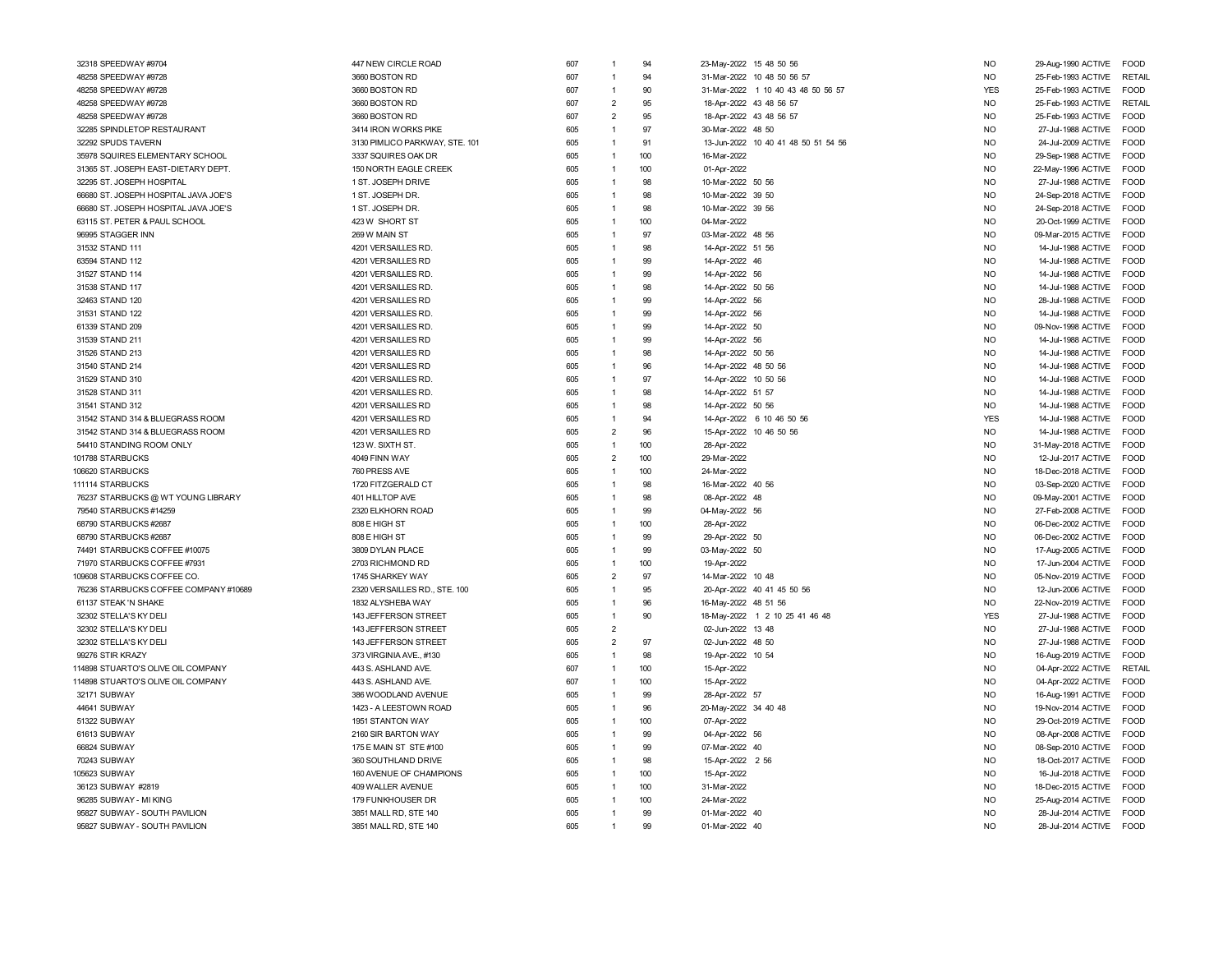| 72521 SUBWAY #17552 @ WAL-MART                     | 500 W. NEW CIRCLE RD           | 605 | $\mathbf{1}$   | 86  | 29-Apr-2022 1 2 8 18 21 40 56                                     | <b>YES</b>     | 30-Nov-2016 ACTIVE | <b>FOOD</b>   |
|----------------------------------------------------|--------------------------------|-----|----------------|-----|-------------------------------------------------------------------|----------------|--------------------|---------------|
| 72521 SUBWAY #17552 @ WAL-MART                     | 500 W. NEW CIRCLE RD           | 605 | $\overline{2}$ | 99  | 17-May-2022 56                                                    | NO.            | 30-Nov-2016 ACTIVE | <b>FOOD</b>   |
| 56508 SUBWAY #18997                                | 3061 FIELDSTONE WAY            | 605 | $\overline{1}$ | 90  | 20-May-2022 1 2 20 21 34 40                                       | <b>YES</b>     | 04-Sep-2014 ACTIVE | <b>FOOD</b>   |
| 56508 SUBWAY #18997                                | 3061 FIELDSTONE WAY            | 605 | $\overline{2}$ | 94  | 06-Jun-2022 1 2 34 40 44                                          | <b>YES</b>     | 04-Sep-2014 ACTIVE | FOOD          |
| 75989 SUBWAY DELI                                  | 2358 NICHOLASVILLE ROAD        | 605 | $\overline{1}$ | 98  | 23-Mar-2022 41 46                                                 | <b>NO</b>      | 04-Apr-2008 ACTIVE | FOOD          |
| 86953 SULLIVAN UNIVERSITY-LEX CAMPUS               | 2355 HARRODSBURG RD            | 605 | $\overline{1}$ | 99  | 14-Mar-2022 45                                                    | NO.            | 13-Oct-2010 ACTIVE | FOOD          |
| 114553 SULTAN                                      | 4750 HARTLAND PKWY #162        | 605 | $\overline{1}$ | 98  | 11-Mar-2022 2 56                                                  | <b>NO</b>      | 24-Feb-2022 ACTIVE | FOOD          |
| 52854 SUMO                                         | 1030 S BROADWAY STE #2         | 605 | $\overline{1}$ | 92  | 09-May-2022 15 37 39 46 49 50 56                                  | <b>NO</b>      | 29-Oct-2020 ACTIVE | <b>FOOD</b>   |
| 52854 SUMO                                         | 1030 S BROADWAY STE #2         | 605 | $\overline{2}$ | 91  | 02-Mar-2022 15 38 41 44 48 50 56                                  | <b>NO</b>      | 29-Oct-2020 ACTIVE | <b>FOOD</b>   |
| 113837 SUNNY SIDE                                  | 1165 CENTRE PKWY SUITE 180     | 605 | $\overline{1}$ | 99  | 29-Mar-2022 49                                                    | <b>NO</b>      | 19-Oct-2021 ACTIVE | <b>FOOD</b>   |
| 96075 SUPER MARIO'S ICE CREAM                      | 340 E NEW CIRCLE RD #180       | 605 | $\overline{1}$ | 98  | 13-May-2022 48                                                    | N <sub>O</sub> | 14-Aug-2018 ACTIVE | <b>FOOD</b>   |
| 76889 SUPER MERCADA AQUASCALIENTES-4               | 2341 WOODHILL DRIVE            | 607 | $\overline{1}$ | 99  | 13-Apr-2022 38                                                    | <b>NO</b>      | 01-Apr-2010 ACTIVE | <b>RETAIL</b> |
| 76889 SUPER MERCADA AQUASCALIENTES-4               | 2341 WOODHILL DRIVE            | 607 | $\overline{1}$ | 97  | 13-Apr-2022 17 38 39                                              | N <sub>O</sub> | 01-Apr-2010 ACTIVE | <b>FOOD</b>   |
| 75421 SUPER MERCADO AGUASCALIENTES #5              | 2220 NICHOLASVILLE RD. STE 156 | 607 | $\overline{1}$ | 93  | 08-Jun-2022 21 48 50 56                                           | <b>YES</b>     | 08-Jan-2012 ACTIVE | <b>RETAIL</b> |
| 75421 SUPER MERCADO AGUASCALIENTES #5              | 2220 NICHOLASVILLE RD. STE 156 | 607 | $\mathbf{1}$   | 92  | 08-Jun-2022 25 37 41 48 50 56                                     | <b>YES</b>     | 08-Jan-2012 ACTIVE | <b>FOOD</b>   |
| 62161 SUPER MERCADO AGUASCALIENTES 1               | 1424 ALEXANDRIA                | 607 | $\overline{1}$ | 88  | 06-Apr-2022 10 21 24 39 48 50 54 56                               | <b>YES</b>     | 16-Sep-2013 ACTIVE | <b>RETAIL</b> |
| 62161 SUPER MERCADO AGUASCALIENTES *               | 1424 ALEXANDRIA                | 607 | $\overline{1}$ | 73  | 06-Apr-2022 10 15 18 21 22 29 34 37 39 40 44 45 46 48 50 51 54 56 | <b>YES</b>     | 16-Sep-2013 ACTIVE | FOOD          |
| 62161 SUPER MERCADO AGUASCALIENTES *               | 1424 ALEXANDRIA                | 607 | $\overline{2}$ | 91  | 20-Apr-2022 21 24 39 48 56                                        | <b>YES</b>     | 16-Sep-2013 ACTIVE | <b>RETAIL</b> |
| 62161 SUPER MERCADO AGUASCALIENTES *               | 1424 ALEXANDRIA                | 607 | $\overline{2}$ | 96  | 27-Apr-2022 39 48 56                                              | NO.            | 16-Sep-2013 ACTIVE | <b>RETAIL</b> |
| 62161 SUPER MERCADO AGUASCALIENTES *               | 1424 ALEXANDRIA                | 607 | $\overline{2}$ | 90  | 20-Apr-2022 22 46 48 50 51 54 56                                  | <b>YES</b>     | 16-Sep-2013 ACTIVE | FOOD          |
| 62161 SUPER MERCADO AGUASCALIENTES *               | 1424 ALEXANDRIA                | 607 | $\overline{2}$ | 95  | 27-Apr-2022 48 50 51 56                                           | <b>NO</b>      | 16-Sep-2013 ACTIVE | FOOD          |
| 79542 SUSHI BLUE                                   | 185 PASADENA DRIVE, #130       | 605 | $\overline{1}$ | 100 | 29-Apr-2022                                                       | N <sub>O</sub> | 12-Mar-2015 ACTIVE | <b>FOOD</b>   |
| 78050 SUSHI WITH GUSTO                             | 3387 TATES CREEK RD            | 605 | $\overline{1}$ | 99  | 30-Mar-2022 41                                                    | <b>NO</b>      | 05-Mar-2018 ACTIVE | <b>FOOD</b>   |
| 55505 SUTTON'S RESTAURANT                          | 110 N. LOCUST HILL             | 605 | $\overline{1}$ | 95  | 10-May-2022 41 45 48 56                                           | <b>NO</b>      | 28-Apr-2010 ACTIVE | <b>EOOD</b>   |
| 44250 SWEET CREATIONS BAKERY & EVENTS              | 2312 PALUMBO DR #110           | 605 | $\overline{1}$ | 88  | 10-May-2022 6 13 25 39 40 49 51 52                                | <b>YES</b>     | 16-Dec-2020 ACTIVE | <b>FOOD</b>   |
| 44250 SWEET CREATIONS BAKERY & EVENTS              | 2312 PALUMBO DR #110           | 605 | $\overline{2}$ | 94  | 01-Jun-2022 10 50 52 54 56                                        | <b>YES</b>     | 16-Dec-2020 ACTIVE | <b>FOOD</b>   |
| 44250 SWEET CREATIONS BAKERY & EVENTS              | 2312 PALUMBO DR #110           | 605 | $\overline{2}$ | 97  | 13-Jun-2022 40 52                                                 | <b>YES</b>     | 16-Dec-2020 ACTIVE | <b>FOOD</b>   |
| 32405 TACHIBANA RESTAURANT                         | 785 NEWTOWN COURT              | 605 | $\overline{1}$ | 94  | 24-May-2022 15 45 46 50 51                                        | <b>NO</b>      | 27-Jul-1988 ACTIVE | <b>FOOD</b>   |
| 62344 TACO BELL #20363                             | 1935 PLAUDIT PLACE             | 605 | $\overline{1}$ | 96  | 04-Apr-2022 48 54 56                                              | <b>NO</b>      | 28-May-1999 ACTIVE | FOOD          |
| 35907 TACO BELL #22283                             | 2275 NICHOLASVILLE RD          | 605 | $\overline{1}$ | 98  | 12-Apr-2022 2 56                                                  | NO.            | 04-Nov-1991 ACTIVE | FOOD          |
| 75825 TACO BELL #23156                             | 1768 SHARKEY WAY               | 605 | $\overline{1}$ | 96  | 22-Apr-2022 10 48 56                                              | <b>NO</b>      | 03-Apr-2006 ACTIVE | FOOD          |
| 30819 TACO BELL #23279                             | 2917 RICHMOND RD               | 605 |                | 97  | 21-Apr-2022 45 50 56                                              | N <sub>O</sub> | 12-Jul-1988 ACTIVE | <b>FOOD</b>   |
| 32414 TACO BELL #32414                             | 320 NW NEW CIRCLE RD           | 605 | $\overline{1}$ | 99  | 08-Apr-2022 56                                                    | <b>NO</b>      | 29-Dec-2004 ACTIVE | <b>FOOD</b>   |
| 45421 TACO BELL #4653                              | 1063 NEW CIRCLE RD NE          | 605 | $\overline{1}$ | 100 | 29-Mar-2022                                                       | <b>NO</b>      | 28-Oct-1991 ACTIVE | FOOD          |
| 32409 TACO TICO                                    | 1483 BOARDWALK                 | 605 | $\overline{1}$ | 96  | 03-May-2022 48 50 56                                              | <b>NO</b>      | 22-Mar-2019 ACTIVE | <b>FOOD</b>   |
| 110681 TACO TICO                                   | 212 SOUTHLAND DR               | 605 | $\overline{1}$ | 98  | 19-Apr-2022 40 50                                                 | <b>NO</b>      | 25-Jun-2020 ACTIVE | <b>FOOD</b>   |
| 74990 TACO TIME                                    | 2220 NICHOLASVILLE, STE. 102   | 605 | $\overline{1}$ | 96  | 27-May-2022 10 50 51 56                                           | <b>NO</b>      | 15-Jul-2019 ACTIVE | <b>FOOD</b>   |
| 107094 TACOS EL REY                                | 413 N.W NEW CIRCLE RD          | 605 | $\overline{1}$ | 96  | 23-May-2022 37 41 50 56                                           | <b>NO</b>      | 05-Mar-2019 ACTIVE | <b>EOOD</b>   |
| 72281 TALON WINERY PAVILLION                       | 7086 TATES CREEK ROAD          | 605 | $\overline{1}$ | 100 | 15-Apr-2022                                                       | <b>NO</b>      | 09-Aug-2004 ACTIVE | FOOD          |
| 101406 TANDOOR INDIAN                              | 3146 MAPLE LEAF DR, STE 110    | 605 | $\overline{1}$ | 95  | 20-Apr-2022 41 48 50 56                                           | <b>NO</b>      | 09-Feb-2017 ACTIVE | <b>FOOD</b>   |
| 90262 TAPROOM @ WEST SIXTH BREWING                 | 501 W SIXTH STREET, STE 100    | 605 | $\overline{1}$ | 100 | 07-Apr-2022                                                       | N <sub>O</sub> | 29-Mar-2012 ACTIVE | <b>FOOD</b>   |
| 14036 TAQUERIA DE LA CRUZ (STATE MOBILE)           | 200 LIVERPOOL                  | 605 | $\overline{1}$ | 100 | 13-May-2022                                                       | <b>NO</b>      | 19-Nov-2021 ACTIVE | <b>FOOD</b>   |
| 111107 TAQUERIA LA CHIQUIS (STATE MOBILE)          | 2504 LARKIN RD #251            | 605 | $\overline{1}$ | 82  | 28-Apr-2022 8 10 13 16 18 24 32 41 56 57                          | NO.            | 01-Sep-2020 ACTIVE | FOOD          |
| 111107 TAQUERIA LA CHIQUIS (STATE MOBILE)          | 2504 LARKIN RD #251            | 605 | $\overline{1}$ | 96  | 12-May-2022 37 48 56                                              | <b>NO</b>      | 01-Sep-2020 ACTIVE | FOOD          |
| 63646 TAQUERIA SAN MARCOS LLC                      | 1858 OXFORD CIRCLE             | 605 | $\overline{1}$ | 93  | 28-Mar-2022 5 25 48 49                                            | <b>YES</b>     | 10-May-2021 ACTIVE | <b>FOOD</b>   |
| 63646 TAQUERIA SAN MARCOS LLC                      | 1858 OXFORD CIRCLE             | 605 | $\overline{2}$ | 100 | 11-Apr-2022                                                       | <b>NO</b>      | 10-May-2021 ACTIVE | FOOD          |
| 104110 TAQUERIA SAN MIGUEL                         | 3429 BUCKHORN #120             | 605 | $\overline{1}$ | 100 | 04-May-2022                                                       | <b>NO</b>      | 04-Jan-2018 ACTIVE | <b>FOOD</b>   |
| 107058 TASTE OF MEXICO ( STATE MOBILE)             | 1924 DEAUVILLE DR              | 605 | $\overline{1}$ | 100 | 26-Apr-2022                                                       | <b>NO</b>      | 10-Dec-2019 ACTIVE | FOOD          |
| 33567 TASTE OF THAI                                | 101 - 105 WEST MAIN ST         | 605 | $\overline{1}$ | 91  | 12-May-2022 23 39 48 50 51 56                                     | <b>YES</b>     | 28-Jun-2010 ACTIVE | <b>FOOD</b>   |
| 33567 TASTE OF THAI                                | 101 - 105 WEST MAIN ST         | 605 | $\overline{2}$ | 96  | 26-May-2022 48 51 56                                              | N <sub>O</sub> | 28-Jun-2010 ACTIVE | <b>FOOD</b>   |
| 32420 TATES CREEK ELEMENTARY SCHOOL                | 1300 CENTRE PKWY               | 605 | $\overline{1}$ | 100 | 10-Mar-2022                                                       | <b>NO</b>      | 27-Jul-1988 ACTIVE | <b>FOOD</b>   |
| 14610 TATES CREEK H.S BASEBALL/SOFTBALL CONCESSION | 1111 CENTRE PARKWAY            | 605 | $\overline{1}$ | 100 | 10-Mar-2022                                                       | N <sub>O</sub> | 04-Mar-2022 ACTIVE | FOOD          |
| 32422 TATES CREEK HIGH SCHOOL                      | 1301 CENTRE PKWY               | 605 | $\overline{1}$ | 100 | 09-Mar-2022                                                       | <b>NO</b>      | 27-Jul-1988 ACTIVE | <b>FOOD</b>   |
| 67278 TATES CREEK HIGH SCHOOL (FTBALL)             | 1111 CENTRE PARKWAY            | 605 | $\overline{1}$ | 95  | 10-Mar-2022 37 48 50 56                                           | <b>NO</b>      | 13-Feb-2002 ACTIVE | <b>FOOD</b>   |
| 99601 TAZIKIS MEDITERRANEAN CAFE                   | 117 SOUTHLAND DR               | 605 | $\overline{1}$ | 98  | 28-Mar-2022 50 56                                                 | <b>NO</b>      | 11-Apr-2016 ACTIVE | FOOD          |
| 69657 TED'S MONTANA GRILL                          | 2304 SIR BARTON WAY STE #170   | 605 |                | 96  | 04-Apr-2022 40 50 56 57                                           | <b>NO</b>      | 16-May-2003 ACTIVE | <b>FOOD</b>   |
| 71975 TEKKA GRILL & SUSHI                          | 2300 SIR BARTON WAY #110       | 605 |                | 88  | 01-Jun-2022 13 18 24 48 50 51 56                                  | <b>YES</b>     | 02-Jul-2018 ACTIVE | <b>FOOD</b>   |
| 67791 TEMPLE ADATH ISRAEL                          | 124 N ASHLAND AVE              | 605 | $\overline{1}$ | 98  | 20-Apr-2022 49 56                                                 | <b>NO</b>      | 10-Jan-2012 ACTIVE | <b>FOOD</b>   |
| 99312 TEPPAN                                       | 120 GARRETT AVE                | 605 |                | 95  | 13-May-2022 15 37 49 50                                           | N <sub>O</sub> | 30-Apr-2021 ACTIVE | <b>FOOD</b>   |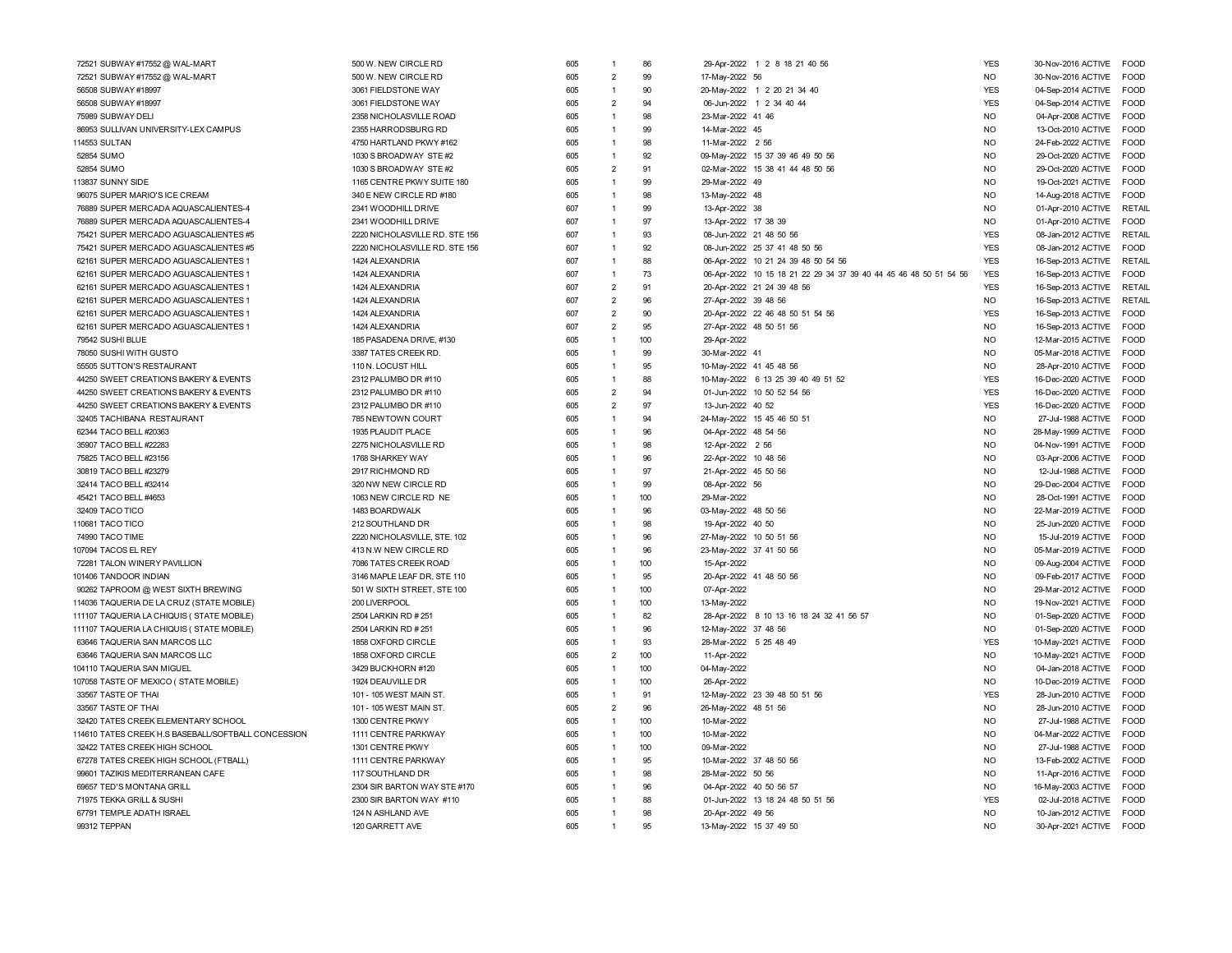| 91072 TEXAS ROADHOUSE                          | 3030 LAKECREST CIRCLE         | 605 |                | 88  | 25-Apr-2022 5 6 41 45 47 48 50 56          | <b>YES</b> | 14-Jul-2012 ACTIVE<br><b>FOOD</b>   |
|------------------------------------------------|-------------------------------|-----|----------------|-----|--------------------------------------------|------------|-------------------------------------|
| 91072 TEXAS ROADHOUSE                          | 3030 LAKECREST CIRCLE         | 605 | $\overline{2}$ | 96  | 11-May-2022 41 48 50                       | <b>NO</b>  | 14-Jul-2012 ACTIVE<br><b>FOOD</b>   |
| 111211 TEXAS ROADHOUSE                         | 3116 RICHMOND ROAD            | 605 | $\overline{1}$ | 91  | 01-Jun-2022 6 8 34 41 45 56                | <b>YES</b> | 22-Sep-2020 ACTIVE<br>FOOD          |
| 111211 TEXAS ROADHOUSE                         | 3116 RICHMOND ROAD            | 605 | $\overline{2}$ | 96  | 01-Jun-2022 34 41 45 56                    | <b>NO</b>  | 22-Sep-2020 ACTIVE<br><b>FOOD</b>   |
| 74490 THAI STREET FOOD KITCHEN                 | 3340 CLAYS MILL RD., STE. 110 | 605 | $\overline{1}$ | 100 | 02-Mar-2022                                | <b>NO</b>  | 28-Feb-2018 ACTIVE<br><b>FOOD</b>   |
| 114784 THE BARN DOOR                           | 5461 IRONWORKS PIKE           | 605 | $\overline{1}$ | 100 | 24-Mar-2022                                | <b>NO</b>  | 23-Mar-2022 ACTIVE<br><b>FOOD</b>   |
| 61458 THE BRECKINRIDGE                         | 2109 CORNERSTONE DR           | 605 | $\mathbf{1}$   | 99  | 09-May-2022 56                             | <b>NO</b>  | 26-Jan-2007 ACTIVE<br><b>FOOD</b>   |
| 99778 THE CRAFTY FOX                           | 109 W MAIN ST                 | 605 | $\mathbf{1}$   | 96  | 03-Mar-2022 3 52                           | <b>YES</b> | 02-May-2016 ACTIVE<br><b>FOOD</b>   |
| 99778 THE CRAFTY FOX                           | 109 W MAIN ST                 | 605 | $\mathbf{1}$   | 100 | 18-Mar-2022                                | <b>NO</b>  | 02-May-2016 ACTIVE<br><b>FOOD</b>   |
| 102519 THE CUBAN CORNER                        | 1496 LEESTOWN RD., SUITE 125  | 607 | 1              | 95  | 08-Mar-2022 3 38 51 54                     | <b>YES</b> | 22-Dec-2020 ACTIVE<br><b>RETAIL</b> |
| 102519 THE CUBAN CORNER                        | 1496 LEESTOWN RD., SUITE 125  | 607 |                | 89  | 08-Mar-2022 1 3 17 38 40 48 51 54          | <b>YES</b> | 22-Dec-2020 ACTIVE<br><b>FOOD</b>   |
| 102519 THE CUBAN CORNER                        | 1496 LEESTOWN RD., SUITE 125  | 607 | $\overline{2}$ | 98  | 29-Mar-2022 15                             | <b>NO</b>  | 22-Dec-2020 ACTIVE<br><b>RETAIL</b> |
| 102519 THE CUBAN CORNER                        | 1496 LEESTOWN RD., SUITE 125  | 607 | $\overline{2}$ | 98  | 29-Mar-2022 36 40                          | <b>NO</b>  | 22-Dec-2020 ACTIVE<br><b>FOOD</b>   |
| 106915 THE CUE CLUB                            | 140 MOORE DR                  | 605 | $\overline{1}$ | 100 | 04-Mar-2022                                | <b>NO</b>  | <b>ACTIVE</b><br><b>FOOD</b>        |
| 111334 THE FISHTANK                            | 500 EUCLID AVENUE             | 605 | $\overline{1}$ | 99  | 16-Mar-2022 56                             | <b>NO</b>  | 14-Oct-2020 ACTIVE<br><b>FOOD</b>   |
| 75992 THE FUTILE BAKERY                        | 399 WALLER AVENUE STE. 130    | 605 | -1             | 99  | 10-Mar-2022 10                             | <b>NO</b>  | 11-Sep-2020 ACTIVE<br>FOOD          |
|                                                |                               |     | $\mathbf{1}$   | 97  |                                            | <b>NO</b>  |                                     |
| 103122 THE GINGKO TREE                         | 1305 FINCASTLE RD             | 605 | $\mathbf{1}$   | 89  | 19-May-2022 40 48                          | <b>YES</b> | 26-Apr-2019 ACTIVE<br><b>FOOD</b>   |
| 108322 THE HUMAN BEAN                          | 1946 HARRODSBURG RD           | 605 |                |     | 10-Mar-2022 1 3 40 41 44 48 54 57          |            | 24-Jun-2019 ACTIVE<br><b>FOOD</b>   |
| 108322 THE HUMAN BEAN                          | 1946 HARRODSBURG RD           | 605 | $\overline{2}$ | 96  | 25-Mar-2022 40 48 54                       | <b>NO</b>  | 24-Jun-2019 ACTIVE<br><b>FOOD</b>   |
| 113556 THE MAD HORSEMAN                        | 120 WEST SECOND STREET        | 605 | 1              | 99  | 27-May-2022 57                             | <b>NO</b>  | 15-Sep-2021 ACTIVE<br><b>FOOD</b>   |
| 113843 THE MERRICK INN, INC                    | 1074 MERRICK DR               | 605 | 1              | 93  | 21-Apr-2022 25 26 48 56                    | <b>YES</b> | 20-Oct-2021 ACTIVE<br><b>FOOD</b>   |
| 113843 THE MERRICK INN, INC                    | 1074 MERRICK DR               | 605 | $\overline{2}$ | 97  | 21-Apr-2022 48 56                          | <b>NO</b>  | 20-Oct-2021 ACTIVE<br>FOOD          |
| 105420 THE NUTRITION ZONE                      | 509 E NEW CIRCLE RD           | 605 | $\mathbf{1}$   | 88  | 14-Apr-2022 1 3 5 18 40 46 49              | <b>YES</b> | 18-Jun-2018 ACTIVE<br><b>FOOD</b>   |
| 105420 THE NUTRITION ZONE                      | 509 E NEW CIRCLE RD           | 605 | $\overline{2}$ | 100 | 28-Apr-2022                                | <b>NO</b>  | 18-Jun-2018 ACTIVE<br><b>FOOD</b>   |
| 79522 THE OLIVE GARDEN ITALIAN #6456           | 3094 HELMSDALE PL             | 605 | $\overline{1}$ | 100 | 02-Mar-2022                                | <b>NO</b>  | <b>FOOD</b><br>09-Aug-2021 ACTIVE   |
| 113714 THE PREP ACADEMY AT SOUTH LEXINGTON     | 3500 ARBOR DR                 | 605 | $\mathbf{1}$   | 98  | 17-Mar-2022 46 49                          | <b>NO</b>  | 01-Oct-2021 ACTIVE<br><b>FOOD</b>   |
| 54375 THE PRETZEL TWISTER                      | 3401 NICHOLASVILLE RD K-2     | 605 | $\mathbf{1}$   | 96  | 15-Mar-2022 40 48 50                       | <b>NO</b>  | 31-Jul-1996 ACTIVE<br>FOOD          |
| 39910 THE SAUCY CRAB                           | 3029 RICHMOND ROAD            | 605 | 1              | 96  | 02-Jun-2022 38 39 41 56                    | <b>NO</b>  | 09-Jun-2021 ACTIVE<br><b>FOOD</b>   |
| 93062 THE SOTHERN DELI & TAVERN                | 207 S LIMESTONE               | 605 | $\mathbf{1}$   | 85  | 30-Mar-2022 1 3 10 13 37 40 48 49 50 56 57 | <b>YES</b> | 24-Jul-2019 ACTIVE<br><b>FOOD</b>   |
| 93062 THE SOTHERN DELI & TAVERN                | 207 S LIMESTONE               | 605 | $\overline{2}$ | 98  | 13-Apr-2022 50 56                          | <b>NO</b>  | 24-Jul-2019 ACTIVE<br>FOOD          |
| 112719 THE VOID SAKE COMPANY                   | 949 NATIONAL AVE.             | 605 | 1              | 99  | 17-Mar-2022 41                             | <b>NO</b>  | 27-May-2021 ACTIVE<br><b>FOOD</b>   |
| 31530 THIRD FLOOR CLUB KITCHEN                 | 4201 VERSAILLES RD            | 605 | 1              | 99  | 14-Apr-2022 56                             | <b>NO</b>  | 14-Jul-1988 ACTIVE<br><b>FOOD</b>   |
| 86710 THIRD FLOOR CLUB SERVICE BAR             | 4201 VERSAILLES RD            | 605 | $\overline{1}$ | 100 | 14-Apr-2022                                | <b>NO</b>  | 20-Oct-2010 ACTIVE<br><b>FOOD</b>   |
| 32433 THORNTONS #38                            | 802 N BROADWAY ST             | 607 | $\mathbf{1}$   | 100 | 07-Apr-2022                                | <b>NO</b>  | 24-Nov-1997 ACTIVE<br><b>RETAIL</b> |
| 32433 THORNTONS #38                            | 802 N BROADWAY ST             | 607 | $\overline{1}$ | 100 | 07-Apr-2022                                | <b>NO</b>  | 24-Nov-1997 ACTIVE<br><b>FOOD</b>   |
| 32429 THORNTONS #48                            | 1311 VERSAILLES ROAD          | 607 |                | 97  | 12-May-2022 46 50 56                       | <b>NO</b>  | <b>RETAIL</b><br>27-Jul-1988 ACTIVE |
| 32429 THORNTONS #48                            | 1311 VERSAILLES ROAD          | 607 | $\mathbf{1}$   | 97  | 12-May-2022 46 50 56                       | <b>NO</b>  | 27-Jul-1988 ACTIVE<br><b>FOOD</b>   |
| 32432 THORNTONS #53                            | 2291 ELKHORN ROAD             | 607 | -1             | 99  | 15-Apr-2022 56                             | <b>NO</b>  | 27-Jul-1988 ACTIVE<br>RETAIL        |
| 32432 THORNTONS #53                            | 2291 ELKHORN ROAD             | 607 | $\mathbf{1}$   | 99  | 15-Apr-2022 56                             | <b>NO</b>  | 27-Jul-1988 ACTIVE<br><b>FOOD</b>   |
| 47380 THORNTONS #89                            | 441 REDDING ROAD              | 607 | $\mathbf{1}$   | 97  | 15-Mar-2022 50 54 56                       | <b>NO</b>  | 18-Sep-1992 ACTIVE<br><b>RETAIL</b> |
| 47380 THORNTONS #89                            | 441 REDDING ROAD              | 607 |                | 96  | 15-Mar-2022 41 50 54 56                    | <b>NO</b>  | 18-Sep-1992 ACTIVE<br>FOOD          |
| 42070 THORNTONS #90                            | 1120 WINCHESTER RD            | 607 | 1              | 98  | 04-May-2022 50 56                          | <b>NO</b>  | 08-Jun-1990 ACTIVE<br>RETAIL        |
| 42070 THORNTONS #90                            | 1120 WINCHESTER RD            | 607 | $\mathbf{1}$   | 98  | 04-May-2022 48                             | <b>NO</b>  | 08-Jun-1990 ACTIVE<br><b>FOOD</b>   |
| 32434 THOROUGHBRED RESTAURANT                  | 1483 LEESTOWN RD              | 605 | $\mathbf{1}$   | 89  | 10-May-2022 15 17 40 41 44 48 50 56 57     | <b>NO</b>  | 05-Feb-2010 ACTIVE<br><b>FOOD</b>   |
| 114599 TILTY BOB'S                             | 319 CEDAR ST.                 | 605 | $\mathbf{1}$   | 100 | 30-Mar-2022                                | <b>NO</b>  | 04-Mar-2022 ACTIVE<br><b>FOOD</b>   |
| 114579 TINCAN COFFEE CO.                       | 1500 MUI STATION RD.          | 605 | $\overline{1}$ | 95  | 03-Mar-2022 10 37 49 50 56                 | <b>NO</b>  | 03-Mar-2022 ACTIVE<br><b>FOOD</b>   |
| 110888 TOASTIES                                | 610 E. HIGH ST                | 605 | $\mathbf{1}$   | 99  | 28-Apr-2022 17                             | <b>NO</b>  | 23-Jul-2020 ACTIVE<br>FOOD          |
| 88229 TOLLY HO RESTAURANT                      | 606 S BROADWAY                | 607 | $\mathbf{1}$   | 97  | 10-Mar-2022 13 54                          | <b>YES</b> | 03-May-2011 ACTIVE<br>RETAIL        |
| 88229 TOLLY HO RESTAURANT                      | 606 S BROADWAY                | 607 | 1              | 87  | 10-Mar-2022 8 10 25 26 48 50 54 56         | <b>YES</b> | 03-May-2011 ACTIVE<br>FOOD          |
| 88229 TOLLY HO RESTAURANT                      | 606 S BROADWAY                | 607 | $\overline{2}$ | 99  | 10-Mar-2022 54                             | <b>NO</b>  | 03-May-2011 ACTIVE<br><b>RETAIL</b> |
| 88229 TOLLY HO RESTAURANT                      | 606 S BROADWAY                | 607 | $\overline{2}$ | 94  | 10-Mar-2022 10 48 50 54 56                 | <b>NO</b>  | 03-May-2011 ACTIVE<br>FOOD          |
| 63667 TORTILLERIA RAMIREZ                      | 1429 ALEXANDRIA DRIVE         | 607 | $\overline{2}$ | 97  | 02-Mar-2022 48 56                          | <b>NO</b>  | 30-Jun-2006 ACTIVE<br><b>RETAIL</b> |
| 63667 TORTILLERIA RAMIREZ                      | 1429 ALEXANDRIA DRIVE         | 607 | $\overline{2}$ | 100 | 09-Mar-2022                                | <b>NO</b>  | 30-Jun-2006 ACTIVE<br><b>RETAIL</b> |
| 63667 TORTILLERIA RAMIREZ                      | 1429 ALEXANDRIA DRIVE         | 607 | $\overline{2}$ | 92  | 02-Mar-2022 23 34 45 48 56                 | <b>YES</b> | 30-Jun-2006 ACTIVE<br><b>EOOD</b>   |
| 63667 TORTILLERIA RAMIREZ                      | 1429 ALEXANDRIA DRIVE         | 607 | $\overline{2}$ | 96  | 09-Mar-2022 45 48 56                       | <b>NO</b>  | 30-Jun-2006 ACTIVE<br>FOOD          |
| 32438 TOT 'N' TODDLERS                         | 445 ASBURY LANE               | 605 | $\mathbf{1}$   | 95  | 02-Mar-2022 10 48 50 56                    | <b>NO</b>  | 27-Jul-1988 ACTIVE<br>FOOD          |
| 53846 TOT'S LANDING                            | 2245 GULFSTREAM DRIVE         | 605 | $\mathbf{1}$   | 98  | 14-Mar-2022 10 50                          | <b>NO</b>  | 23-Aug-1995 ACTIVE<br><b>FOOD</b>   |
| 42655 TOT'S LANDING LEARNING CTR, INC          | 3501 BEAVER PLACE RD          | 605 | 1              | 96  | 08-Mar-2022 40 48 50                       | <b>NO</b>  | 30-Aug-1990 ACTIVE<br>FOOD          |
| 97016 TOWNE PLACE SUITES BY MARRIOTT LEXINGTON | 1790 VENDOR WAY               | 607 |                | 100 | 23-Mar-2022                                | <b>NO</b>  | 10-Apr-2015 ACTIVE<br><b>RETAIL</b> |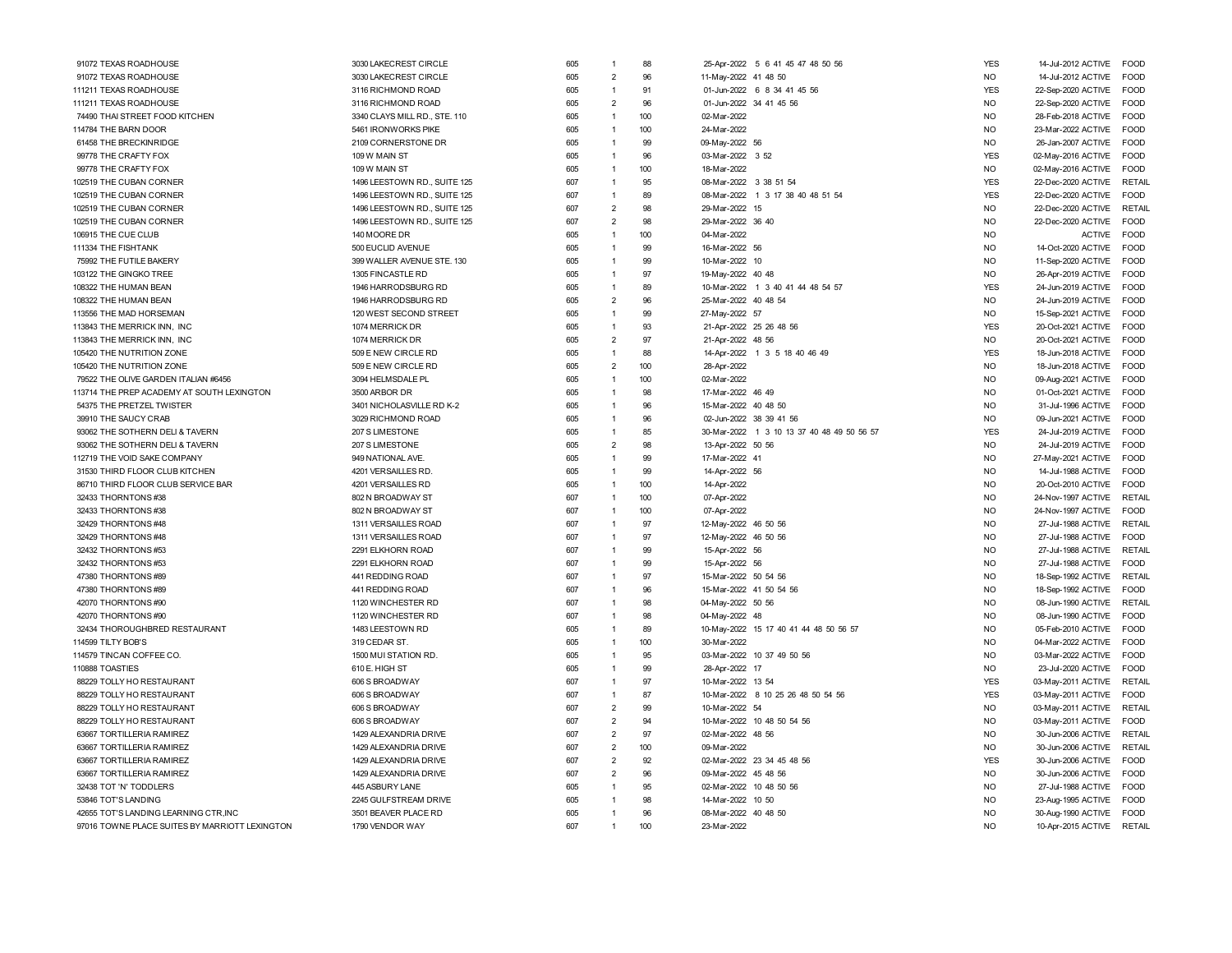| 97016 TOWNE PLACE SUITES BY MARRIOTT LEXINGTON            | 1790 VENDOR WAY                | 607 | $\overline{1}$ | 100      | 23-Mar-2022                           | <b>NO</b>      | 10-Apr-2015 ACTIVE | FOOD          |
|-----------------------------------------------------------|--------------------------------|-----|----------------|----------|---------------------------------------|----------------|--------------------|---------------|
| 104244 TOWNE PLACE SUITES BY MARRIOTT LEXINGTON KEENELAND | 980 MIDNIGHT PASS              | 607 | $\overline{1}$ | 100      | 10-Mar-2022                           | <b>NO</b>      | 21-Feb-2018 ACTIVE | RETAIL        |
| 104244 TOWNE PLACE SUITES BY MARRIOTT LEXINGTON KEENELAND | 980 MIDNIGHT PASS              | 607 | $\overline{1}$ | 96       | 10-Mar-2022 23 34                     | <b>YES</b>     | 21-Feb-2018 ACTIVE | <b>FOOD</b>   |
| 104244 TOWNE PLACE SUITES BY MARRIOTT LEXINGTON KEENELAND | 980 MIDNIGHT PASS              | 607 | $\overline{2}$ | 99       | 10-Mar-2022 34                        | <b>NO</b>      | 21-Feb-2018 ACTIVE | <b>FOOD</b>   |
| 31543 TRACK KITCHEN                                       | 4201 VERSAILLES RD             | 605 | $\overline{1}$ | 94       | 14-Apr-2022 18 37 48                  | <b>YES</b>     | 09-Nov-1992 ACTIVE | <b>FOOD</b>   |
| 31543 TRACK KITCHEN                                       | 4201 VERSAILLES RD             | 605 | $\overline{2}$ | 97       | 14-Apr-2022 37 48                     | <b>NO</b>      | 09-Nov-1992 ACTIVE | FOOD          |
| 31543 TRACK KITCHEN                                       | 4201 VERSAILLES RD             | 605 | $\overline{2}$ | 97       | 14-Apr-2022 37 48                     | N <sub>O</sub> | 09-Nov-1992 ACTIVE | FOOD          |
| 32439 TRINITY BAPTIST CHURCH                              | 1675 STRADER DR                | 605 | $\overline{1}$ | 100      | 12-May-2022                           | <b>NO</b>      | 27-Jul-1988 ACTIVE | FOOD          |
| 70261 TRINITY HILL CHILD CARE CENTER                      | 210 E. REYNOLDS ROAD           | 605 | $\overline{1}$ | 100      | 05-Apr-2022                           | N <sub>O</sub> | 20-Aug-2003 ACTIVE | <b>FOOD</b>   |
| 62817 TSAO-CHA                                            | 1080 SOUTH BROADWAY, SUT #201  | 605 | $\overline{1}$ | 98       | 31-Mar-2022 37 41                     | <b>NO</b>      | 23-Aug-1999 ACTIVE | <b>FOOD</b>   |
| 111154 TUDORS BISCUIT WORLD                               | 757 E. NEW CIRCLE RD           | 605 | $\overline{1}$ | 98       | 12-May-2022 50 56                     | N <sub>O</sub> | 09-Sep-2020 ACTIVE | <b>FOOD</b>   |
| 96680 UK - EARLY CHILDHOOD LABORATORY                     | 621 SOUTH LIMESTONE            | 605 | $\overline{1}$ | 100      | 07-Apr-2022                           | N <sub>O</sub> | 07-Jan-2015 ACTIVE | <b>FOOD</b>   |
| 31159 UK / UK SAMARITAN HOSPITAL                          | 310 S LIMESTONE ST             | 605 | $\overline{1}$ | 94       | 16-Mar-2022 34 41 45 46 50 56         | <b>NO</b>      | 01-Sep-2011 ACTIVE | <b>FOOD</b>   |
| 104735 UK BOOKSTORE, BARNES & NOBLE COLLEGE BOOKSELLERS   | 160 AVENUE OF CHAMPIONS        | 607 | $\overline{1}$ | 100      | 15-Apr-2022                           | N <sub>O</sub> | 24-Nov-2020 ACTIVE | <b>RETAIL</b> |
| 104735 UK BOOKSTORE, BARNES & NOBLE COLLEGE BOOKSELLERS   | 160 AVENUE OF CHAMPIONS        | 607 | $\overline{1}$ | 99       | 15-Apr-2022 40                        | <b>NO</b>      | 24-Nov-2020 ACTIVE | FOOD          |
| 104158 UK CHAMPIONS KITCHEN                               | 160 AVE OF CHAMPIONS           | 605 | $\overline{1}$ | 91       | 15-Apr-2022 6 8 22 50                 | <b>YES</b>     | 10-Nov-2020 ACTIVE | <b>FOOD</b>   |
| 104158 UK CHAMPIONS KITCHEN                               | 160 AVE OF CHAMPIONS           | 605 | $\overline{2}$ | 99       | 15-Apr-2022 50                        | <b>NO</b>      | 10-Nov-2020 ACTIVE | <b>FOOD</b>   |
| 67676 UK SOCCER/SOFTBALL CONCESSION                       | 570 WILDCAT COURT              | 605 | $\overline{1}$ | 99       | 11-Mar-2022 56                        | N <sub>O</sub> | 09-Mar-2016 ACTIVE | <b>FOOD</b>   |
| 106377 UNCLE CHARLIES MEATS                               | 1066 E NEW CIRCLE RD           | 607 | $\overline{1}$ | 99       | 16-Mar-2022 56                        | <b>NO</b>      | 08-Nov-2018 ACTIVE | RETAIL        |
| 106377 UNCLE CHARLIES MEATS                               | 1066 E NEW CIRCLE RD           | 607 | $\overline{1}$ | 98       | 16-Mar-2022 50 56                     | <b>NO</b>      | 08-Nov-2018 ACTIVE | FOOD          |
| 87111 UNCLE SEVENS                                        | 628 DELZAN PLACE               | 605 | $\overline{1}$ | 88       | 12-Apr-2022 1 2 5 10 40 48 50 54 56   | <b>YES</b>     | 09-Feb-2018 ACTIVE | <b>FOOD</b>   |
| 87111 UNCLE SEVENS                                        | 628 DELZAN PLACE               | 605 | $\overline{2}$ | 93       | 26-Apr-2022 1 2 48 54 56              | <b>YES</b>     | 09-Feb-2018 ACTIVE | FOOD          |
| 87111 UNCLE SEVENS                                        | 628 DELZAN PLACE               | 605 | $\overline{2}$ | 96       | 03-May-2022 48 56 57                  | <b>NO</b>      | 09-Feb-2018 ACTIVE | <b>FOOD</b>   |
| 48765 UNIVERSITY CLUB OF KY                               | 4850 LEESTOWN RD               | 605 | $\overline{1}$ | 95       | 25-Mar-2022 1 48 51                   | <b>YES</b>     | 19-May-1993 ACTIVE | <b>FOOD</b>   |
| 48765 UNIVERSITY CLUB OF KY                               | 4850 LEESTOWN RD               | 605 | $\overline{2}$ | 100      | 08-Apr-2022                           | <b>NO</b>      | 19-May-1993 ACTIVE | FOOD          |
| 114903 VERSAILLES MEXICAN RESTAURANT                      | 1205 VERSAILLES RD             | 605 | $\overline{2}$ | 85       | 28-Mar-2022 8 11 15 40 46 48 50 54 56 | <b>YES</b>     | 31-Mar-2022 ACTIVE | FOOD          |
| 114903 VERSAILLES MEXICAN RESTAURANT                      | 1205 VERSAILLES RD             | 605 | $\overline{2}$ | 96       | 05-Apr-2022 48 54 56                  | <b>NO</b>      | 31-Mar-2022 ACTIVE | <b>EOOD</b>   |
| 94939 VIBURNUM VALLEY FARM CONFECTIONS                    | 2150 GEORGETOWN RD             | 605 | $\overline{1}$ | 100      | 13-Apr-2022                           | <b>NO</b>      | 26-Mar-2014 ACTIVE | <b>FOOD</b>   |
| 85084 VINAIGRETTE SALAD KITCHEN                           | 3735 PALOMAR CENTRE DR STE 180 | 605 | $\overline{1}$ | 93       | 07-Mar-2022 1 18 44 54                | <b>YES</b>     | 26-Oct-2017 ACTIVE | <b>FOOD</b>   |
| 85084 VINAIGRETTE SALAD KITCHEN                           | 3735 PALOMAR CENTRE DR STE 180 | 605 | $\overline{2}$ | 100      | 01-Apr-2022                           | <b>NO</b>      | 26-Oct-2017 ACTIVE | <b>FOOD</b>   |
| 85084 VINAIGRETTE SALAD KITCHEN                           | 3735 PALOMAR CENTRE DR STE 180 | 605 | $\overline{2}$ | 96       | 25-Mar-2022 18 43                     | <b>YES</b>     | 26-Oct-2017 ACTIVE | <b>FOOD</b>   |
| 97098 VINAIGRETTE SALAD KITCHEN                           | 113 N BROADWAY                 | 605 | $\overline{1}$ | 98       | 06-May-2022 44 50                     | N <sub>O</sub> | 30-Mar-2015 ACTIVE | <b>FOOD</b>   |
| 62343 WAFFLE HOUSE #1408                                  | 2740 RICHMOND RD               | 605 | $\overline{1}$ | 97       | 18-May-2022 10 51 56                  | N <sub>O</sub> | 03-Jun-1999 ACTIVE | <b>FOOD</b>   |
|                                                           |                                | 605 | $\overline{1}$ | 91       |                                       | <b>YES</b>     |                    | <b>EOOD</b>   |
| 67902 WAFFLE HOUSE #1565                                  | 859 SOUTH BROADWAY             |     | $\overline{2}$ |          | 04-May-2022 10 18 48 49 50 51         |                | 10-Jun-2002 ACTIVE |               |
| 67902 WAFFLE HOUSE #1565                                  | 859 SOUTH BROADWAY             | 605 |                | 92<br>93 | 18-May-2022 6 10 18 46 50             | <b>YES</b>     | 10-Jun-2002 ACTIVE | <b>FOOD</b>   |
| 67902 WAFFLE HOUSE #1565                                  | 859 SOUTH BROADWAY             | 605 | $\overline{2}$ |          | 25-May-2022 10 18 49 50 51            | <b>YES</b>     | 10-Jun-2002 ACTIVE | <b>FOOD</b>   |
| 67902 WAFFLE HOUSE #1565                                  | 859 SOUTH BROADWAY             | 605 | $\overline{2}$ | 98       | 01-Jun-2022 10 50                     | <b>NO</b>      | 10-Jun-2002 ACTIVE | <b>FOOD</b>   |
| 62077 WAFFLE HOUSE # 2299                                 | 1134 WINCHESTER ROAD           | 605 | $\overline{1}$ | 92       | 16-May-2022 4 5 10 41 50 56           | <b>YES</b>     | 13-Aug-2018 ACTIVE | FOOD          |
| 62077 WAFFLE HOUSE #2299                                  | 1134 WINCHESTER ROAD           | 605 | $\overline{2}$ | 96       | 26-May-2022 41 43 50 56               | N <sub>O</sub> | 13-Aug-2018 ACTIVE | <b>FOOD</b>   |
| 53969 WAFFLE HOUSE #1055                                  | 3040 LAKECREST CIRCLE          | 605 | $\overline{1}$ | 93       | 29-Mar-2022 10 40 41 48 50 56         | N <sub>O</sub> | 12-Sep-1995 ACTIVE | <b>FOOD</b>   |
| 32475 WAFFLE HOUSE #654                                   | 2203 NORTH BROADWAY            | 605 | $\overline{1}$ | 94       | 11-Apr-2022 1 2 10 24                 | <b>YES</b>     | 28-Jul-1988 ACTIVE | FOOD          |
| 32475 WAFFLE HOUSE #654                                   | 2203 NORTH BROADWAY            | 605 | $\overline{2}$ | 99       | 11-Apr-2022 10                        | <b>NO</b>      | 28-Jul-1988 ACTIVE | FOOD          |
| 50229 WAH MEI                                             | 4750 HARTLAND PKWY, STE 110    | 605 | $\overline{1}$ | 96       | 15-Mar-2022 38 39 50 56               | N <sub>O</sub> | 16-Apr-2015 ACTIVE | <b>FOOD</b>   |
| 61611 WALMART #2628                                       | 4051 NICHOLASVILLE RD          | 607 | $\overline{1}$ | 99       | 27-May-2022 56                        | N <sub>O</sub> | 11-Jan-1999 ACTIVE | RETAIL        |
| 61611 WALMART #2628                                       | 4051 NICHOLASVILLE RD          | 607 | $\overline{1}$ | 98       | 27-May-2022 50 56                     | <b>NO</b>      | 11-Jan-1999 ACTIVE | <b>EOOD</b>   |
| 63504 WALMART #2783                                       | 500 NW NEW CIRCLE RD           | 607 | $\overline{1}$ | 94       | 05-May-2022 10 40 48 51 56            | N <sub>O</sub> | 26-Jan-2000 ACTIVE | RFTAIL        |
| 63504 WALMART #2783                                       | 500 NW NEW CIRCLE RD           | 607 | $\overline{1}$ | 88       | 05-May-2022 6 10 29 34 40 49 51 52 56 | <b>YES</b>     | 26-Jan-2000 ACTIVE | <b>FOOD</b>   |
| 63504 WALMART #2783                                       | 500 NW NEW CIRCLE RD           | 607 | $\overline{2}$ | 98       | 20-May-2022 34 51                     | <b>NO</b>      | 26-Jan-2000 ACTIVE | <b>FOOD</b>   |
| 76797 WALMART MARKET #4413                                | 4230 SARON DRIVE               | 607 | $\overline{1}$ | 94       | 16-May-2022 13 25 48                  | <b>YES</b>     | 07-Sep-2006 ACTIVE | RETAIL        |
| 76797 WALMART MARKET #4413                                | 4230 SARON DRIVE               | 607 | $\overline{1}$ | 98       | 16-May-2022 48                        | N <sub>O</sub> | 07-Sep-2006 ACTIVE | <b>FOOD</b>   |
| 76797 WALMART MARKET #4413                                | 4230 SARON DRIVE               | 607 | $\overline{2}$ | 100      | 16-May-2022                           | N <sub>O</sub> | 07-Sep-2006 ACTIVE | <b>RETAIL</b> |
| 31766 WEE CARE DAYCARE                                    | 455 E MAXWELL ST               | 605 | $\overline{1}$ | 100      | 07-Mar-2022                           | <b>NO</b>      | 31-Mar-2005 ACTIVE | FOOD          |
| 90584 WEEKLY JUICERY, THE                                 | 436 OLD VINE STREET            | 605 | $\overline{1}$ | 100      | 04-May-2022                           | <b>NO</b>      | 11-May-2012 ACTIVE | <b>FOOD</b>   |
| 32478 WENDY'S                                             | 1499 BOARDWALK                 | 605 | $\overline{1}$ | 98       | 26-Apr-2022 50 56                     | <b>NO</b>      | 21-Jul-2017 ACTIVE | <b>EOOD</b>   |
| 32480 WENDY'S                                             | 3010 RICHMOND ROAD             | 605 | $\overline{1}$ | 95       | 27-Apr-2022 1 18                      | <b>YES</b>     | 21-Jul-2017 ACTIVE | <b>FOOD</b>   |
| 32480 WENDY'S                                             | 3010 RICHMOND ROAD             | 605 | $\overline{2}$ | 100      | 11-May-2022                           | N <sub>O</sub> | 21-Jul-2017 ACTIVE | <b>FOOD</b>   |
| 60743 WENDY'S                                             | 1907 PLAUDIT PLACE - #20       | 605 | $\overline{1}$ | 100      | 23-May-2022                           | N <sub>O</sub> | 21-Jul-2017 ACTIVE | <b>FOOD</b>   |
| 74858 WENDY'S                                             | 1760 SHARKEY WAY               | 605 | $\overline{1}$ | 99       | 06-May-2022 50                        | N <sub>O</sub> | 21-Jul-2017 ACTIVE | <b>FOOD</b>   |
| 39909 WENDY'S RESTAURANT                                  | 2296 THUNDERSTICK DRIVE        | 605 | $\overline{1}$ | 99       | 05-May-2022 40                        | <b>NO</b>      | 21-Jul-2017 ACTIVE | <b>FOOD</b>   |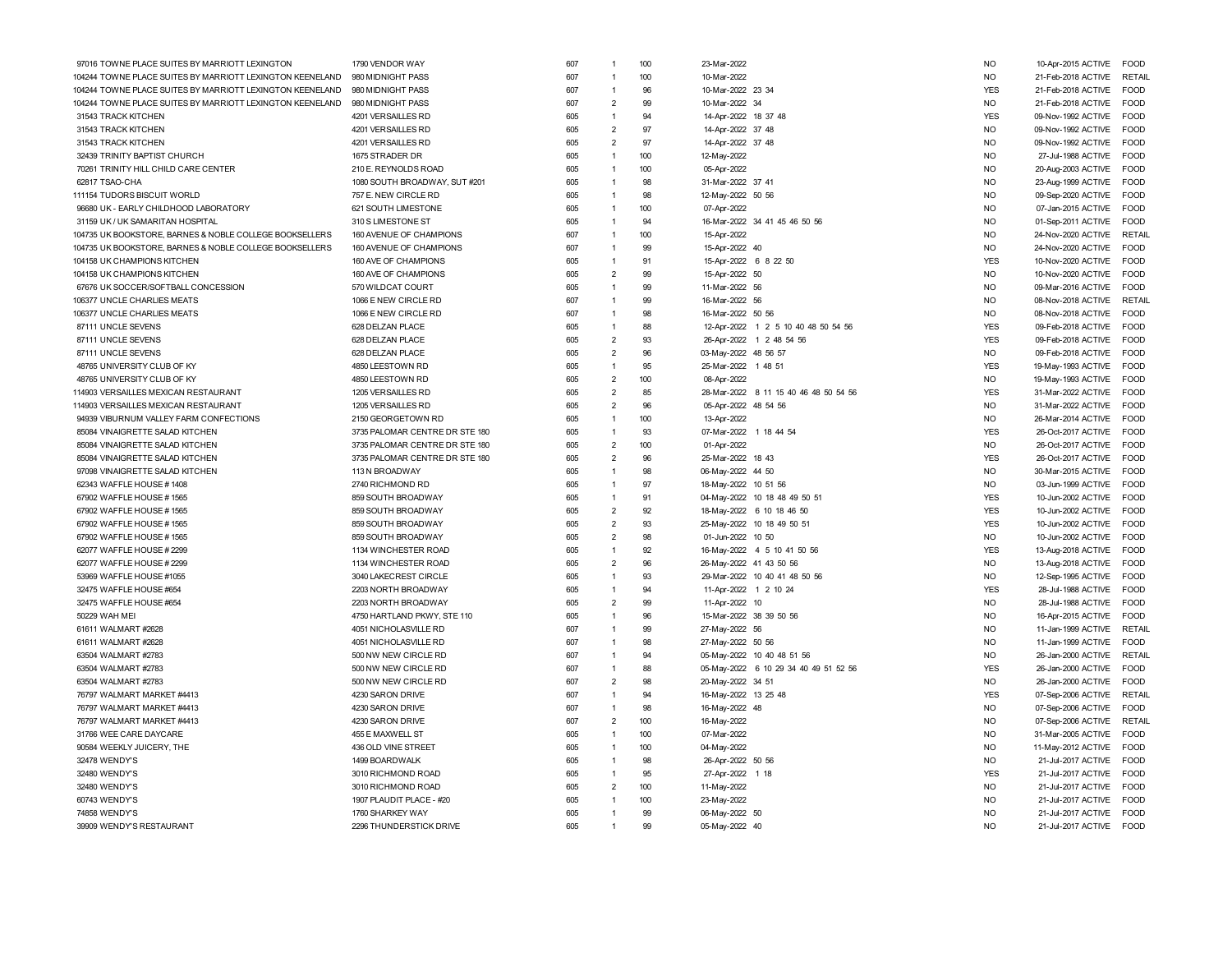| 31632 WEST 3                               | 430 WEST VINE STREET           | 605 | $\mathbf{1}$   | 99       | 17-Mar-2022 51       |                                                         | <b>NO</b>      | 25-Aug-1995 ACTIVE | <b>FOOD</b>   |
|--------------------------------------------|--------------------------------|-----|----------------|----------|----------------------|---------------------------------------------------------|----------------|--------------------|---------------|
| 31632 WEST 3                               | 430 WEST VINE STREET           | 605 | $\overline{1}$ | 99       | 17-Mar-2022 51       |                                                         | <b>NO</b>      | 25-Aug-1995 ACTIVE | <b>FOOD</b>   |
| 31630 WEST 4                               | 430 W VINE STREET              | 605 | $\overline{1}$ | 98       | 17-Mar-2022 48       |                                                         | N <sub>O</sub> | 25-Aug-1995 ACTIVE | FOOD          |
| 77200 WEST COAST GOURMET PIZZA             | 2348 NICHOLASVILLE RD STE. 120 | 605 | $\mathbf{1}$   | 98       | 04-May-2022 48       |                                                         | <b>NO</b>      | 28-Apr-2021 ACTIVE | FOOD          |
| 66897 WEST COAST GOURMET PIZZA             | 2473 FORTUNE DR STE 100        | 605 | $\mathbf{1}$   | 97       | 07-Mar-2022 50 56 57 |                                                         | <b>NO</b>      | 14-Aug-2015 ACTIVE | FOOD          |
| 32486 WHEELER'S PHARMACY                   | 336 ROMANY RD                  | 607 | $\mathbf{1}$   | 100      | 01-Jun-2022          |                                                         | <b>NO</b>      | 10-Feb-2015 ACTIVE | <b>RETAIL</b> |
| 32486 WHEELER'S PHARMACY                   | 336 ROMANY RD                  | 607 | 1              | 91       |                      | 01-Jun-2022 9 10 18 41 50 56                            | <b>YES</b>     | 10-Feb-2015 ACTIVE | <b>FOOD</b>   |
| 32486 WHEELER'S PHARMACY                   | 336 ROMANY RD                  | 607 | $\overline{2}$ | 96       |                      | 01-Jun-2022 10 41 50 56                                 | <b>NO</b>      | 10-Feb-2015 ACTIVE | <b>FOOD</b>   |
| 115176 WHICH WICH                          | 685 S. LIMESTONE #160          | 605 | $\overline{1}$ | 100      | 10-May-2022          |                                                         | N <sub>O</sub> | 29-Apr-2022 ACTIVE | <b>FOOD</b>   |
| 32491 WHITE CASTLE #22                     | 179 EAST REYNOLDS RD.          | 605 | $\overline{1}$ | 85       |                      | 04-Apr-2022 1 3 13 15 21 40 50 55 56                    | <b>YES</b>     | 28-Jul-1988 ACTIVE | FOOD          |
| 32491 WHITE CASTLE #22                     | 179 EAST REYNOLDS RD.          | 605 | $\overline{2}$ | 97       | 19-Apr-2022 40 50 56 |                                                         | N <sub>O</sub> | 28-Jul-1988 ACTIVE | <b>FOOD</b>   |
| 67259 WHITNEY CAFE @ UK HOSPITAL           | 1000 S LIMESTONE               | 605 | $\mathbf{1}$   | 100      | 18-Mar-2022          |                                                         | N <sub>O</sub> | 04-Sep-2003 ACTIVE | <b>FOOD</b>   |
| 102626 WHOLE FOOD MARKET                   | 4055 FINN WAY                  | 607 | $\overline{1}$ | 99       | 07-Mar-2022 56       |                                                         | N <sub>O</sub> | 21-Jun-2017 ACTIVE | <b>RETAIL</b> |
| 102626 WHOLE FOOD MARKET                   | 4055 FINN WAY                  | 607 | $\overline{1}$ | 99       | 07-Mar-2022 56       |                                                         | N <sub>O</sub> | 21-Jun-2017 ACTIVE | <b>FOOD</b>   |
| 111272 WILLIAM TARR DISTILLERY             | 1170 MANCHESTER ST #190        | 605 | $\overline{1}$ | 100      | 23-Mar-2022          |                                                         | <b>NO</b>      | 25-Sep-2020 ACTIVE | FOOD          |
| 81807 WILLIAM W BROWN ELEMENTARY           | 555 E. 5TH STREET              | 605 | 1              | 100      | 08-Mar-2022          |                                                         | <b>NO</b>      | 07-Aug-2008 ACTIVE | <b>FOOD</b>   |
| 06873 WILLIAMS SONOMA                      | 151 LARUE STE 130              | 607 | $\mathbf{1}$   | 100      | 02-May-2022          |                                                         | <b>NO</b>      | <b>ACTIVE</b>      | <b>RETAIL</b> |
| 106873 WILLIAMS SONOMA                     | 151 LARUE STE 130              | 607 | $\mathbf{1}$   | 100      | 02-May-2022          |                                                         | <b>NO</b>      | <b>ACTIVE</b>      | <b>FOOD</b>   |
| 91841 WILLOWS AT HAMBURG, THE              | 2531 OLD ROSE BUD RD.          | 605 | 1              | 96       | 19-Apr-2022 41 48 50 |                                                         | <b>NO</b>      | 23-Oct-2012 ACTIVE | <b>FOOD</b>   |
| 92655 WILLOWS AT HAMBURG, THE (LEGACY)     | 2531 OLD ROSEBUD RD.           | 605 | $\overline{1}$ | 100      | 19-Apr-2022          |                                                         | N <sub>O</sub> | 27-Mar-2013 ACTIVE | <b>EOOD</b>   |
| 111634 WILSON'S GROCERY AND MEAT- GREYLINE | 101 WEST LOUDON AVE, SUITE 114 | 607 | $\overline{1}$ | 100      | 18-Mar-2022          |                                                         | <b>NO</b>      | 09-Dec-2020 ACTIVE | <b>RETAIL</b> |
| 111634 WILSON'S GROCERY AND MEAT- GREYLINE | 101 WEST LOUDON AVE, SUITE 114 | 607 | 1              | 99       | 18-Mar-2022 50       |                                                         | N <sub>O</sub> | 09-Dec-2020 ACTIVE | FOOD          |
| 96653 WINBURN CAFE                         | 1100 WINBURN DR                | 605 | 1              | 77       |                      | 29-Apr-2022 1 2 3 5 10 24 25 38 44 48 49 50 52 54 56 57 | <b>YES</b>     | 12-Dec-2014 ACTIVE | <b>FOOD</b>   |
| 96653 WINBURN CAFE                         | 1100 WINBURN DR                | 605 | $\overline{1}$ | 89       |                      | 13-May-2022 1 2 10 45 48 50 54 56 57                    | <b>YES</b>     | 12-Dec-2014 ACTIVE | <b>EOOD</b>   |
| 96653 WINBURN CAFE                         | 1100 WINBURN DR                | 605 | $\overline{2}$ | 95       |                      | 27-May-2022 10 48 50 56                                 | N <sub>O</sub> | 12-Dec-2014 ACTIVE | <b>FOOD</b>   |
| 34108 WINBURN FRUIT SUPER MARKET           | 1198 WINBURN DRIVE             | 607 | $\overline{1}$ | 98       | 25-Apr-2022 50 56    |                                                         | <b>NO</b>      | 28-Oct-2021 ACTIVE | RETAIL        |
| 34108 WINBURN FRUIT SUPER MARKET           | 1198 WINBURN DRIVE             | 607 | 1              | 94       |                      | 25-Apr-2022 15 25 50 56                                 | <b>YES</b>     | 28-Oct-2021 ACTIVE | <b>EOOD</b>   |
| 34108 WINBURN FRUIT SUPER MARKET           | 1198 WINBURN DRIVE             | 607 | $\overline{2}$ | 96       | 25-Apr-2022 15 40 50 |                                                         | <b>NO</b>      | 28-Oct-2021 ACTIVE | FOOD          |
| 33081 WINBURN MINI MART                    | 1116 WINBURN DRIVE             | 607 | 1              | 93       |                      | 07-Mar-2022 10 15 29 51 56                              | <b>YES</b>     | 25-Feb-2021 ACTIVE | RETAIL        |
| 33081 WINBURN MINI MART                    | 1116 WINBURN DRIVE             | 607 | 1              | 97       | 18-Mar-2022 43 55 56 |                                                         | <b>YES</b>     | 25-Feb-2021 ACTIVE | <b>RETAIL</b> |
| 33081 WINBURN MINI MART                    | 1116 WINBURN DRIVE             | 607 | 1              | 91       |                      | 07-Mar-2022 6 10 29 37 40 51 56                         | <b>YES</b>     | 25-Feb-2021 ACTIVE | <b>FOOD</b>   |
| 33081 WINBURN MINI MART                    | 1116 WINBURN DRIVE             | 607 | $\overline{2}$ | 97       | 18-Mar-2022 43 55 56 |                                                         | N <sub>O</sub> | 25-Feb-2021 ACTIVE | <b>FOOD</b>   |
| 45248 WINCHELL'S REST. & SPORTS BAR        | 348 SOUTHLAND DRIVE            | 605 | $\overline{2}$ | 89       |                      | 02-May-2022 10 17 38 39 41 45 48 50 56 57               | <b>NO</b>      | 20-Jun-1997 ACTIVE | FOOD          |
| 81929 WINE & MARKET                        | 486 W. 2ND ST.                 | 607 | 1              | 99       | 28-Apr-2022 56       |                                                         | N <sub>O</sub> | 31-Oct-2011 ACTIVE | RETAIL        |
|                                            |                                | 607 | $\mathbf{1}$   | 99       |                      |                                                         | N <sub>O</sub> |                    | <b>FOOD</b>   |
| 81929 WINE & MARKET                        | 486 W. 2ND ST.                 |     | $\overline{1}$ | 92       | 28-Apr-2022 56       |                                                         | <b>YES</b>     | 31-Oct-2011 ACTIVE | <b>FOOD</b>   |
| 12324 WING KYNG                            | 428 SOUTHLAND DR               | 605 |                |          |                      | 25-Mar-2022 13 18 46 50 56                              |                | 26-Apr-2021 ACTIVE |               |
| 112324 WING KYNG                           | 428 SOUTHLAND DR               | 605 | $\overline{2}$ | 99<br>98 | 08-Apr-2022 56       |                                                         | <b>NO</b>      | 26-Apr-2021 ACTIVE | <b>FOOD</b>   |
| 86771 WING ZONE                            | 351 SOUTHLAND DR.              | 605 | $\overline{1}$ |          | 01-Mar-2022 50 56    |                                                         | N <sub>O</sub> | 08-Sep-2010 ACTIVE | <b>FOOD</b>   |
| 87029 WING ZONE                            | 580 EUREKA SPRINGS DR. #A      | 605 | 1              | 96       |                      | 28-Mar-2022 17 40 41 57                                 | <b>NO</b>      | 25-Oct-2010 ACTIVE | FOOD          |
| 107190 WISE BIRD CIDER                     | 1170 MANCHESTER ST, STE #140   | 605 | $\mathbf{1}$   | 100      | 23-Mar-2022          |                                                         | <b>NO</b>      | 20-Mar-2019 ACTIVE | <b>FOOD</b>   |
| 88305 WONG WONG RESTAURANT                 | 458 SOUTHLAND DR               | 605 | 1              | 90       |                      | 28-Mar-2022 15 17 38 41 46 48 50 56                     | <b>NO</b>      | 13-May-2011 ACTIVE | <b>FOOD</b>   |
| 53503 WOODLAND SWIMMING POOL               | PARK AVENUE                    | 605 | 1              | 87       |                      | 13-Jun-2022 1 18 25 40 48 50 56 57                      | <b>YES</b>     | 05-Aug-1997 ACTIVE | <b>FOOD</b>   |
| 53503 WOODLAND SWIMMING POOL               | PARK AVENUE                    | 605 | $\overline{2}$ | 93       |                      | 13-Jun-2022 40 48 50 51 56 57                           | <b>NO</b>      | 05-Aug-1997 ACTIVE | <b>FOOD</b>   |
| 102502 WORLD OF BEER                       | 122 MARION ST. STE 150         | 605 | $\overline{1}$ | 90       |                      | 04-May-2022 3 10 13 45 48 50 56                         | <b>YES</b>     | 22-May-2017 ACTIVE | <b>FOOD</b>   |
| 102502 WORLD OF BEER                       | 122 MARION ST, STE 150         | 605 | $\overline{2}$ | 94       |                      | 04-May-2022 10 45 48 50 56                              | <b>NO</b>      | 22-May-2017 ACTIVE | FOOD          |
| 32512 YATES ELEMENTARY SCHOOL              | 703 E NEW CIRCLE RD            | 605 | $\mathbf{1}$   | 99       | 07-Mar-2022 41       |                                                         | <b>NO</b>      | 28-Jul-1988 ACTIVE | <b>FOOD</b>   |
| 32049 YESTERDAYS                           | 828 LANE ALLEN ROAD #150       | 605 | 1              | 94       | 08-Mar-2022 18 45 48 |                                                         | <b>YES</b>     | 27-Aug-2019 ACTIVE | <b>FOOD</b>   |
| 32049 YESTERDAYS                           | 828 LANE ALLEN ROAD #150       | 605 | $\overline{2}$ | 100      | 23-Mar-2022          |                                                         | <b>NO</b>      | 27-Aug-2019 ACTIVE | FOOD          |
| 99230 Z MARKET #1                          | 1150 VERSAILLES RD             | 607 | $\overline{1}$ | 92       |                      | 16-Mar-2022 29 46 48 50 54 56                           | <b>YES</b>     | 16-Feb-2016 ACTIVE | RETAIL        |
| 99230 Z MARKET #1                          | 1150 VERSAILLES RD             | 607 | $\overline{1}$ | 94       |                      | 16-Mar-2022 29 41 52 54                                 | <b>YES</b>     | 16-Feb-2016 ACTIVE | <b>FOOD</b>   |
| 99230 Z MARKET #1                          | 1150 VERSAILLES RD             | 607 | $\overline{2}$ | 95       |                      | 30-Mar-2022 48 50 54 56                                 | <b>NO</b>      | 16-Feb-2016 ACTIVE | RETAIL        |
| 99230 Z MARKET #1                          | 1150 VERSAILLES RD             | 607 | $\overline{2}$ | 97       | 30-Mar-2022 41 50 54 |                                                         | <b>NO</b>      | 16-Feb-2016 ACTIVE | <b>FOOD</b>   |
| 82740 ZAXBY'S                              | 531 W NEW CIRCLE RD            | 605 | $\mathbf{1}$   | 97       | 31-Mar-2022 40 45 50 |                                                         | <b>NO</b>      | 09-Jan-2009 ACTIVE | <b>FOOD</b>   |
| 83458 ZAXBY'S                              | 104 SAND LAKE DR               | 605 | $\overline{1}$ | 100      | 11-May-2022          |                                                         | N <sub>O</sub> | 30-Apr-2009 ACTIVE | <b>FOOD</b>   |
| 101264 ZAXBY'S                             | 1115 SOUTH BROADWAY            | 605 | $\overline{1}$ | 95       |                      | 29-Mar-2022 10 45 50 51 56                              | <b>NO</b>      | 17-Nov-2016 ACTIVE | <b>FOOD</b>   |
| 111141 ZEN SUSHI                           | 440 HILLTOP AVE                | 605 | $\overline{1}$ | 97       | 08-Apr-2022 24 44    |                                                         | <b>YES</b>     | 10-Sep-2020 ACTIVE | <b>FOOD</b>   |
| 111141 ZEN SUSHI                           | 440 HILLTOP AVE                | 605 | $\overline{2}$ | 99       | 08-Apr-2022 44       |                                                         | N <sub>O</sub> | 10-Sep-2020 ACTIVE | FOOD          |
| 62568 ZEN SUSHI & SAKE                     | 3070 LAKECREST CIRCLE #500     | 605 | $\mathbf{1}$   | 90       |                      | 17-May-2022 3 15 18 46 48                               | <b>YES</b>     | 18-Nov-2014 ACTIVE | <b>FOOD</b>   |
| 62568 ZEN SUSHI & SAKE                     | 3070 LAKECREST CIRCLE #500     | 605 | $\mathfrak{p}$ | 98       | 01-Jun-2022 15       |                                                         | N <sub>O</sub> | 18-Nov-2014 ACTIVE | FOOD          |